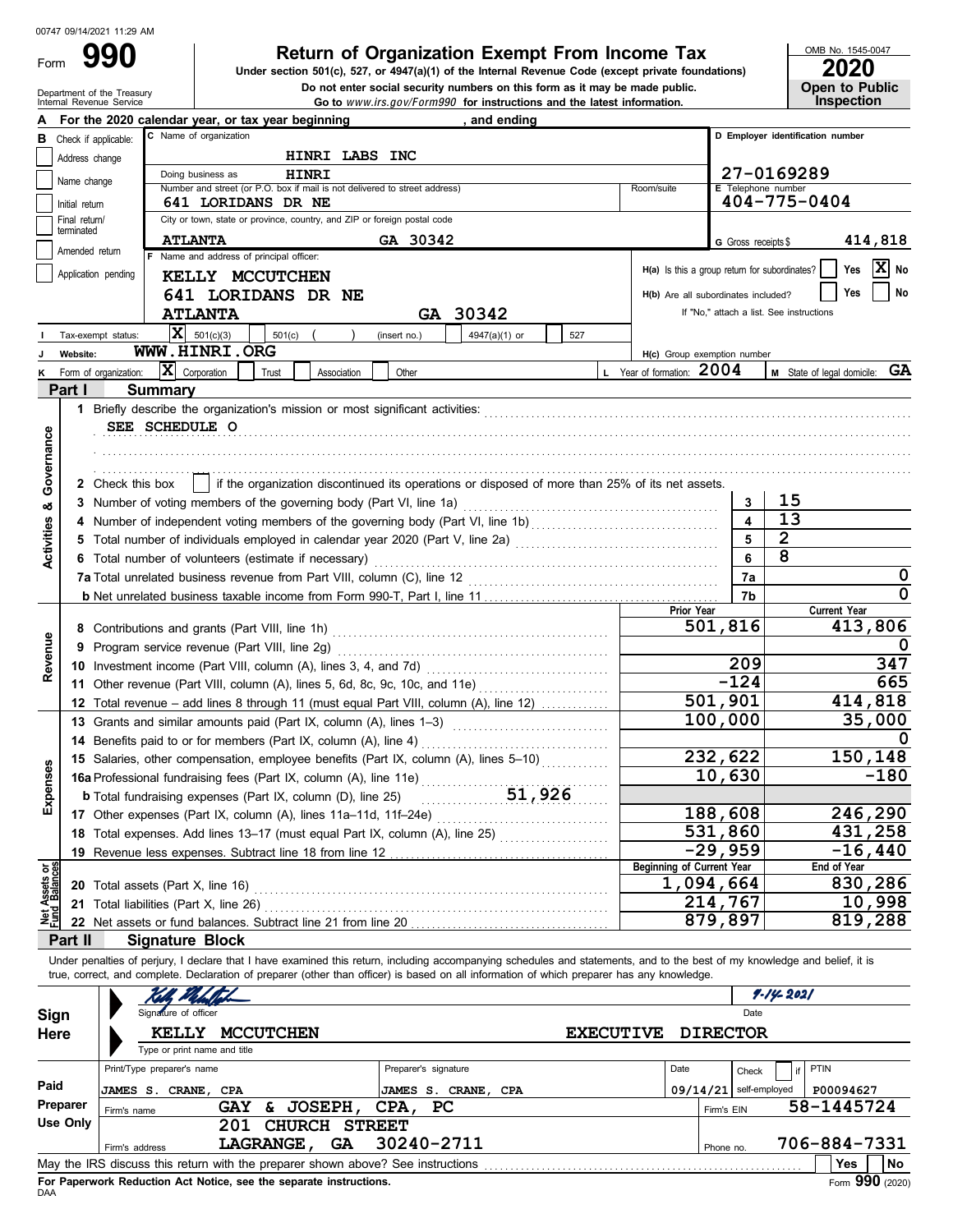|               | Form 990 (2020) HINRI LABS INC                                              |                                     |                                                                                                                                | 27-0169289  |               | Page 2                      |
|---------------|-----------------------------------------------------------------------------|-------------------------------------|--------------------------------------------------------------------------------------------------------------------------------|-------------|---------------|-----------------------------|
| Part III      | <b>Statement of Program Service Accomplishments</b>                         |                                     |                                                                                                                                |             |               |                             |
|               |                                                                             |                                     |                                                                                                                                |             |               | $\boxed{\mathbf{X}}$        |
|               | 1 Briefly describe the organization's mission:                              |                                     |                                                                                                                                |             |               |                             |
|               | SEE SCHEDULE O                                                              |                                     |                                                                                                                                |             |               |                             |
|               |                                                                             |                                     |                                                                                                                                |             |               |                             |
|               |                                                                             |                                     |                                                                                                                                |             |               |                             |
|               |                                                                             |                                     |                                                                                                                                |             |               |                             |
| $\mathbf{2}$  |                                                                             |                                     | Did the organization undertake any significant program services during the year which were not listed on the                   |             |               |                             |
|               | prior Form 990 or 990-EZ?                                                   |                                     |                                                                                                                                |             |               | Yes $\overline{X}$ No       |
|               | If "Yes," describe these new services on Schedule O.                        |                                     |                                                                                                                                |             |               |                             |
| 3             |                                                                             |                                     | Did the organization cease conducting, or make significant changes in how it conducts, any program                             |             |               |                             |
| services?     |                                                                             |                                     |                                                                                                                                |             |               | Yes $\boxed{\mathbf{X}}$ No |
| 4             | If "Yes," describe these changes on Schedule O.                             |                                     | Describe the organization's program service accomplishments for each of its three largest program services, as measured by     |             |               |                             |
|               |                                                                             |                                     | expenses. Section 501(c)(3) and 501(c)(4) organizations are required to report the amount of grants and allocations to others, |             |               |                             |
|               | the total expenses, and revenue, if any, for each program service reported. |                                     |                                                                                                                                |             |               |                             |
|               |                                                                             |                                     |                                                                                                                                |             |               |                             |
| 4a (Code:     | ) (Expenses \$                                                              |                                     |                                                                                                                                |             |               |                             |
| <b>HEALTH</b> | INNOVATION PROJECTS                                                         |                                     |                                                                                                                                |             |               |                             |
|               |                                                                             |                                     |                                                                                                                                |             |               |                             |
|               |                                                                             |                                     |                                                                                                                                |             |               |                             |
|               |                                                                             |                                     |                                                                                                                                |             |               |                             |
|               |                                                                             |                                     |                                                                                                                                |             |               |                             |
|               |                                                                             |                                     |                                                                                                                                |             |               |                             |
|               |                                                                             |                                     |                                                                                                                                |             |               |                             |
|               |                                                                             |                                     |                                                                                                                                |             |               |                             |
|               |                                                                             |                                     |                                                                                                                                |             |               |                             |
|               |                                                                             |                                     |                                                                                                                                |             |               |                             |
|               |                                                                             |                                     |                                                                                                                                |             |               |                             |
|               |                                                                             |                                     |                                                                                                                                |             |               |                             |
| 4b (Code:     |                                                                             |                                     |                                                                                                                                |             |               |                             |
| N/A           |                                                                             |                                     |                                                                                                                                |             |               |                             |
|               |                                                                             |                                     |                                                                                                                                |             |               |                             |
|               |                                                                             |                                     |                                                                                                                                |             |               |                             |
|               |                                                                             |                                     |                                                                                                                                |             |               |                             |
|               |                                                                             |                                     |                                                                                                                                |             |               |                             |
|               |                                                                             |                                     |                                                                                                                                |             |               |                             |
|               |                                                                             |                                     |                                                                                                                                |             |               |                             |
|               |                                                                             |                                     |                                                                                                                                |             |               |                             |
|               |                                                                             |                                     |                                                                                                                                |             |               |                             |
|               |                                                                             |                                     |                                                                                                                                |             |               |                             |
|               |                                                                             |                                     |                                                                                                                                |             |               |                             |
|               |                                                                             |                                     |                                                                                                                                |             |               |                             |
| 4c (Code:     | ) (Expenses \$                                                              |                                     | including grants of \$                                                                                                         |             | ) (Revenue \$ |                             |
| N/A           |                                                                             |                                     |                                                                                                                                |             |               |                             |
|               |                                                                             |                                     |                                                                                                                                |             |               |                             |
|               |                                                                             |                                     |                                                                                                                                |             |               |                             |
|               |                                                                             |                                     |                                                                                                                                |             |               |                             |
|               |                                                                             |                                     |                                                                                                                                |             |               |                             |
|               |                                                                             |                                     |                                                                                                                                |             |               |                             |
|               |                                                                             |                                     |                                                                                                                                |             |               |                             |
|               |                                                                             |                                     |                                                                                                                                |             |               |                             |
|               |                                                                             |                                     |                                                                                                                                |             |               |                             |
|               |                                                                             |                                     |                                                                                                                                |             |               |                             |
|               |                                                                             |                                     |                                                                                                                                |             |               |                             |
|               |                                                                             |                                     |                                                                                                                                |             |               |                             |
|               | 4d Other program services (Describe on Schedule O.)                         |                                     |                                                                                                                                |             |               |                             |
| (Expenses \$  |                                                                             |                                     |                                                                                                                                | (Revenue \$ |               |                             |
|               | 4e Total program service expenses                                           | including grants of $$$<br>183, 347 |                                                                                                                                |             |               |                             |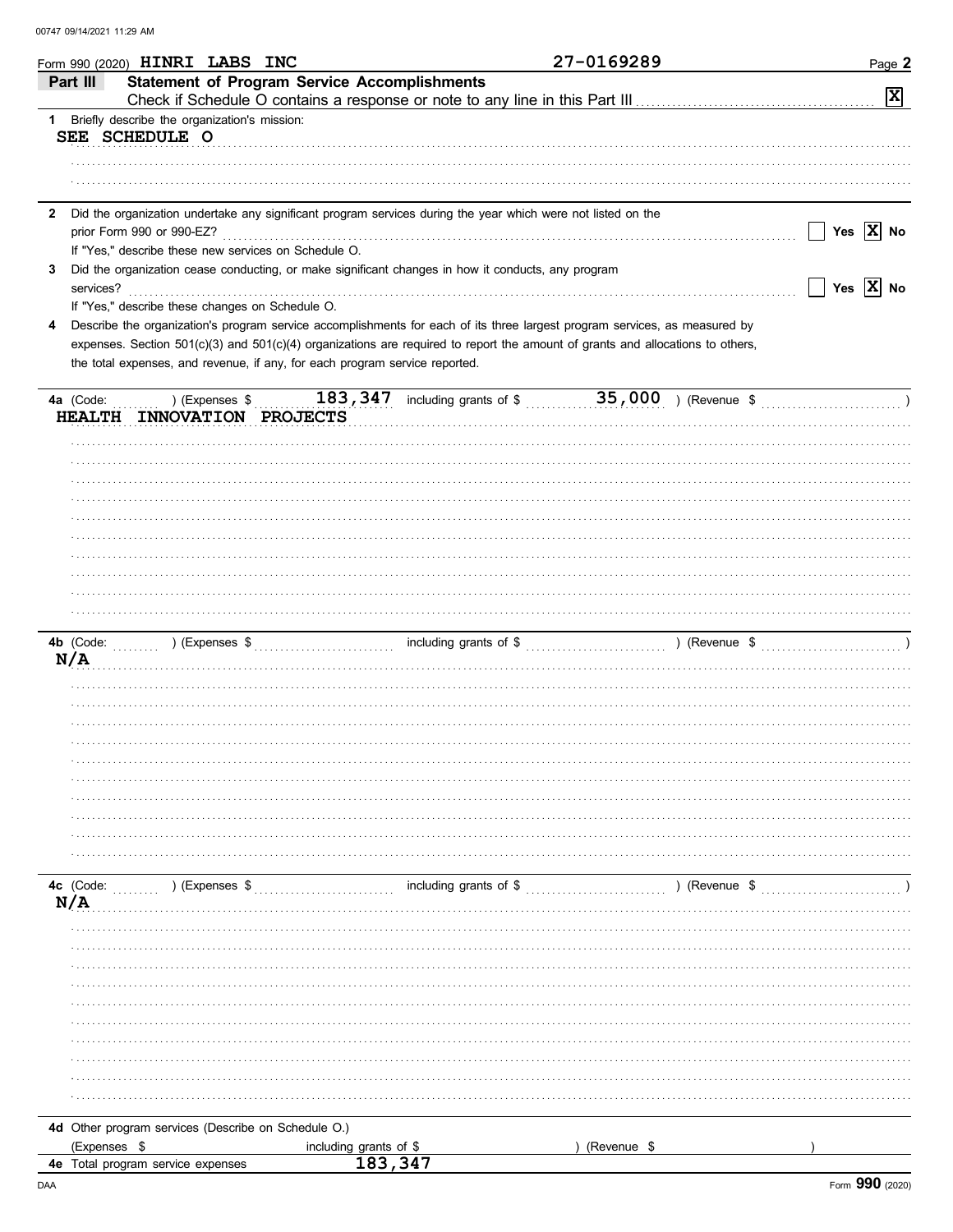|     | Part IV<br><b>Checklist of Required Schedules</b>                                                                             |     |             |             |
|-----|-------------------------------------------------------------------------------------------------------------------------------|-----|-------------|-------------|
|     |                                                                                                                               |     | Yes         | No          |
| 1   | Is the organization described in section 501(c)(3) or $4947(a)(1)$ (other than a private foundation)? If "Yes,"               |     |             |             |
|     | complete Schedule A<br>1                                                                                                      |     | X           |             |
| 2   | $\mathbf{2}$<br>Is the organization required to complete Schedule B, Schedule of Contributors (see instructions)?             |     | $\mathbf x$ |             |
| 3   | Did the organization engage in direct or indirect political campaign activities on behalf of or in opposition to              |     |             |             |
|     | candidates for public office? If "Yes," complete Schedule C, Part I<br>3                                                      |     |             | X.          |
| 4   | Section 501(c)(3) organizations. Did the organization engage in lobbying activities, or have a section 501(h)                 |     |             |             |
|     | election in effect during the tax year? If "Yes," complete Schedule C, Part II<br>4                                           |     |             | X           |
| 5   | Is the organization a section $501(c)(4)$ , $501(c)(5)$ , or $501(c)(6)$ organization that receives membership dues,          |     |             |             |
|     | 5<br>assessments, or similar amounts as defined in Revenue Procedure 98-19? If "Yes," complete Schedule C, Part III           |     |             | X           |
| 6   | Did the organization maintain any donor advised funds or any similar funds or accounts for which donors                       |     |             |             |
|     | have the right to provide advice on the distribution or investment of amounts in such funds or accounts? If                   |     |             |             |
|     | "Yes," complete Schedule D, Part I<br>6                                                                                       |     |             | x           |
| 7   | Did the organization receive or hold a conservation easement, including easements to preserve open space,                     |     |             |             |
|     | 7<br>the environment, historic land areas, or historic structures? If "Yes," complete Schedule D, Part II                     |     |             | x           |
| 8   | Did the organization maintain collections of works of art, historical treasures, or other similar assets? If "Yes,"           |     |             |             |
|     | complete Schedule D. Part III<br>8                                                                                            |     |             | X           |
| 9   | Did the organization report an amount in Part X, line 21, for escrow or custodial account liability, serve as a               |     |             |             |
|     | custodian for amounts not listed in Part X; or provide credit counseling, debt management, credit repair, or                  |     |             |             |
|     | 9<br>debt negotiation services? If "Yes," complete Schedule D, Part IV                                                        |     |             | x           |
| 10  | Did the organization, directly or through a related organization, hold assets in donor-restricted endowments                  |     |             |             |
|     | or in quasi endowments? If "Yes," complete Schedule D, Part V<br>10                                                           |     |             | X           |
| 11  | If the organization's answer to any of the following questions is "Yes," then complete Schedule D, Parts VI,                  |     |             |             |
|     | VII, VIII, IX, or X as applicable.                                                                                            |     |             |             |
| а   | Did the organization report an amount for land, buildings, and equipment in Part X, line 10? If "Yes,"                        |     |             |             |
|     | complete Schedule D, Part VI                                                                                                  | 11a | X           |             |
| b   | Did the organization report an amount for investments—other securities in Part X, line 12, that is 5% or more                 |     |             |             |
|     | of its total assets reported in Part X, line 16? If "Yes," complete Schedule D, Part VII<br>11b                               |     |             | X           |
| с   | Did the organization report an amount for investments—program related in Part X, line 13, that is 5% or more                  |     |             |             |
|     | of its total assets reported in Part X, line 16? If "Yes," complete Schedule D, Part VIII<br>11с                              |     |             | X           |
|     | Did the organization report an amount for other assets in Part X, line 15, that is 5% or more of its total assets             |     |             |             |
| d   | 11d                                                                                                                           |     |             | X           |
|     | reported in Part X, line 16? If "Yes," complete Schedule D, Part IX<br>11e                                                    |     |             | $\mathbf x$ |
| е   | Did the organization report an amount for other liabilities in Part X, line 25? If "Yes," complete Schedule D, Part X         |     |             |             |
| f   | Did the organization's separate or consolidated financial statements for the tax year include a footnote that addresses       |     |             | X           |
|     | the organization's liability for uncertain tax positions under FIN 48 (ASC 740)? If "Yes," complete Schedule D, Part X<br>11f |     |             |             |
| 12a | Did the organization obtain separate, independent audited financial statements for the tax year? If "Yes," complete           |     |             |             |
|     | 12a<br>Schedule D, Parts XI and XII [111]                                                                                     |     |             | X           |
| b   | Was the organization included in consolidated, independent audited financial statements for the tax year? If                  |     |             |             |
|     | 12b<br>"Yes," and if the organization answered "No" to line 12a, then completing Schedule D, Parts XI and XII is optional     |     |             | X           |
| 13  | 13<br>Is the organization a school described in section 170(b)(1)(A)(ii)? If "Yes," complete Schedule E                       |     |             | X<br>X      |
| 14a | Did the organization maintain an office, employees, or agents outside of the United States?<br>14a                            |     |             |             |
| b   | Did the organization have aggregate revenues or expenses of more than \$10,000 from grantmaking,                              |     |             |             |
|     | fundraising, business, investment, and program service activities outside the United States, or aggregate                     |     |             |             |
|     | foreign investments valued at \$100,000 or more? If "Yes," complete Schedule F, Parts I and IV<br>14b                         |     |             | X           |
| 15  | Did the organization report on Part IX, column (A), line 3, more than \$5,000 of grants or other assistance to or             |     |             |             |
|     | for any foreign organization? If "Yes," complete Schedule F, Parts II and IV<br>15                                            |     |             | X           |
| 16  | Did the organization report on Part IX, column (A), line 3, more than \$5,000 of aggregate grants or other                    |     |             |             |
|     | 16<br>assistance to or for foreign individuals? If "Yes," complete Schedule F, Parts III and IV                               |     |             | X.          |
| 17  | Did the organization report a total of more than \$15,000 of expenses for professional fundraising services on                |     |             |             |
|     | 17                                                                                                                            |     |             | X           |
| 18  | Did the organization report more than \$15,000 total of fundraising event gross income and contributions on                   |     |             |             |
|     | Part VIII, lines 1c and 8a? If "Yes," complete Schedule G, Part II<br>18                                                      |     |             | X           |
| 19  | Did the organization report more than \$15,000 of gross income from gaming activities on Part VIII, line 9a?                  |     |             |             |
|     | 19                                                                                                                            |     |             | X           |
| 20a | Did the organization operate one or more hospital facilities? If "Yes," complete Schedule H<br>20a                            |     |             | X           |
| b   | 20b                                                                                                                           |     |             |             |
| 21  | Did the organization report more than \$5,000 of grants or other assistance to any domestic organization or                   |     |             |             |
|     | 21                                                                                                                            |     | X           |             |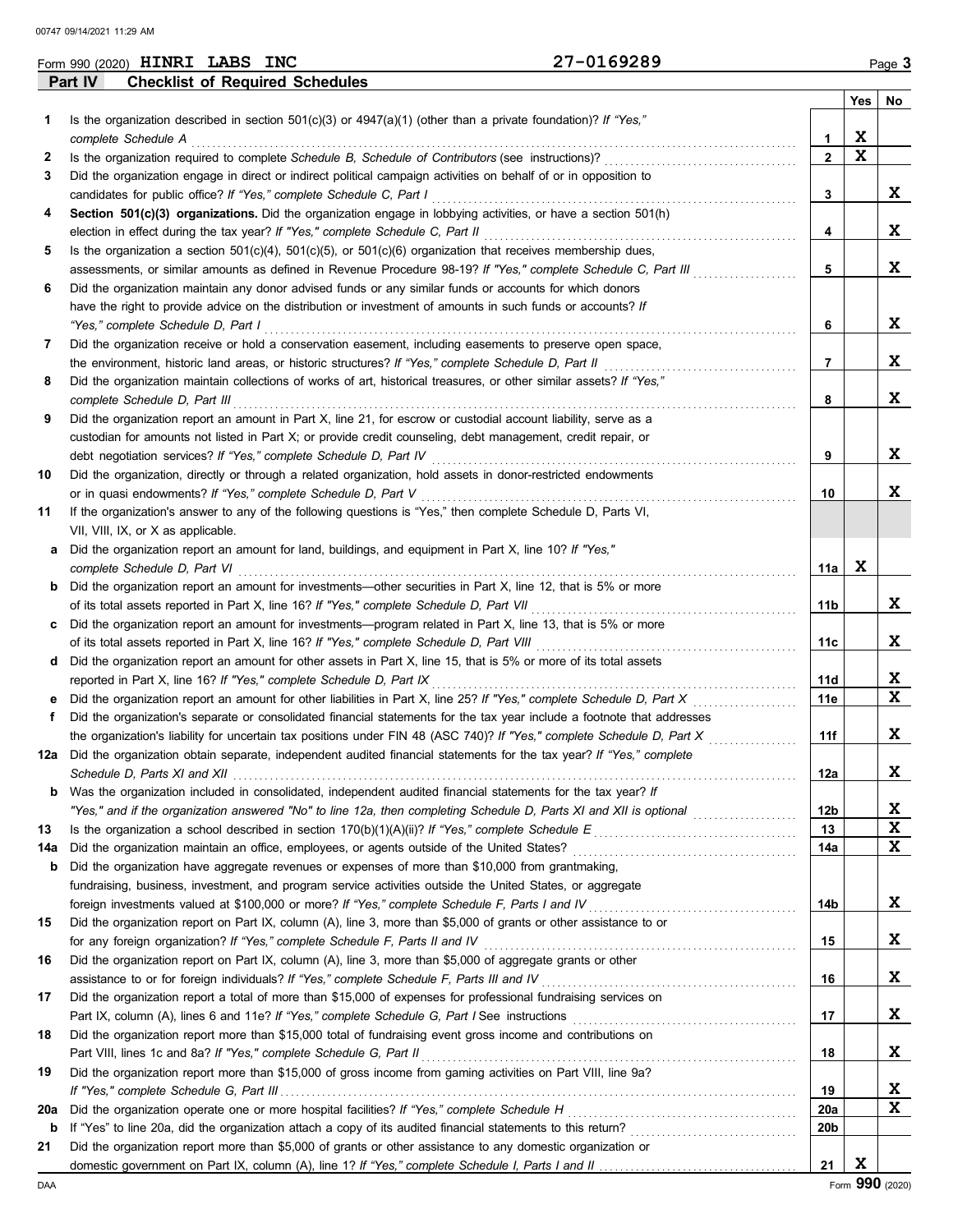|     | 27-0169289<br>Form 990 (2020) <b>HINRI LABS INC</b>                                                                                                                                                                        |                |                  |                 |                 | Page 4                  |
|-----|----------------------------------------------------------------------------------------------------------------------------------------------------------------------------------------------------------------------------|----------------|------------------|-----------------|-----------------|-------------------------|
|     | <b>Checklist of Required Schedules (continued)</b><br>Part IV                                                                                                                                                              |                |                  |                 |                 |                         |
|     |                                                                                                                                                                                                                            |                |                  |                 | Yes             | No                      |
| 22  | Did the organization report more than \$5,000 of grants or other assistance to or for domestic individuals on                                                                                                              |                |                  |                 |                 | X                       |
|     | Part IX, column (A), line 2? If "Yes," complete Schedule I, Parts I and III<br>Did the organization answer "Yes" to Part VII, Section A, line 3, 4, or 5 about compensation of the                                         |                |                  | 22              |                 |                         |
| 23  | organization's current and former officers, directors, trustees, key employees, and highest compensated                                                                                                                    |                |                  |                 |                 |                         |
|     | employees? If "Yes," complete Schedule J                                                                                                                                                                                   |                |                  | 23              |                 | X                       |
|     | 24a Did the organization have a tax-exempt bond issue with an outstanding principal amount of more than                                                                                                                    |                |                  |                 |                 |                         |
|     | \$100,000 as of the last day of the year, that was issued after December 31, 2002? If "Yes," answer lines 24b                                                                                                              |                |                  |                 |                 |                         |
|     | through 24d and complete Schedule K. If "No," go to line 25a                                                                                                                                                               |                |                  | 24a             |                 | X                       |
| b   | Did the organization invest any proceeds of tax-exempt bonds beyond a temporary period exception?                                                                                                                          |                |                  | 24b             |                 |                         |
| c.  | Did the organization maintain an escrow account other than a refunding escrow at any time during the year                                                                                                                  |                |                  |                 |                 |                         |
|     | to defease any tax-exempt bonds?                                                                                                                                                                                           |                |                  | 24c             |                 |                         |
|     | d Did the organization act as an "on behalf of" issuer for bonds outstanding at any time during the year?                                                                                                                  |                |                  | 24d             |                 |                         |
|     | 25a Section 501(c)(3), 501(c)(4), and 501(c)(29) organizations. Did the organization engage in an excess benefit                                                                                                           |                |                  |                 |                 |                         |
|     | transaction with a disqualified person during the year? If "Yes," complete Schedule L, Part I                                                                                                                              |                |                  | 25a             |                 | X                       |
| b   | Is the organization aware that it engaged in an excess benefit transaction with a disqualified person in a prior                                                                                                           |                |                  |                 |                 |                         |
|     | year, and that the transaction has not been reported on any of the organization's prior Forms 990 or 990-EZ?                                                                                                               |                |                  |                 |                 |                         |
|     | If "Yes," complete Schedule L, Part I                                                                                                                                                                                      |                |                  | 25 <sub>b</sub> |                 | X                       |
| 26  | Did the organization report any amount on Part X, line 5 or 22, for receivables from or payables to any current                                                                                                            |                |                  |                 |                 |                         |
|     | or former officer, director, trustee, key employee, creator or founder, substantial contributor, or 35%                                                                                                                    |                |                  |                 |                 |                         |
|     | controlled entity or family member of any of these persons? If "Yes," complete Schedule L, Part II                                                                                                                         |                |                  | 26              |                 | X                       |
| 27  | Did the organization provide a grant or other assistance to any current or former officer, director, trustee, key                                                                                                          |                |                  |                 |                 |                         |
|     | employee, creator or founder, substantial contributor or employee thereof, a grant selection committee                                                                                                                     |                |                  |                 |                 |                         |
|     | member, or to a 35% controlled entity (including an employee thereof) or family member of any of these                                                                                                                     |                |                  | 27              |                 | X                       |
| 28  | persons? If "Yes," complete Schedule L, Part III<br>Was the organization a party to a business transaction with one of the following parties (see Schedule L, Part                                                         |                |                  |                 |                 |                         |
|     | IV instructions, for applicable filing thresholds, conditions, and exceptions):                                                                                                                                            |                |                  |                 |                 |                         |
| а   | A current or former officer, director, trustee, key employee, creator or founder, or substantial contributor? If                                                                                                           |                |                  |                 |                 |                         |
|     | "Yes," complete Schedule L, Part IV                                                                                                                                                                                        |                |                  | 28a             |                 | X                       |
| b   | A family member of any individual described in line 28a? If "Yes," complete Schedule L, Part IV                                                                                                                            |                |                  | 28b             |                 | X                       |
| c   | A 35% controlled entity of one or more individuals and/or organizations described in lines 28a or 28b? If                                                                                                                  |                |                  |                 |                 |                         |
|     | "Yes," complete Schedule L, Part IV                                                                                                                                                                                        |                |                  | 28c             |                 | X                       |
| 29  | Did the organization receive more than \$25,000 in non-cash contributions? If "Yes," complete Schedule M                                                                                                                   |                |                  | 29              |                 | X                       |
| 30  | Did the organization receive contributions of art, historical treasures, or other similar assets, or qualified                                                                                                             |                |                  |                 |                 |                         |
|     | conservation contributions? If "Yes," complete Schedule M                                                                                                                                                                  |                |                  | 30              |                 | X                       |
| 31  | Did the organization liquidate, terminate, or dissolve and cease operations? If "Yes," complete Schedule N, Part I                                                                                                         |                |                  | 31              |                 | $\overline{\mathbf{x}}$ |
| 32  | Did the organization sell, exchange, dispose of, or transfer more than 25% of its net assets? If "Yes,"                                                                                                                    |                |                  |                 |                 |                         |
|     | complete Schedule N, Part II                                                                                                                                                                                               |                |                  | 32              |                 | X                       |
| 33  | Did the organization own 100% of an entity disregarded as separate from the organization under Regulations                                                                                                                 |                |                  |                 |                 |                         |
|     | sections 301.7701-2 and 301.7701-3? If "Yes," complete Schedule R, Part I                                                                                                                                                  |                |                  | 33              |                 | X                       |
| 34  | Was the organization related to any tax-exempt or taxable entity? If "Yes," complete Schedule R, Part II, III,                                                                                                             |                |                  |                 |                 |                         |
|     | or IV, and Part V, line 1                                                                                                                                                                                                  |                |                  | 34              |                 | X                       |
| 35a | Did the organization have a controlled entity within the meaning of section 512(b)(13)?                                                                                                                                    |                |                  | 35a             |                 | X                       |
| b   | If "Yes" to line 35a, did the organization receive any payment from or engage in any transaction with a                                                                                                                    |                |                  |                 |                 |                         |
|     | controlled entity within the meaning of section 512(b)(13)? If "Yes," complete Schedule R, Part V, line 2                                                                                                                  |                |                  | 35b             |                 |                         |
| 36  | Section 501(c)(3) organizations. Did the organization make any transfers to an exempt non-charitable                                                                                                                       |                |                  |                 |                 |                         |
|     | related organization? If "Yes," complete Schedule R, Part V, line 2                                                                                                                                                        |                |                  | 36              |                 | X                       |
| 37  | Did the organization conduct more than 5% of its activities through an entity that is not a related organization                                                                                                           |                |                  |                 |                 | X                       |
|     | and that is treated as a partnership for federal income tax purposes? If "Yes," complete Schedule R, Part VI<br>Did the organization complete Schedule O and provide explanations in Schedule O for Part VI, lines 11b and |                |                  | 37              |                 |                         |
| 38  | 19? Note: All Form 990 filers are required to complete Schedule O.                                                                                                                                                         |                |                  | 38              | X               |                         |
|     | Statements Regarding Other IRS Filings and Tax Compliance<br>Part V                                                                                                                                                        |                |                  |                 |                 |                         |
|     | Check if Schedule O contains a response or note to any line in this Part V                                                                                                                                                 |                |                  |                 |                 |                         |
|     |                                                                                                                                                                                                                            |                |                  |                 | Yes             | No                      |
| 1a  | Enter the number reported in Box 3 of Form 1096. Enter -0- if not applicable                                                                                                                                               | 1a             | $\boldsymbol{2}$ |                 |                 |                         |
| b   | Enter the number of Forms W-2G included in line 1a. Enter -0- if not applicable                                                                                                                                            | 1 <sub>b</sub> | $\mathbf 0$      |                 |                 |                         |
| c   | Did the organization comply with backup withholding rules for reportable payments to vendors and                                                                                                                           |                |                  |                 |                 |                         |
|     |                                                                                                                                                                                                                            |                |                  | 1c              |                 | X                       |
| DAA |                                                                                                                                                                                                                            |                |                  |                 | Form 990 (2020) |                         |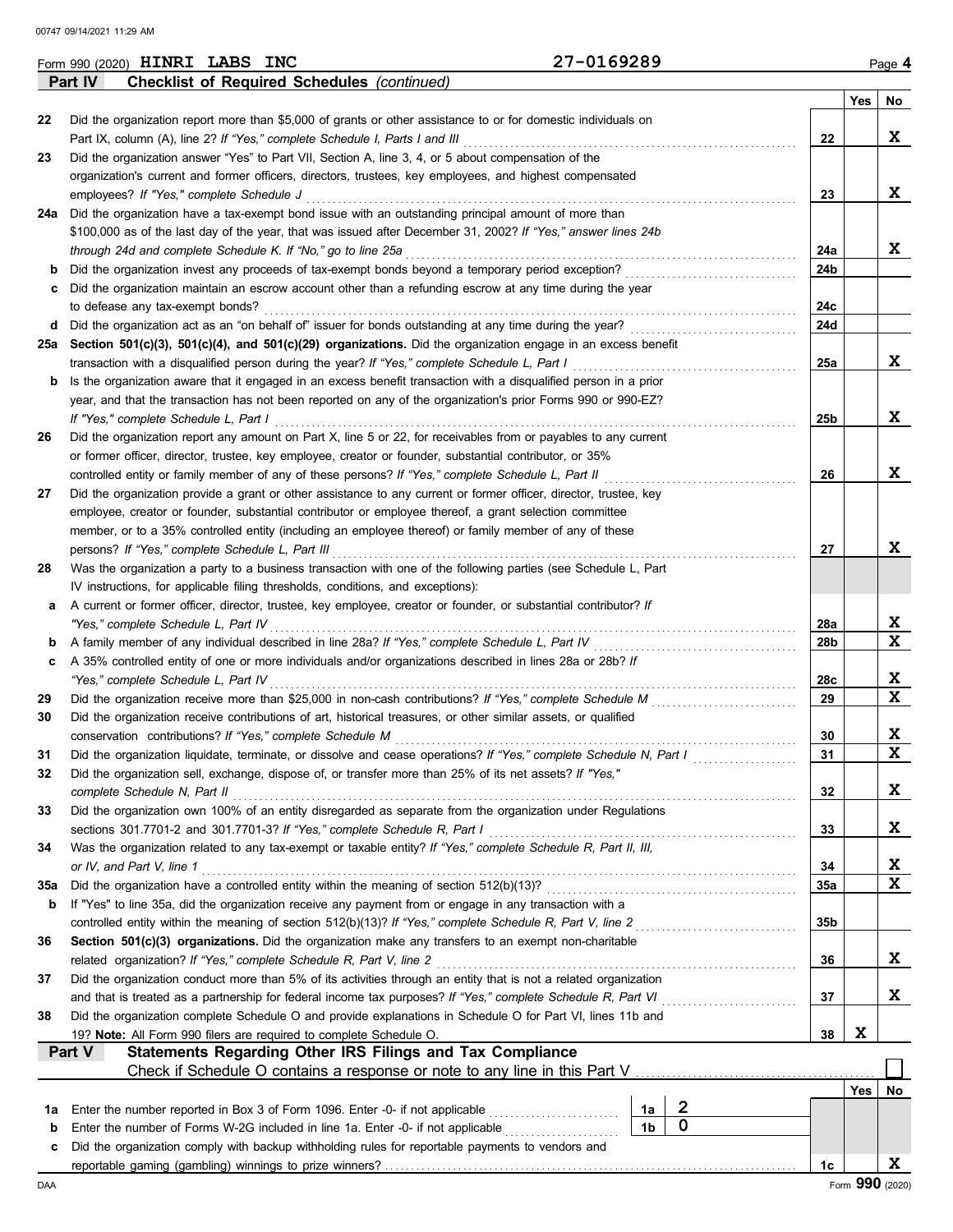|        | 27-0169289<br>Form 990 (2020) HINRI LABS INC                                                                                                                                                                                                                           |                      |          |             | Page 5   |  |  |  |  |  |  |  |
|--------|------------------------------------------------------------------------------------------------------------------------------------------------------------------------------------------------------------------------------------------------------------------------|----------------------|----------|-------------|----------|--|--|--|--|--|--|--|
|        | Statements Regarding Other IRS Filings and Tax Compliance (continued)<br>Part V                                                                                                                                                                                        |                      |          |             |          |  |  |  |  |  |  |  |
|        |                                                                                                                                                                                                                                                                        |                      |          |             | Yes   No |  |  |  |  |  |  |  |
|        | 2a Enter the number of employees reported on Form W-3, Transmittal of Wage and Tax                                                                                                                                                                                     |                      |          |             |          |  |  |  |  |  |  |  |
|        | Statements, filed for the calendar year ending with or within the year covered by this return                                                                                                                                                                          | $\overline{2}$<br>2a |          |             |          |  |  |  |  |  |  |  |
| b      | If at least one is reported on line 2a, did the organization file all required federal employment tax returns?                                                                                                                                                         |                      | 2b       | $\mathbf x$ |          |  |  |  |  |  |  |  |
|        | Note: If the sum of lines 1a and 2a is greater than 250, you may be required to e-file (see instructions)                                                                                                                                                              |                      |          |             |          |  |  |  |  |  |  |  |
| За     | Did the organization have unrelated business gross income of \$1,000 or more during the year?                                                                                                                                                                          |                      | За       |             | X        |  |  |  |  |  |  |  |
| b      | If "Yes," has it filed a Form 990-T for this year? If "No" to line 3b, provide an explanation on Schedule O                                                                                                                                                            |                      | 3b       |             |          |  |  |  |  |  |  |  |
| 4a     | At any time during the calendar year, did the organization have an interest in, or a signature or other authority over,                                                                                                                                                |                      |          |             |          |  |  |  |  |  |  |  |
|        | a financial account in a foreign country (such as a bank account, securities account, or other financial account)?                                                                                                                                                     |                      | 4a       |             | X        |  |  |  |  |  |  |  |
| b      | If "Yes," enter the name of the foreign country                                                                                                                                                                                                                        |                      |          |             |          |  |  |  |  |  |  |  |
|        | See instructions for filing requirements for FinCEN Form 114, Report of Foreign Bank and Financial Accounts (FBAR).                                                                                                                                                    |                      |          |             |          |  |  |  |  |  |  |  |
| 5а     | Was the organization a party to a prohibited tax shelter transaction at any time during the tax year?                                                                                                                                                                  |                      | 5a<br>5b |             | X<br>X   |  |  |  |  |  |  |  |
| b      | Did any taxable party notify the organization that it was or is a party to a prohibited tax shelter transaction?                                                                                                                                                       |                      |          |             |          |  |  |  |  |  |  |  |
| c      | If "Yes" to line 5a or 5b, did the organization file Form 8886-T?                                                                                                                                                                                                      |                      |          |             |          |  |  |  |  |  |  |  |
| 6a     | Does the organization have annual gross receipts that are normally greater than \$100,000, and did the                                                                                                                                                                 |                      |          |             |          |  |  |  |  |  |  |  |
|        | organization solicit any contributions that were not tax deductible as charitable contributions?                                                                                                                                                                       |                      | 6a       |             | X        |  |  |  |  |  |  |  |
| b      | If "Yes," did the organization include with every solicitation an express statement that such contributions or                                                                                                                                                         |                      |          |             |          |  |  |  |  |  |  |  |
|        | gifts were not tax deductible?                                                                                                                                                                                                                                         |                      | 6b       |             |          |  |  |  |  |  |  |  |
| 7      | Organizations that may receive deductible contributions under section 170(c).                                                                                                                                                                                          |                      |          |             |          |  |  |  |  |  |  |  |
| а      | Did the organization receive a payment in excess of \$75 made partly as a contribution and partly for goods                                                                                                                                                            |                      |          |             |          |  |  |  |  |  |  |  |
|        | and services provided to the payor?                                                                                                                                                                                                                                    |                      | 7а       |             |          |  |  |  |  |  |  |  |
| b      |                                                                                                                                                                                                                                                                        |                      | 7b       |             |          |  |  |  |  |  |  |  |
| с      | Did the organization sell, exchange, or otherwise dispose of tangible personal property for which it was                                                                                                                                                               |                      |          |             |          |  |  |  |  |  |  |  |
|        | required to file Form 8282?                                                                                                                                                                                                                                            |                      | 7с       |             |          |  |  |  |  |  |  |  |
| d      |                                                                                                                                                                                                                                                                        | 7d                   |          |             |          |  |  |  |  |  |  |  |
| е      | Did the organization receive any funds, directly or indirectly, to pay premiums on a personal benefit contract?                                                                                                                                                        |                      | 7e<br>7f |             |          |  |  |  |  |  |  |  |
| f      | Did the organization, during the year, pay premiums, directly or indirectly, on a personal benefit contract?                                                                                                                                                           |                      |          |             |          |  |  |  |  |  |  |  |
| g      | If the organization received a contribution of qualified intellectual property, did the organization file Form 8899 as required?<br>If the organization received a contribution of cars, boats, airplanes, or other vehicles, did the organization file a Form 1098-C? |                      | 7g<br>7h |             |          |  |  |  |  |  |  |  |
| h<br>8 | Sponsoring organizations maintaining donor advised funds. Did a donor advised fund maintained by the                                                                                                                                                                   |                      |          |             |          |  |  |  |  |  |  |  |
|        | sponsoring organization have excess business holdings at any time during the year?                                                                                                                                                                                     |                      | 8        |             |          |  |  |  |  |  |  |  |
| 9      | Sponsoring organizations maintaining donor advised funds.                                                                                                                                                                                                              |                      |          |             |          |  |  |  |  |  |  |  |
| а      | Did the sponsoring organization make any taxable distributions under section 4966?                                                                                                                                                                                     |                      | 9а       |             |          |  |  |  |  |  |  |  |
| b      | Did the sponsoring organization make a distribution to a donor, donor advisor, or related person?                                                                                                                                                                      |                      | 9b       |             |          |  |  |  |  |  |  |  |
| 10     | Section 501(c)(7) organizations. Enter:                                                                                                                                                                                                                                |                      |          |             |          |  |  |  |  |  |  |  |
|        |                                                                                                                                                                                                                                                                        | 10a                  |          |             |          |  |  |  |  |  |  |  |
| b      | Gross receipts, included on Form 990, Part VIII, line 12, for public use of club facilities                                                                                                                                                                            | 10 <sub>b</sub>      |          |             |          |  |  |  |  |  |  |  |
| 11     | Section 501(c)(12) organizations. Enter:                                                                                                                                                                                                                               |                      |          |             |          |  |  |  |  |  |  |  |
| а      | Gross income from members or shareholders                                                                                                                                                                                                                              | 11a                  |          |             |          |  |  |  |  |  |  |  |
| b      | Gross income from other sources (Do not net amounts due or paid to other sources                                                                                                                                                                                       |                      |          |             |          |  |  |  |  |  |  |  |
|        | against amounts due or received from them.)                                                                                                                                                                                                                            | 11 <sub>b</sub>      |          |             |          |  |  |  |  |  |  |  |
| 12a    | Section 4947(a)(1) non-exempt charitable trusts. Is the organization filing Form 990 in lieu of Form 1041?                                                                                                                                                             |                      | 12a      |             |          |  |  |  |  |  |  |  |
| b      | If "Yes," enter the amount of tax-exempt interest received or accrued during the year                                                                                                                                                                                  | 12b                  |          |             |          |  |  |  |  |  |  |  |
| 13     | Section 501(c)(29) qualified nonprofit health insurance issuers.                                                                                                                                                                                                       |                      |          |             |          |  |  |  |  |  |  |  |
| а      | Is the organization licensed to issue qualified health plans in more than one state?                                                                                                                                                                                   |                      | 13а      |             |          |  |  |  |  |  |  |  |
|        | <b>Note:</b> See the instructions for additional information the organization must report on Schedule O.                                                                                                                                                               |                      |          |             |          |  |  |  |  |  |  |  |
| b      | Enter the amount of reserves the organization is required to maintain by the states in which                                                                                                                                                                           |                      |          |             |          |  |  |  |  |  |  |  |
|        |                                                                                                                                                                                                                                                                        | 13b                  |          |             |          |  |  |  |  |  |  |  |
| c      | Enter the amount of reserves on hand                                                                                                                                                                                                                                   | 13 <sub>c</sub>      |          |             |          |  |  |  |  |  |  |  |
| 14a    | Did the organization receive any payments for indoor tanning services during the tax year?                                                                                                                                                                             |                      | 14a      |             | X        |  |  |  |  |  |  |  |
| b      | If "Yes," has it filed a Form 720 to report these payments? If "No," provide an explanation on Schedule O                                                                                                                                                              |                      | 14b      |             |          |  |  |  |  |  |  |  |
| 15     | Is the organization subject to the section 4960 tax on payment(s) of more than \$1,000,000 in remuneration or                                                                                                                                                          |                      |          |             |          |  |  |  |  |  |  |  |
|        | excess parachute payment(s) during the year?                                                                                                                                                                                                                           |                      | 15       |             | X        |  |  |  |  |  |  |  |
|        | If "Yes," see instructions and file Form 4720, Schedule N.                                                                                                                                                                                                             |                      |          |             |          |  |  |  |  |  |  |  |
| 16     | Is the organization an educational institution subject to the section 4968 excise tax on net investment income?                                                                                                                                                        |                      | 16       |             | X        |  |  |  |  |  |  |  |
|        | If "Yes," complete Form 4720, Schedule O.                                                                                                                                                                                                                              |                      |          |             |          |  |  |  |  |  |  |  |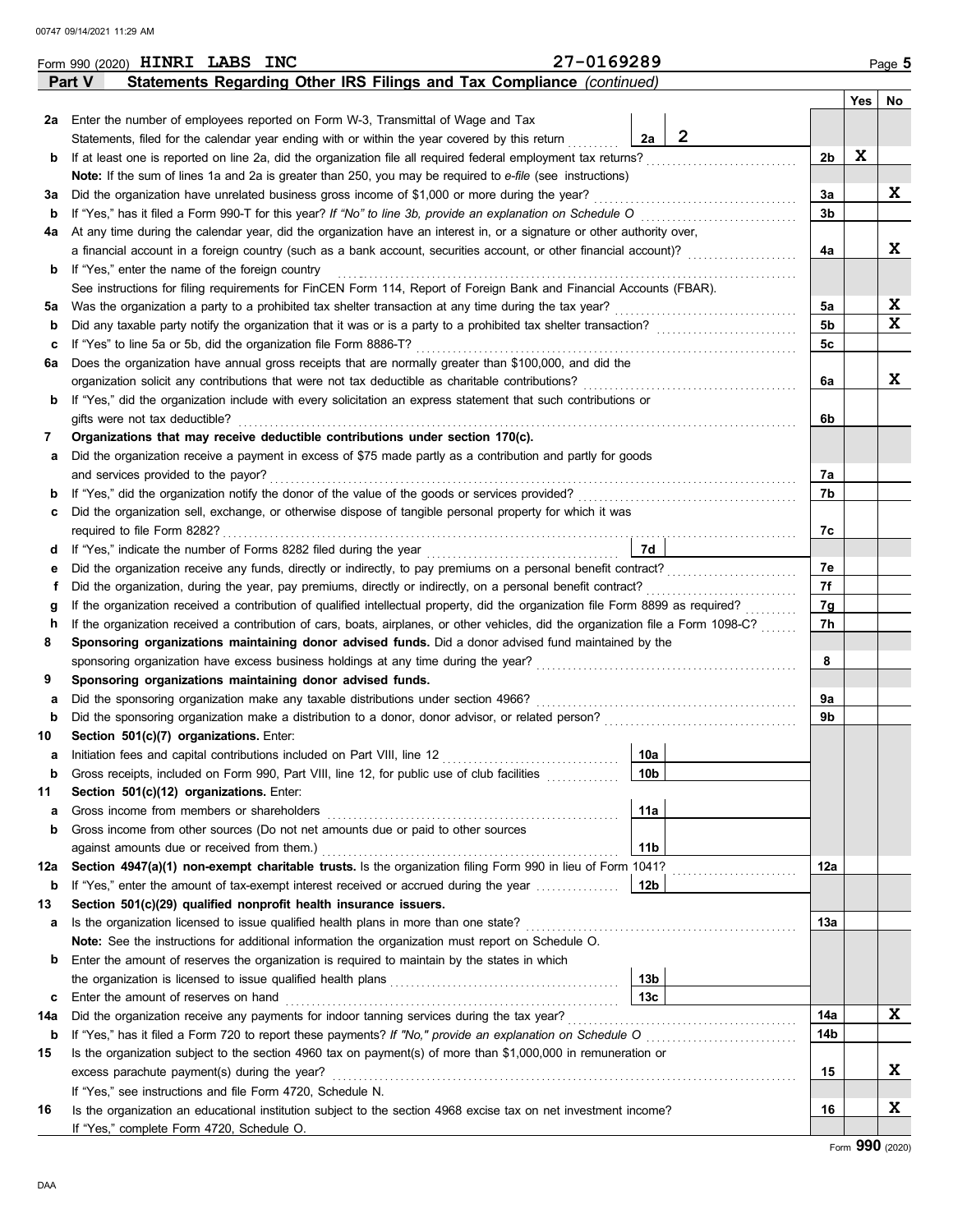|      | 27-0169289<br>Form 990 (2020) HINRI LABS INC                                                                                        |                    |     | Page 6 |
|------|-------------------------------------------------------------------------------------------------------------------------------------|--------------------|-----|--------|
|      | <b>Part VI</b><br>Governance, Management, and Disclosure For each "Yes" response to lines 2 through 7b below, and for a "No"        |                    |     |        |
|      | response to line 8a, 8b, or 10b below, describe the circumstances, processes, or changes on Schedule O. See instructions.           |                    |     |        |
|      |                                                                                                                                     |                    |     | lxl    |
|      | Section A. Governing Body and Management                                                                                            |                    |     |        |
|      |                                                                                                                                     |                    | Yes | No     |
| 1a l | 15<br>1a<br>Enter the number of voting members of the governing body at the end of the tax year                                     |                    |     |        |
|      | If there are material differences in voting rights among members of the governing body, or                                          |                    |     |        |
|      | if the governing body delegated broad authority to an executive committee or similar                                                |                    |     |        |
|      | committee, explain on Schedule O.                                                                                                   |                    |     |        |
| b    | 13<br>1b<br>Enter the number of voting members included on line 1a, above, who are independent                                      |                    |     |        |
| 2    | Did any officer, director, trustee, or key employee have a family relationship or a business relationship with                      |                    |     |        |
|      | any other officer, director, trustee, or key employee?                                                                              | $\mathbf{2}$       | X   |        |
| 3    | Did the organization delegate control over management duties customarily performed by or under the direct                           |                    |     |        |
|      | supervision of officers, directors, trustees, or key employees to a management company or other person?                             | 3                  |     | X      |
| 4    | Did the organization make any significant changes to its governing documents since the prior Form 990 was filed?                    | 4                  |     | X      |
| 5    | Did the organization become aware during the year of a significant diversion of the organization's assets?                          | 5                  |     | X      |
| 6    | Did the organization have members or stockholders?                                                                                  | 6                  |     | X      |
|      |                                                                                                                                     |                    |     |        |
| 7a   | Did the organization have members, stockholders, or other persons who had the power to elect or appoint                             |                    |     | X      |
|      | one or more members of the governing body?                                                                                          | 7a                 |     |        |
| b    | Are any governance decisions of the organization reserved to (or subject to approval by) members,                                   |                    |     |        |
|      | stockholders, or persons other than the governing body?                                                                             | 7b                 |     | x      |
| 8    | Did the organization contemporaneously document the meetings held or written actions undertaken during the year by the following:   |                    |     |        |
| а    | The governing body?                                                                                                                 | 8а                 | X   |        |
| b    | Each committee with authority to act on behalf of the governing body?                                                               | 8b                 | X   |        |
| 9    | Is there any officer, director, trustee, or key employee listed in Part VII, Section A, who cannot be reached at                    |                    |     |        |
|      |                                                                                                                                     | 9                  |     | X      |
|      | Section B. Policies (This Section B requests information about policies not required by the Internal Revenue Code.)                 |                    |     |        |
|      |                                                                                                                                     |                    | Yes | No     |
| 10a  | Did the organization have local chapters, branches, or affiliates?                                                                  | 10a                |     | X      |
| b    | If "Yes," did the organization have written policies and procedures governing the activities of such chapters,                      |                    |     |        |
|      | affiliates, and branches to ensure their operations are consistent with the organization's exempt purposes?                         | 10b                |     |        |
| 11a  | Has the organization provided a complete copy of this Form 990 to all members of its governing body before filing the form?         | 11a                | X   |        |
| b    | Describe in Schedule O the process, if any, used by the organization to review this Form 990.                                       |                    |     |        |
| 12a  | Did the organization have a written conflict of interest policy? If "No," go to line 13                                             | 12a                | X   |        |
| b    | Were officers, directors, or trustees, and key employees required to disclose annually interests that could give rise to conflicts? | 12 <sub>b</sub>    | X   |        |
| c    | Did the organization regularly and consistently monitor and enforce compliance with the policy? If "Yes,"                           |                    |     |        |
|      | describe in Schedule O how this was done                                                                                            | 12 <sub>c</sub>    |     | ▵      |
| 13   | Did the organization have a written whistleblower policy?                                                                           | 13                 | X   |        |
| 14   | Did the organization have a written document retention and destruction policy?                                                      | 14                 | X   |        |
| 15   | Did the process for determining compensation of the following persons include a review and approval by                              |                    |     |        |
|      | independent persons, comparability data, and contemporaneous substantiation of the deliberation and decision?                       |                    |     |        |
| а    | The organization's CEO, Executive Director, or top management official                                                              | 15a                |     | X      |
| b    | Other officers or key employees of the organization                                                                                 | 15 <sub>b</sub>    |     | X      |
|      | If "Yes" to line 15a or 15b, describe the process in Schedule O (see instructions).                                                 |                    |     |        |
| 16a  | Did the organization invest in, contribute assets to, or participate in a joint venture or similar arrangement                      |                    |     |        |
|      | with a taxable entity during the year?                                                                                              | 16a                |     | X      |
| b    | If "Yes," did the organization follow a written policy or procedure requiring the organization to evaluate its                      |                    |     |        |
|      | participation in joint venture arrangements under applicable federal tax law, and take steps to safeguard the                       |                    |     |        |
|      |                                                                                                                                     | 16b                |     |        |
|      | <b>Section C. Disclosure</b>                                                                                                        |                    |     |        |
| 17   | List the states with which a copy of this Form 990 is required to be filed<br>GA                                                    |                    |     |        |
| 18   | Section 6104 requires an organization to make its Forms 1023 (1024 or 1024-A, if applicable), 990, and 990-T (Section 501(c)        |                    |     |        |
|      | (3)s only) available for public inspection. Indicate how you made these available. Check all that apply.                            |                    |     |        |
|      | ΙXΙ<br>Another's website<br>Own website<br>Upon request<br>Other (explain on Schedule O)                                            |                    |     |        |
| 19   | Describe on Schedule O whether (and if so, how) the organization made its governing documents, conflict of interest policy, and     |                    |     |        |
|      | financial statements available to the public during the tax year.                                                                   |                    |     |        |
| 20   | State the name, address, and telephone number of the person who possesses the organization's books and records                      |                    |     |        |
|      | 641 LORIDANS DR NE<br>KELLY MCCUTCHEN                                                                                               |                    |     |        |
|      | GA 30342<br><b>ATLANTA</b>                                                                                                          | $404 - 775 - 0404$ |     |        |
|      |                                                                                                                                     |                    |     |        |

DAA Form **990** (2020)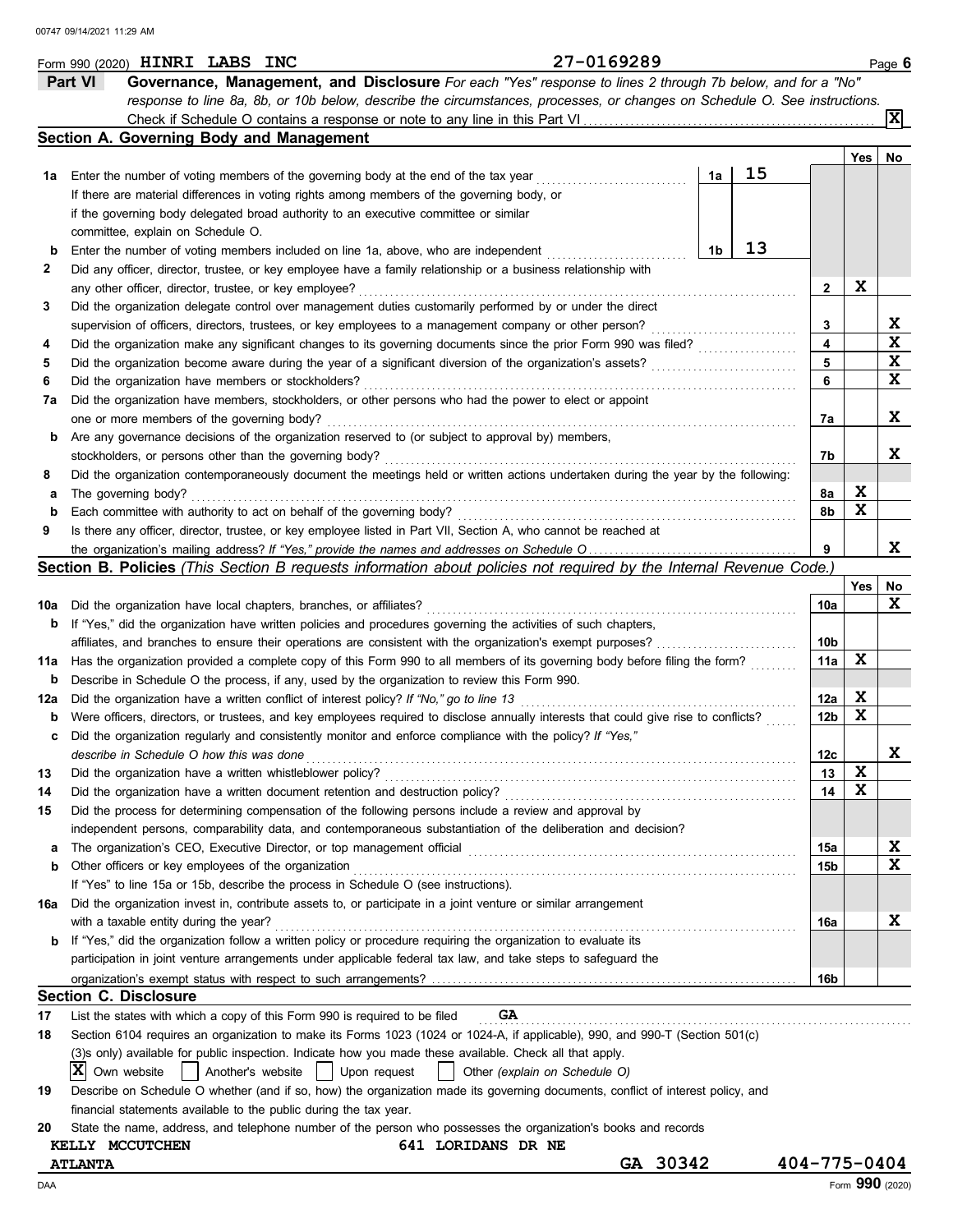| 00747 09/14/2021 11:29 AM                                                                                                                                                                                                                                                                                                     |                                                                             |                            |                                                              |         |          |                                 |        |                                                                                 |                              |                                           |  |  |
|-------------------------------------------------------------------------------------------------------------------------------------------------------------------------------------------------------------------------------------------------------------------------------------------------------------------------------|-----------------------------------------------------------------------------|----------------------------|--------------------------------------------------------------|---------|----------|---------------------------------|--------|---------------------------------------------------------------------------------|------------------------------|-------------------------------------------|--|--|
| Form 990 (2020) <b>HINRI LABS INC</b>                                                                                                                                                                                                                                                                                         |                                                                             |                            |                                                              |         |          |                                 |        | 27-0169289                                                                      |                              | Page 7                                    |  |  |
| Part VII Compensation of Officers, Directors, Trustees, Key Employees, Highest Compensated Employees, and                                                                                                                                                                                                                     |                                                                             |                            |                                                              |         |          |                                 |        |                                                                                 |                              |                                           |  |  |
| <b>Independent Contractors</b>                                                                                                                                                                                                                                                                                                |                                                                             |                            |                                                              |         |          |                                 |        |                                                                                 |                              |                                           |  |  |
|                                                                                                                                                                                                                                                                                                                               |                                                                             |                            |                                                              |         |          |                                 |        | Check if Schedule O contains a response or note to any line in this Part VII    |                              |                                           |  |  |
| Section A.                                                                                                                                                                                                                                                                                                                    |                                                                             |                            |                                                              |         |          |                                 |        | Officers, Directors, Trustees, Key Employees, and Highest Compensated Employees |                              |                                           |  |  |
| 1a Complete this table for all persons required to be listed. Report compensation for the calendar year ending with or within the<br>organization's tax year.                                                                                                                                                                 |                                                                             |                            |                                                              |         |          |                                 |        |                                                                                 |                              |                                           |  |  |
| List all of the organization's current officers, directors, trustees (whether individuals or organizations), regardless of amount of<br>compensation. Enter -0- in columns (D), (E), and (F) if no compensation was paid.                                                                                                     |                                                                             |                            |                                                              |         |          |                                 |        |                                                                                 |                              |                                           |  |  |
| • List all of the organization's current key employees, if any. See instructions for definition of "key employee."                                                                                                                                                                                                            |                                                                             |                            |                                                              |         |          |                                 |        |                                                                                 |                              |                                           |  |  |
| List the organization's five current highest compensated employees (other than an officer, director, trustee, or key employee)<br>who received reportable compensation (Box 5 of Form W-2 and/or Box 7 of Form 1099-MISC) of more than \$100,000 from the<br>organization and any related organizations.                      |                                                                             |                            |                                                              |         |          |                                 |        |                                                                                 |                              |                                           |  |  |
| • List all of the organization's former officers, key employees, and highest compensated employees who received more than<br>\$100,000 of reportable compensation from the organization and any related organizations.                                                                                                        |                                                                             |                            |                                                              |         |          |                                 |        |                                                                                 |                              |                                           |  |  |
| • List all of the organization's former directors or trustees that received, in the capacity as a former director or trustee of the<br>organization, more than \$10,000 of reportable compensation from the organization and any related organizations.<br>See instructions for the order in which to list the persons above. |                                                                             |                            |                                                              |         |          |                                 |        |                                                                                 |                              |                                           |  |  |
| Check this box if neither the organization nor any related organization compensated any current officer, director, or trustee.                                                                                                                                                                                                |                                                                             |                            |                                                              |         |          |                                 |        |                                                                                 |                              |                                           |  |  |
| (A)<br>Name and title                                                                                                                                                                                                                                                                                                         | (C)<br>(D)<br>(E)<br>(B)<br>Position<br>Reportable<br>Reportable<br>Average |                            |                                                              |         |          |                                 |        |                                                                                 |                              | (F)<br>Estimated amount                   |  |  |
|                                                                                                                                                                                                                                                                                                                               | hours<br>per week                                                           |                            | (do not check more than one<br>box, unless person is both an |         |          |                                 |        | compensation<br>from the                                                        | compensation<br>from related | of other<br>compensation                  |  |  |
|                                                                                                                                                                                                                                                                                                                               | (list any                                                                   |                            | officer and a director/trustee)                              |         |          |                                 |        | organization                                                                    | organizations                | from the                                  |  |  |
|                                                                                                                                                                                                                                                                                                                               | hours for<br>related                                                        |                            |                                                              | Officer | Key      |                                 | Former | (W-2/1099-MISC)                                                                 | (W-2/1099-MISC)              | organization and<br>related organizations |  |  |
|                                                                                                                                                                                                                                                                                                                               | organizations                                                               | Individual<br>으.<br>rector | <b>Istutional</b>                                            |         |          |                                 |        |                                                                                 |                              |                                           |  |  |
|                                                                                                                                                                                                                                                                                                                               | below<br>dotted line)                                                       |                            |                                                              |         | employee |                                 |        |                                                                                 |                              |                                           |  |  |
|                                                                                                                                                                                                                                                                                                                               |                                                                             | trustee                    | trustee                                                      |         |          | Highest compensated<br>employee |        |                                                                                 |                              |                                           |  |  |
|                                                                                                                                                                                                                                                                                                                               |                                                                             |                            |                                                              |         |          |                                 |        |                                                                                 |                              |                                           |  |  |
| (1) KELLY MCCUTCHEN                                                                                                                                                                                                                                                                                                           | 40.00                                                                       |                            |                                                              |         |          |                                 |        |                                                                                 |                              |                                           |  |  |
| EXECUTIVE DIRECTOR                                                                                                                                                                                                                                                                                                            | 0.00                                                                        | X                          |                                                              | X       |          |                                 |        | 137,500                                                                         | 0                            | 0                                         |  |  |
| (2) GEN LARRY ELLIS                                                                                                                                                                                                                                                                                                           | (RET)                                                                       |                            |                                                              |         |          |                                 |        |                                                                                 |                              |                                           |  |  |
|                                                                                                                                                                                                                                                                                                                               | 0.00                                                                        |                            |                                                              |         |          |                                 |        |                                                                                 |                              |                                           |  |  |
| <b>DIRECTOR</b>                                                                                                                                                                                                                                                                                                               | 0.00                                                                        | X                          |                                                              |         |          |                                 |        | 0                                                                               | 0                            | 0                                         |  |  |
| (3) EVELYN EDMEADES                                                                                                                                                                                                                                                                                                           |                                                                             |                            |                                                              |         |          |                                 |        |                                                                                 |                              |                                           |  |  |
|                                                                                                                                                                                                                                                                                                                               | 0.00                                                                        |                            |                                                              |         |          |                                 |        |                                                                                 |                              |                                           |  |  |
| <b>DIRECTOR</b>                                                                                                                                                                                                                                                                                                               | 0.00                                                                        | X                          |                                                              |         |          |                                 |        | 0                                                                               | 0                            | 0                                         |  |  |
| <b>(4) MICHAEL</b><br><b>EDMEADES</b>                                                                                                                                                                                                                                                                                         |                                                                             |                            |                                                              |         |          |                                 |        |                                                                                 |                              |                                           |  |  |
|                                                                                                                                                                                                                                                                                                                               | 0.00                                                                        |                            |                                                              |         |          |                                 |        |                                                                                 |                              |                                           |  |  |
| <b>VICE PRESIDENT</b>                                                                                                                                                                                                                                                                                                         | 0.00                                                                        | X                          |                                                              | X       |          |                                 |        | 0                                                                               | 0                            | 0                                         |  |  |
| (5) JEAN ELLIS                                                                                                                                                                                                                                                                                                                |                                                                             |                            |                                                              |         |          |                                 |        |                                                                                 |                              |                                           |  |  |
|                                                                                                                                                                                                                                                                                                                               | 0.00                                                                        |                            |                                                              |         |          |                                 |        |                                                                                 |                              |                                           |  |  |
| <b>DIRECTOR</b>                                                                                                                                                                                                                                                                                                               | 0.00                                                                        | X                          |                                                              |         |          |                                 |        | 0                                                                               | 0                            | 0                                         |  |  |
| (6) GAYLE IDE                                                                                                                                                                                                                                                                                                                 | $\sim$ $\sim$                                                               |                            |                                                              |         |          |                                 |        |                                                                                 |                              |                                           |  |  |

|                        | 0.00 |   |   |   |   |   |
|------------------------|------|---|---|---|---|---|
| <b>DIRECTOR</b>        | 0.00 | X |   | 0 | 0 | 0 |
| (7) R. WILLIAM IDE     |      |   |   |   |   |   |
|                        | 0.00 |   |   |   |   |   |
| <b>DIRECTOR</b>        | 0.00 | X |   | 0 | 0 | 0 |
| (8) MARY KAY MCCUTCHEN |      |   |   |   |   |   |
|                        | 0.00 |   |   |   |   |   |
| <b>DIRECTOR</b>        | 0.00 | X |   | 0 | 0 | 0 |
| $(9)$ AMY O'DELL       |      |   |   |   |   |   |
|                        | 0.00 |   |   |   |   |   |
| <b>SECRETARY</b>       | 0.00 | x | X | 0 | 0 | 0 |
| (10) JANET PETIT       |      |   |   |   |   |   |
|                        | 0.00 |   |   |   |   |   |
| <b>DIRECTOR</b>        | 0.00 | X |   | 0 | 0 | 0 |
| (11) PETE PETIT        |      |   |   |   |   |   |
|                        | 0.00 |   |   |   |   |   |
| <b>DIRECTOR</b>        | 0.00 | X |   | 0 | 0 | 0 |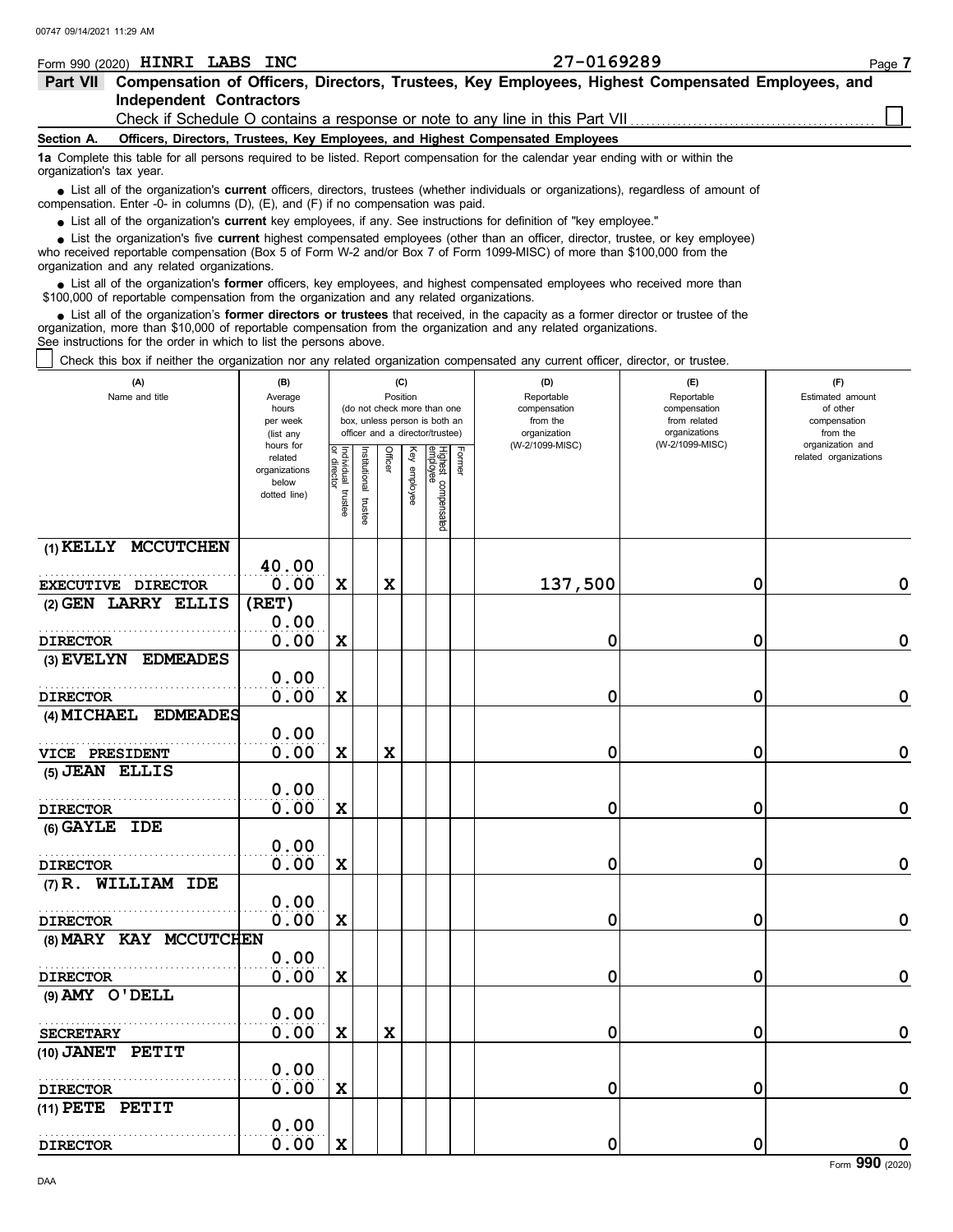| 00747 09/14/2021 11:29 <b>ALINRI LABS INC</b>                                                                                                                                                                                                               |                                                                                                                                                                        |                       |                         |         |              |                                 |        | 27-0169289                                                                                             |                                                                    | Page 8                                                          |
|-------------------------------------------------------------------------------------------------------------------------------------------------------------------------------------------------------------------------------------------------------------|------------------------------------------------------------------------------------------------------------------------------------------------------------------------|-----------------------|-------------------------|---------|--------------|---------------------------------|--------|--------------------------------------------------------------------------------------------------------|--------------------------------------------------------------------|-----------------------------------------------------------------|
| <b>Part VII</b>                                                                                                                                                                                                                                             |                                                                                                                                                                        |                       |                         |         |              |                                 |        | Section A. Officers, Directors, Trustees, Key Employees, and Highest Compensated Employees (continued) |                                                                    |                                                                 |
| (A)<br>Name and title                                                                                                                                                                                                                                       | (C)<br>(B)<br>Position<br>Average<br>(do not check more than one<br>hours<br>box, unless person is both an<br>per week<br>officer and a director/trustee)<br>(list any |                       |                         |         |              |                                 |        | (D)<br>Reportable<br>compensation<br>from the<br>organization                                          | (E)<br>Reportable<br>compensation<br>from related<br>organizations | (F)<br>Estimated amount<br>of other<br>compensation<br>from the |
|                                                                                                                                                                                                                                                             | hours for<br>related<br>organizations<br>below<br>dotted line)                                                                                                         | Individual<br>trustee | nstitutional<br>trustee | Officer | Key employee | Highest compensated<br>employee | Former | (W-2/1099-MISC)                                                                                        | (W-2/1099-MISC)                                                    | organization and<br>related organizations                       |
| (12)<br>KIRK SARKISIAN                                                                                                                                                                                                                                      |                                                                                                                                                                        |                       |                         |         |              |                                 |        |                                                                                                        |                                                                    |                                                                 |
| <b>DIRECTOR</b>                                                                                                                                                                                                                                             | 0.00<br>0.00                                                                                                                                                           | X                     |                         |         |              |                                 |        | 0                                                                                                      | 0                                                                  | 0                                                               |
| <b>MICHELE</b><br>(13)                                                                                                                                                                                                                                      | <b>SARKISIAN</b>                                                                                                                                                       |                       |                         |         |              |                                 |        |                                                                                                        |                                                                    |                                                                 |
| <b>DIRECTOR</b>                                                                                                                                                                                                                                             | 0.00<br>0.00                                                                                                                                                           | X                     |                         |         |              |                                 |        | 0                                                                                                      | 0                                                                  | 0                                                               |
| PAUL SNYDER<br>(14)                                                                                                                                                                                                                                         |                                                                                                                                                                        |                       |                         |         |              |                                 |        |                                                                                                        |                                                                    |                                                                 |
|                                                                                                                                                                                                                                                             | 0.00                                                                                                                                                                   |                       |                         |         |              |                                 |        |                                                                                                        |                                                                    |                                                                 |
| <b>DIRECTOR</b><br>PATRICIA TOTARO<br>(15)                                                                                                                                                                                                                  | 0.00                                                                                                                                                                   | X                     |                         |         |              |                                 |        | 0                                                                                                      | 0                                                                  | 0                                                               |
|                                                                                                                                                                                                                                                             | 0.00                                                                                                                                                                   |                       |                         |         |              |                                 |        |                                                                                                        |                                                                    |                                                                 |
| TREASURER                                                                                                                                                                                                                                                   | 0.00                                                                                                                                                                   | X                     |                         | X       |              |                                 |        | 0                                                                                                      | 0                                                                  | 0                                                               |
|                                                                                                                                                                                                                                                             |                                                                                                                                                                        |                       |                         |         |              |                                 |        |                                                                                                        |                                                                    |                                                                 |
|                                                                                                                                                                                                                                                             |                                                                                                                                                                        |                       |                         |         |              |                                 |        |                                                                                                        |                                                                    |                                                                 |
|                                                                                                                                                                                                                                                             |                                                                                                                                                                        |                       |                         |         |              |                                 |        |                                                                                                        |                                                                    |                                                                 |
|                                                                                                                                                                                                                                                             |                                                                                                                                                                        |                       |                         |         |              |                                 |        |                                                                                                        |                                                                    |                                                                 |
| Subtotal<br>1b l                                                                                                                                                                                                                                            |                                                                                                                                                                        |                       |                         |         |              |                                 |        | 137,500                                                                                                |                                                                    |                                                                 |
| c Total from continuation sheets to Part VII, Section A<br>Total (add lines 1b and 1c)<br>d                                                                                                                                                                 |                                                                                                                                                                        |                       |                         |         |              |                                 |        | 137,500                                                                                                |                                                                    |                                                                 |
| Total number of individuals (including but not limited to those listed above) who received more than \$100,000 of<br>2<br>reportable compensation from the organization                                                                                     | . <u>.</u>                                                                                                                                                             |                       | ı                       |         |              |                                 |        |                                                                                                        |                                                                    |                                                                 |
|                                                                                                                                                                                                                                                             |                                                                                                                                                                        |                       |                         |         |              |                                 |        |                                                                                                        |                                                                    | Yes<br>No.                                                      |
| Did the organization list any former officer, director, trustee, key employee, or highest compensated<br>3<br>employee on line 1a? If "Yes," complete Schedule J for such individual                                                                        |                                                                                                                                                                        |                       |                         |         |              |                                 |        |                                                                                                        |                                                                    | x<br>3                                                          |
| For any individual listed on line 1a, is the sum of reportable compensation and other compensation from the<br>4                                                                                                                                            |                                                                                                                                                                        |                       |                         |         |              |                                 |        |                                                                                                        |                                                                    |                                                                 |
| organization and related organizations greater than \$150,000? If "Yes," complete Schedule J for such<br>individual                                                                                                                                         |                                                                                                                                                                        |                       |                         |         |              |                                 |        |                                                                                                        |                                                                    | x<br>4                                                          |
| Did any person listed on line 1a receive or accrue compensation from any unrelated organization or individual<br>5<br>for services rendered to the organization? If "Yes," complete Schedule J for such person                                              |                                                                                                                                                                        |                       |                         |         |              |                                 |        |                                                                                                        |                                                                    | x<br>5                                                          |
| Section B. Independent Contractors                                                                                                                                                                                                                          |                                                                                                                                                                        |                       |                         |         |              |                                 |        |                                                                                                        |                                                                    |                                                                 |
| Complete this table for your five highest compensated independent contractors that received more than \$100,000 of<br>1<br>compensation from the organization. Report compensation for the calendar year ending with or within the organization's tax year. |                                                                                                                                                                        |                       |                         |         |              |                                 |        |                                                                                                        |                                                                    |                                                                 |
|                                                                                                                                                                                                                                                             | (A)<br>Name and business address                                                                                                                                       |                       |                         |         |              |                                 |        |                                                                                                        | (B)<br>Description of services                                     | (C)<br>Compensation                                             |
| MAC AND CHEESE BOOK LLC                                                                                                                                                                                                                                     |                                                                                                                                                                        |                       |                         |         |              |                                 |        | 3102 CHAPEL HILL ROAD                                                                                  |                                                                    |                                                                 |
| <b>DOUGLASVILLE</b>                                                                                                                                                                                                                                         |                                                                                                                                                                        |                       | GA 30115                |         |              |                                 |        | <b>CONTRACT</b>                                                                                        |                                                                    | 120,000                                                         |
|                                                                                                                                                                                                                                                             |                                                                                                                                                                        |                       |                         |         |              |                                 |        |                                                                                                        |                                                                    |                                                                 |
|                                                                                                                                                                                                                                                             |                                                                                                                                                                        |                       |                         |         |              |                                 |        |                                                                                                        |                                                                    |                                                                 |
|                                                                                                                                                                                                                                                             |                                                                                                                                                                        |                       |                         |         |              |                                 |        |                                                                                                        |                                                                    |                                                                 |
|                                                                                                                                                                                                                                                             |                                                                                                                                                                        |                       |                         |         |              |                                 |        |                                                                                                        |                                                                    |                                                                 |
| Total number of independent contractors (including but not limited to those listed above) who<br>2                                                                                                                                                          |                                                                                                                                                                        |                       |                         |         |              |                                 |        |                                                                                                        |                                                                    |                                                                 |

**2** Total number of independent contractors (including but not limited to those listed above) who received more than \$100,000 of compensation from the organization

**1**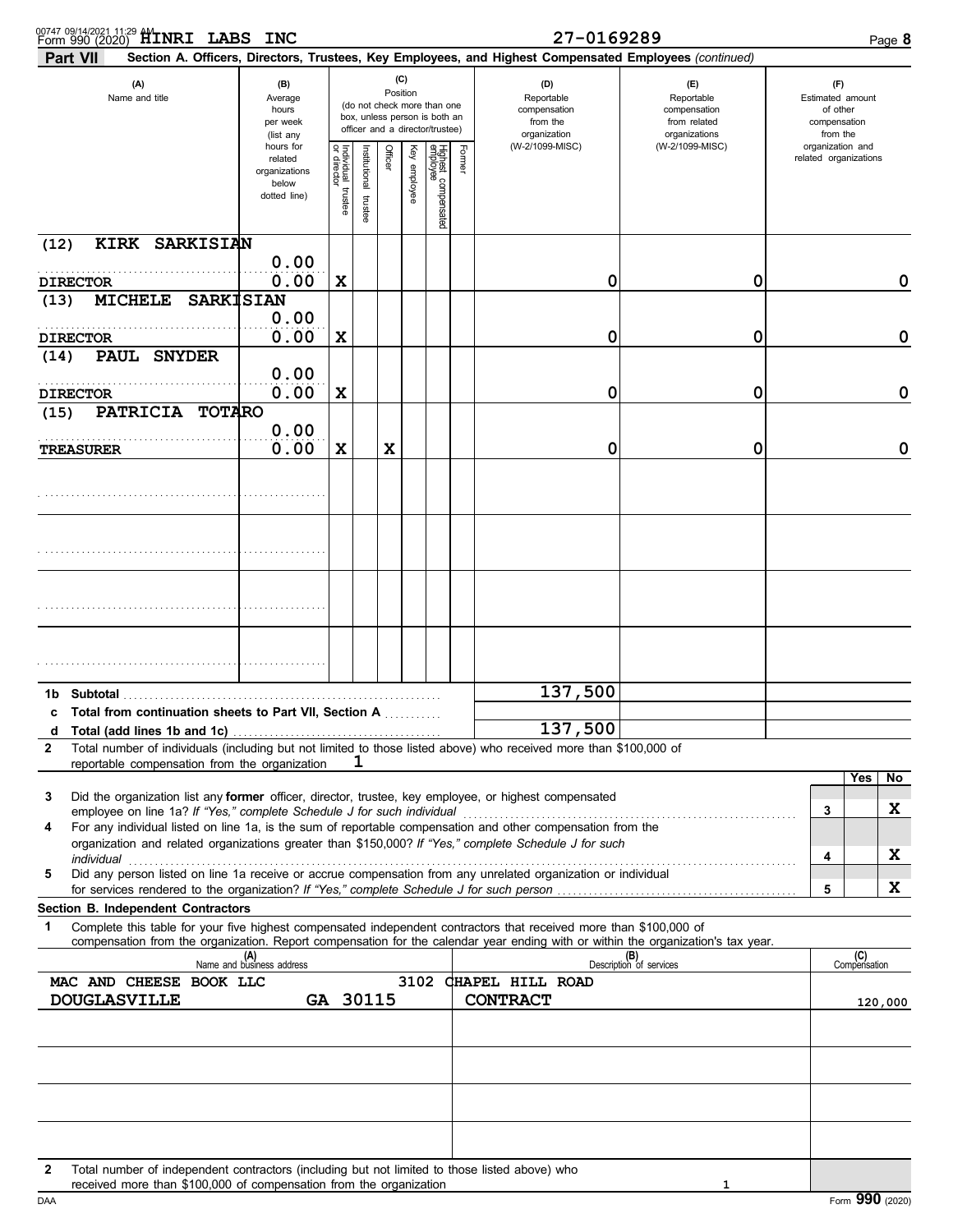### **Part VIII Statement of Revenue** Check if Schedule O contains a response or note to any line in this Part VIII ................ **(A) (B) (C) (D)** Total revenue Related or exempt Unrelated Revenue excluded<br>
function revenue business revenue from tax under sections 512-514 Contributions, Gifts, Grants<br>and Other Similar Amounts **Contributions, Gifts, Grants and Other Similar Amounts 1a 1a** Federated campaigns **. . . . . . . . . . . . 1b b** Membership dues **. . . . . . . . . . . . . .** . . **1c c** Fundraising events **. . . . . . . . . . . . . .** . . **1d d** Related organizations . . . . . . . . . . . . **1e 38,650 e** Government grants (contributions) . . . . . . . . . . . . **f** All other contributions, gifts, grants, and similar amounts not included above ........ **375,156 1f 1g g** Noncash contributions included in lines 1a-1f . . . .  $\frac{\$}{\$}$ **413,806 h Total.** Add lines 1a–1f . . . . . . . . . . . . . . . . . . . . . . . . . . . . . . . . . . . . . . . . Business Code **2a** Program Service<br>Revenue **Program Service** . . . . . . . . . . . . . . . . . . . . . . . . . . . . . . . . . . . . . . . . . . . . . . . . . . . . . . . **b** . . . . . . . . . . . . . . . . . . . . . . . . . . . . . . . . . . . . . . . . . . . . . . . . . . . . . . . **c** . . . . . . . . . . . . . . . . . . . . . . . . . . . . . . . . . . . . . . . . . . . . . . . . . . . . . . . **d** . . . . . . . . . . . . . . . . . . . . . . . . . . . . . . . . . . . . . . . . . . . . . . . . . . . . . . . **e** . . . . . . . . . . . . . . . . . . . . . . . . . . . . . . . . . . . . . . . . . . . . . . . . . . . . . . . **f** All other program service revenue . . . . . . . . . . . . . . . . . . . **g Total.** Add lines 2a–2f . . . . . . . . . . . . . . . . . . . . . . . . . . . . . . . . . . . . . . . . **3** Investment income (including dividends, interest, and other similar amounts) . . . . . . . . . . . . . . . . . . . . . . . . . . . . . . . . . . . . . . . . **347 347 4** Income from investment of tax-exempt bond proceeds ....... **5** Royalties ...... (i) Real (ii) Personal **6a 6a** Gross rents **6b b** Less: rental expenses **6c c** Rental inc. or (loss) **d** Net rental income or (loss) . . . . . . . . . . . . . . . . . . . . . . . . . . . . . . . . . . . . **7a** Gross amount from (i) Securities (ii) Other sales of assets other than inventory **7a Other Revenue b** Less: cost or other **Miscellaneous Other Revenue** basis and sales exps. **7b 7c c** Gain or (loss) **d** Net gain or (loss) . . . . . . . . . . . . . . . . . . . . . . . . . . . . . . . . . . . . . . . . . . . . . . **8a** Gross income from fundraising events (not including \$ . . . . . . . . . . . . . . . . . . . . . of contributions reported on line 1c). See Part IV, line 18 . . . . . . . . . . . . . . . . . . . . **8a 8b b** Less: direct expenses . . . . . . . . . . . . . **c** Net income or (loss) from fundraising events ................ **9a** Gross income from gaming activities. See Part IV, line 19 . . . . . . . . . . . . . . . . . . . . **9a 9b b** Less: direct expenses ................ Net income or (loss) from gaming activities . . . . . . . . . . . . . . . . . . . **c** 10a Gross sales of inventory, less returns and allowances ......... **10a 10b b** Less: cost of goods sold ........ Net income or (loss) from sales of inventory . . . . . . . . . . . . . . . . . . **c** Business Code **Scellaneous**<br>Revenue **CREDIT CARD CASH BACK 310000** 665 665 **11a b** . . . . . . . . . . . . . . . . . . . . . . . . . . . . . . . . . . . . . . . . . . . . . . . . . . . . . . . **c** . . . . . . . . . . . . . . . . . . . . . . . . . . . . . . . . . . . . . . . . . . . . . . . . . . . . . . . **d** All other revenue . . . . . . . . . . . . . . . . . . . . . . . . . . . . . . . . . . . . . **665 e Total.** Add lines 11a-11d .... **414,818 1,012 0 0 12** Total revenue. See instructions ...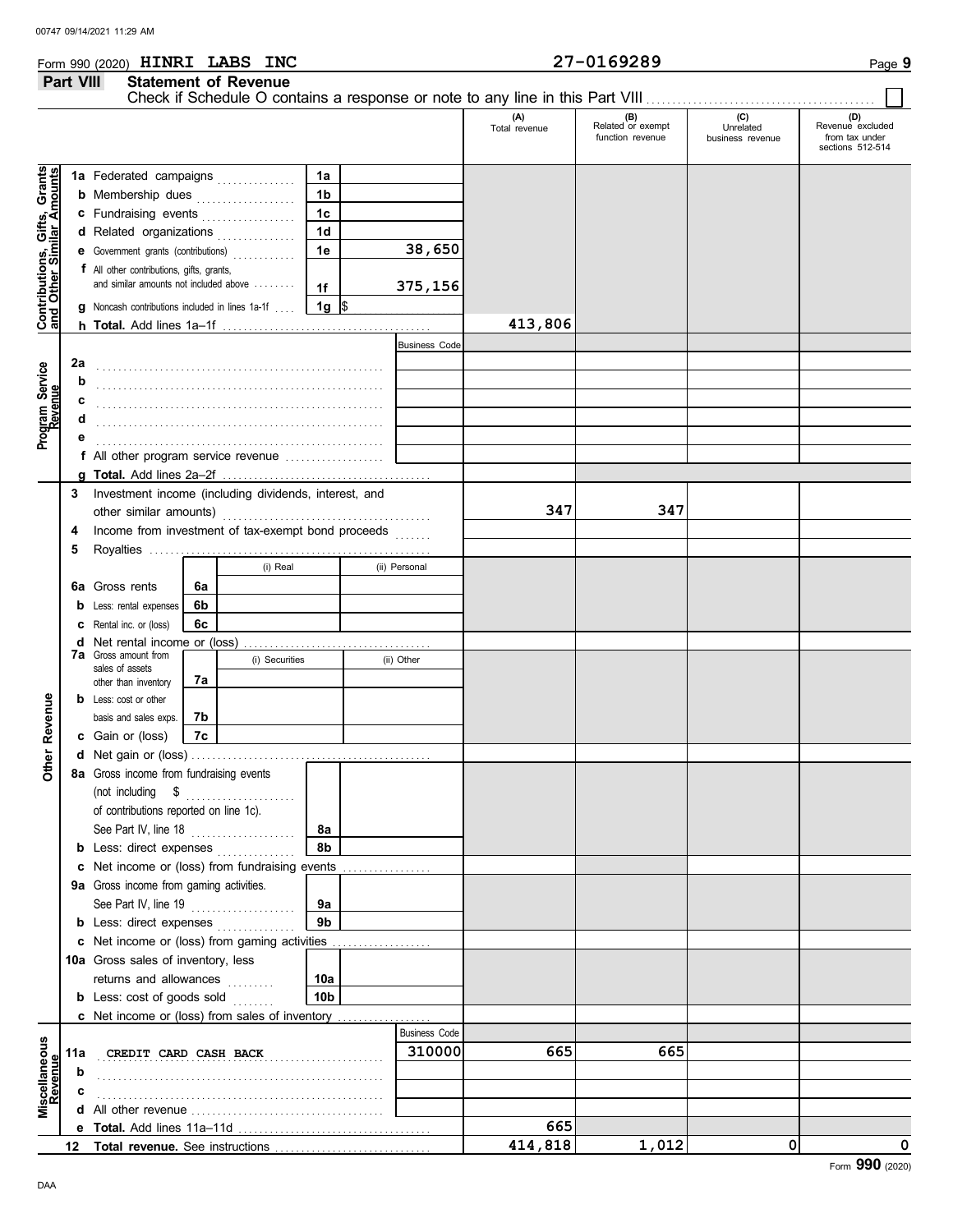**Part IX Statement of Functional Expenses**

### *Section 501(c)(3) and 501(c)(4) organizations must complete all columns. All other organizations must complete column (A).* Do not include amount<sup>s</sup> reported on lines 6b, 7b, 8b, 9b, and 10b <sup>o</sup>f Part VIII. **1 2 3 4 5 6** Compensation not included above to disqualified **7 8 9 10 11 a** Management . . . . . . . . . . . . . . . . . . . . . . . . . . . . . . . . **b** Legal **c** Accounting . . . . . . . . . . . . . . . . . . . . . . . . . . . . . . . . . . **d** Lobbying . . . . . . . . . . . . . . . . . . . . . . . . . . . . . . . . . . . . . **e** Professional fundraising services. See Part IV, line 17 **f g** Other. (If line 11g amount exceeds 10% of line 25, column **12** Advertising and promotion . . . . . . . . . . . . . . . . . . **13 14 15 16 17 18 19 20 21 22 23 24 a b c d e** All other expenses . . . . . . . . . . . . . . . . . . . . . . . . . . . **25 26** Grants and other assistance to domestic organizations and domestic governments. See Part IV, line 21 Grants and other assistance to domestic individuals. See Part IV, line 22 Grants and other assistance to foreign organizations, foreign governments, and foreign individuals. See Part IV, lines 15 and 16 Benefits paid to or for members .............. Compensation of current officers, directors, trustees, and key employees ................ persons (as defined under section 4958(f)(1)) and persons described in section  $4958(c)(3)(B)$ Other salaries and wages ................... Pension plan accruals and contributions (include section 401(k) and 403(b) employer contributions) Other employee benefits .................... Payroll taxes . . . . . . . . . . . . . . . . . . . . . . . . . . . . . . . . . Fees for services (nonemployees): Legal . . . . . . . . . . . . . . . . . . . . . . . . . . . . . . . . . . . . . . . . Investment management fees ............... Office expenses . . . . . . . . . . . . . . . . . . . . . . . . . . . . . Information technology ...................... Royalties . . . . . . . . . . . . . . . . . . . . . . . . . . . . . . . . . . . . Occupancy . . . . . . . . . . . . . . . . . . . . . . . . . . . . . . . . . . Travel . . . . . . . . . . . . . . . . . . . . . . . . . . . . . . . . . . . . . . . . Payments of travel or entertainment expenses for any federal, state, or local public officials Conferences, conventions, and meetings Interest . . . . . . . . . . . . . . . . . . . . . . . . . . . . . . . . . . . . . . Payments to affiliates . . . . . . . . . . . . . . . . . . . . . . . . Depreciation, depletion, and amortization Insurance . . . . . . . . . . . . . . . . . . . . . . . . . . . . . . . . . . . . Other expenses. Itemize expenses not covered above (List miscellaneous expenses on line 24e. If line 24e amount exceeds 10% of line 25, column (A) amount, list line 24e expenses on Schedule O.) Total functional expenses. Add lines 1 through 24e fundraising solicitation. Check here **if** if organization reported in column (B) joint costs from a combined educational campaign and following SOP 98-2 (ASC 958-720) **(A) (B) (C) (D)** Total expenses Program service Management and expenses and in the qeneral expenses Fundraising expenses . . . . . . . . . . . . . . . . . . . . . . . . . . . . . . . . . . . . . . . . . . . . . . . **PROFESSIONAL SERVICES 153,851 42,533 91,318 20,000 EQUIPMENT EXPENSE** 10,900 10,900 TELEPHONE . . . . . . . . . . . . . . . . . . . . . . . . . . . . . . . . . . . . . . . . . . . . . . . **INSTITUTIONAL FEES 1,482 1,482** Check if Schedule O contains a response or note to any line in this Part IX **Joint costs.** Complete this line only if the (A) amount, list line 11g expenses on Schedule O.) . . . . . . . . **35,000 35,000 150,148 61,561 63,062 25,525 -180 -180 1,394 394 1,000 34,155 34,155 42,107 32,840 3,686 5,581 513 513 TELEPHONE 1,684 1,684 204 204 431,258 183,347 195,985 51,926**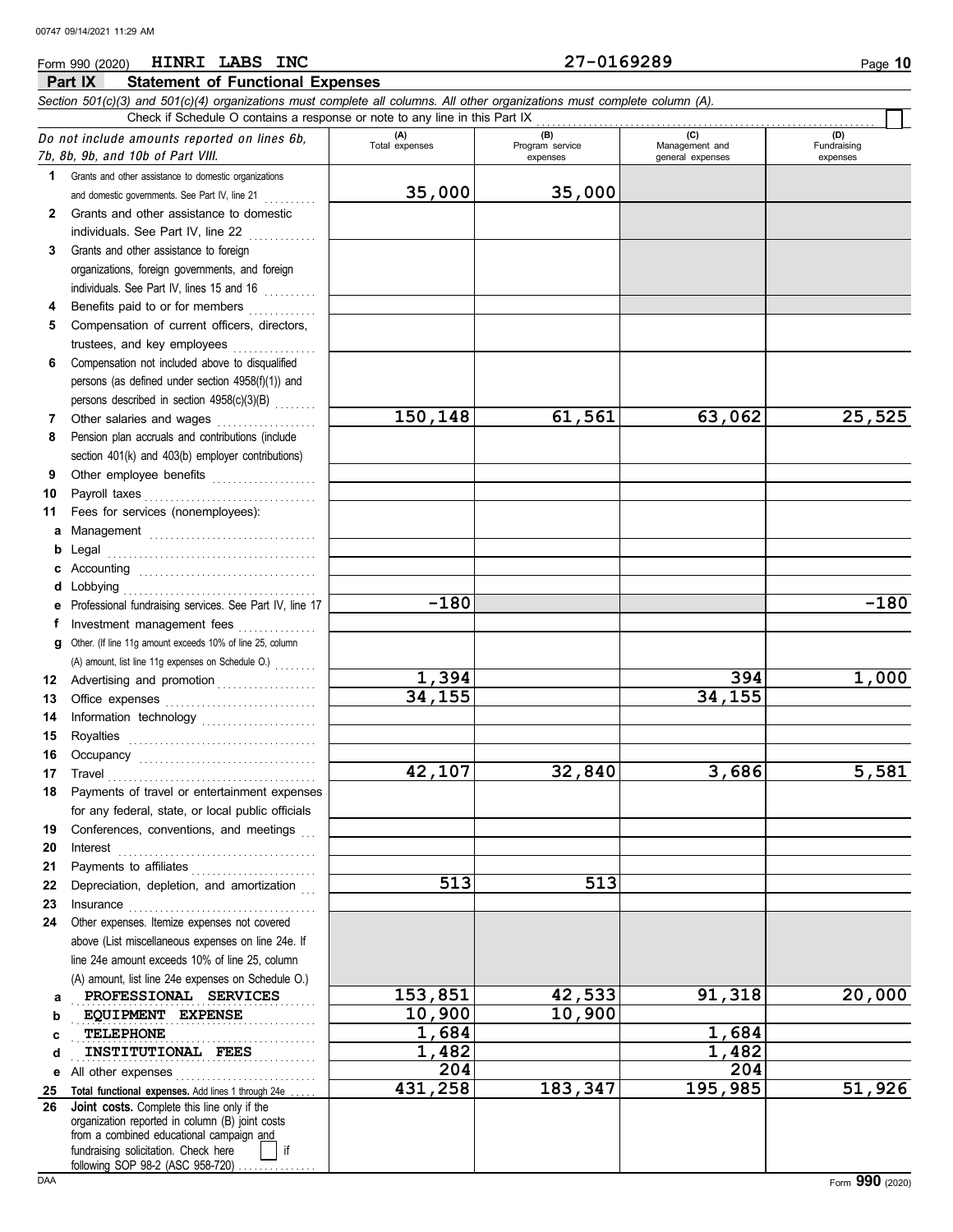## Form 990 (2020) Page **11 HINRI LABS INC 27-0169289**

**Part X Balance Sheet**

#### Check if Schedule O contains a response or note to any line in this Part X **(A) (B)** Beginning of year  $\parallel$  End of year **97,411 87,601** Cash—non-interest-bearing . . . . . . . . . . . . . . . . . . . . . . . . . . . . . . . . . . . . . . . . . . . . . . . . . . . . . . . . . . . . . . **1 1** Savings and temporary cash investments . . . . . . . . . . . . . . . . . . . . . . . . . . . . . . . . . . . . . . . . . . . . . . . . **2 2 3 3** Pledges and grants receivable, net . . . . . . . . . . . . . . . . . . . . . . . . . . . . . . . . . . . . . . . . . . . . . . . . . . . . . . **888,576 680,322 4** Accounts receivable, net . . . . . . . . . . . . . . . . . . . . . . . . . . . . . . . . . . . . . . . . . . . . . . . . . . . . . . . . . . . . . . . . . **4 5** Loans and other receivables from any current or former officer, director, trustee, key employee, creator or founder, substantial contributor, or 35% controlled entity or family member of any of these persons . . . . . . . . . . . . . . . . . . . . . . . . . . . . . . **5 6** Loans and other receivables from other disqualified persons (as defined under section 4958(f)(1)), and persons described in section  $4958(c)(3)(B)$ **6 Assets** Notes and loans receivable, net . . . . . . . . . . . . . . . . . . . . . . . . . . . . . . . . . . . . . . . . . . . . . . . . . . . . . . . . . . **7 7** Inventories for sale or use . . . . . . . . . . . . . . . . . . . . . . . . . . . . . . . . . . . . . . . . . . . . . . . . . . . . . . . . . . . . . . . . **8 8** Prepaid expenses and deferred charges . . . . . . . . . . . . . . . . . . . . . . . . . . . . . . . . . . . . . . . . . . . . . . . . . **9 9 10a** Land, buildings, and equipment: cost or other basis. Complete Part VI of Schedule D ................ **241,237 10a 185,680 100,239 55,557 10c b** Less: accumulated depreciation **. . . . . . . . . . . . . . . . . . 10b 8,438 6,806 11** Investments—publicly traded securities . . . . . . . . . . . . . . . . . . . . . . . . . . . . . . . . . . . . . . . . . . . . . . . . . . **11** Investments—other securities. See Part IV, line 11 . . . . . . . . . . . . . . . . . . . . . . . . . . . . . . . . . . . . . . **12 12** Investments—program-related. See Part IV, line 11 . . . . . . . . . . . . . . . . . . . . . . . . . . . . . . . . . . . . . **13 13 14** Intangible assets . . . . . . . . . . . . . . . . . . . . . . . . . . . . . . . . . . . . . . . . . . . . . . . . . . . . . . . . . . . . . . . . . . . . . . . . . **14** Other assets. See Part IV, line 11 . . . . . . . . . . . . . . . . . . . . . . . . . . . . . . . . . . . . . . . . . . . . . . . . . . . . . . . . **15 15 1,094,664 830,286 16 Total assets.** Add lines 1 through 15 (must equal line 33) . . . . . . . . . . . . . . . . . . . . . . . . . . . . . . . **16 -2,275 10,998** Accounts payable and accrued expenses . . . . . . . . . . . . . . . . . . . . . . . . . . . . . . . . . . . . . . . . . . . . . . . . **17 17** Grants payable . . . . . . . . . . . . . . . . . . . . . . . . . . . . . . . . . . . . . . . . . . . . . . . . . . . . . . . . . . . . . . . . . . . . . . . . . . . **18 18 19** Deferred revenue . . . . . . . . . . . . . . . . . . . . . . . . . . . . . . . . . . . . . . . . . . . . . . . . . . . . . . . . . . . . . . . . . . . . . . . . **19 20** Tax-exempt bond liabilities . . . . . . . . . . . . . . . . . . . . . . . . . . . . . . . . . . . . . . . . . . . . . . . . . . . . . . . . . . . . . . . **20** Escrow or custodial account liability. Complete Part IV of Schedule D .................... **21 21 22** Loans and other payables to any current or former officer, director, Liabilities **Liabilities** trustee, key employee, creator or founder, substantial contributor, or 35% controlled entity or family member of any of these persons ............................. **22** Secured mortgages and notes payable to unrelated third parties ........................ **23 23 24** Unsecured notes and loans payable to unrelated third parties .............................. **24 25** Other liabilities (including federal income tax, payables to related third parties, and other liabilities not included on lines 17-24). Complete Part X **217,042** of Schedule D . . . . . . . . . . . . . . . . . . . . . . . . . . . . . . . . . . . . . . . . . . . . . . . . . . . . . . . . . . . . . . . . . . . . . . . . . . . . **25 214,767 10,998 26** Total liabilities. Add lines 17 through 25 **26 X Organizations that follow FASB ASC 958, check here**  Net Assets or Fund Balances **Net Assets or Fund Balances and complete lines 27, 28, 32, and 33.** Net assets without donor restrictions . . . . . . . . . . . . . . . . . . . . . . . . . . . . . . . . . . . . . . . . . . . . . . . . . . . . . **879,897 819,288 27 27 28** Net assets with donor restrictions **28 Organizations that do not follow FASB ASC 958, check here and complete lines 29 through 33. 29** Capital stock or trust principal, or current funds . . . . . . . . . . . . . . . . . . . . . . . . . . . . . . . . . . . . . . . . . . **29** Paid-in or capital surplus, or land, building, or equipment fund . . . . . . . . . . . . . . . . . . . . . . . . . . **30 30 31** Retained earnings, endowment, accumulated income, or other funds .................... **31 879,897 819,288** Total net assets or fund balances . . . . . . . . . . . . . . . . . . . . . . . . . . . . . . . . . . . . . . . . . . . . . . . . . . . . . . . . **32 32 1,094,664 830,286 33** Total liabilities and net assets/fund balances ................ **33**

Form **990** (2020)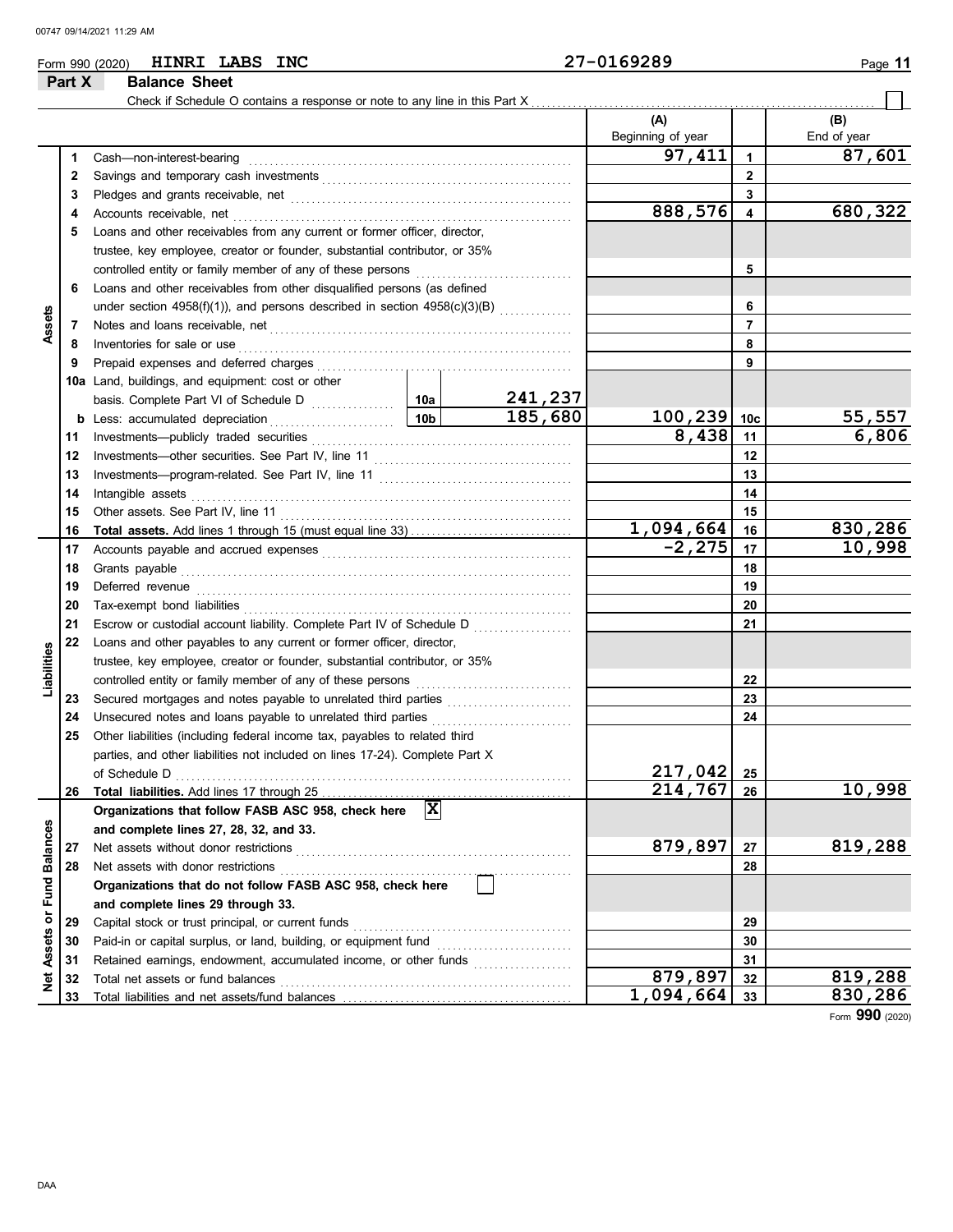|    | 27-0169289<br>Form 990 (2020) <b>HINRI LABS INC</b>                                                                                                                                                                            |                |    |                      | Page 12         |  |  |  |
|----|--------------------------------------------------------------------------------------------------------------------------------------------------------------------------------------------------------------------------------|----------------|----|----------------------|-----------------|--|--|--|
|    | <b>Reconciliation of Net Assets</b><br>Part XI                                                                                                                                                                                 |                |    |                      |                 |  |  |  |
|    |                                                                                                                                                                                                                                |                |    |                      | x               |  |  |  |
| 1  |                                                                                                                                                                                                                                | $\mathbf{1}$   |    | 414, 818             |                 |  |  |  |
| 2  |                                                                                                                                                                                                                                | $\overline{2}$ |    | 431,258<br>$-16,440$ |                 |  |  |  |
| 3  | 3                                                                                                                                                                                                                              |                |    |                      |                 |  |  |  |
| 4  | 4                                                                                                                                                                                                                              |                |    |                      |                 |  |  |  |
| 5  |                                                                                                                                                                                                                                | 5              |    |                      |                 |  |  |  |
| 6  |                                                                                                                                                                                                                                | 6              |    |                      |                 |  |  |  |
| 7  | Investment expenses                                                                                                                                                                                                            | $\overline{7}$ |    |                      |                 |  |  |  |
| 8  | Prior period adjustments entertainments and adjustments of the contract of the contract of the contract of the contract of the contract of the contract of the contract of the contract of the contract of the contract of the | 8              |    |                      |                 |  |  |  |
| 9  |                                                                                                                                                                                                                                | 9              |    | $-44, 169$           |                 |  |  |  |
| 10 | Net assets or fund balances at end of year. Combine lines 3 through 9 (must equal Part X, line                                                                                                                                 |                |    |                      |                 |  |  |  |
|    | 32, column (B))                                                                                                                                                                                                                | 10             |    | 819,288              |                 |  |  |  |
|    | <b>Financial Statements and Reporting</b><br>Part XII                                                                                                                                                                          |                |    |                      |                 |  |  |  |
|    |                                                                                                                                                                                                                                |                |    |                      |                 |  |  |  |
|    |                                                                                                                                                                                                                                |                |    | Yes                  | No              |  |  |  |
| 1  | X<br>Other<br>Accounting method used to prepare the Form 990:<br>Cash<br>Accrual                                                                                                                                               |                |    |                      |                 |  |  |  |
|    | If the organization changed its method of accounting from a prior year or checked "Other," explain in                                                                                                                          |                |    |                      |                 |  |  |  |
|    | Schedule O.                                                                                                                                                                                                                    |                |    |                      |                 |  |  |  |
|    | 2a Were the organization's financial statements compiled or reviewed by an independent accountant?                                                                                                                             |                | 2a |                      | X               |  |  |  |
|    | If "Yes," check a box below to indicate whether the financial statements for the year were compiled or                                                                                                                         |                |    |                      |                 |  |  |  |
|    | reviewed on a separate basis, consolidated basis, or both:                                                                                                                                                                     |                |    |                      |                 |  |  |  |
|    | Separate basis<br>Consolidated basis<br>Both consolidated and separate basis                                                                                                                                                   |                |    |                      |                 |  |  |  |
|    | <b>b</b> Were the organization's financial statements audited by an independent accountant?                                                                                                                                    |                | 2b |                      | x               |  |  |  |
|    | If "Yes," check a box below to indicate whether the financial statements for the year were audited on a                                                                                                                        |                |    |                      |                 |  |  |  |
|    | separate basis, consolidated basis, or both:                                                                                                                                                                                   |                |    |                      |                 |  |  |  |
|    | Consolidated basis<br>Both consolidated and separate basis<br>Separate basis                                                                                                                                                   |                |    |                      |                 |  |  |  |
|    | c If "Yes" to line 2a or 2b, does the organization have a committee that assumes responsibility for oversight of                                                                                                               |                |    |                      |                 |  |  |  |
|    | the audit, review, or compilation of its financial statements and selection of an independent accountant?                                                                                                                      |                | 2c |                      |                 |  |  |  |
|    | If the organization changed either its oversight process or selection process during the tax year, explain on                                                                                                                  |                |    |                      |                 |  |  |  |
|    | Schedule O.                                                                                                                                                                                                                    |                |    |                      |                 |  |  |  |
|    | 3a As a result of a federal award, was the organization required to undergo an audit or audits as set forth in the                                                                                                             |                |    |                      |                 |  |  |  |
|    | Single Audit Act and OMB Circular A-133?                                                                                                                                                                                       |                | 3a |                      |                 |  |  |  |
|    | <b>b</b> If "Yes," did the organization undergo the required audit or audits? If the organization did not undergo the                                                                                                          |                |    |                      |                 |  |  |  |
|    | required audit or audits, explain why on Schedule O and describe any steps taken to undergo such audits                                                                                                                        |                | 3b |                      |                 |  |  |  |
|    |                                                                                                                                                                                                                                |                |    |                      | Form 990 (2020) |  |  |  |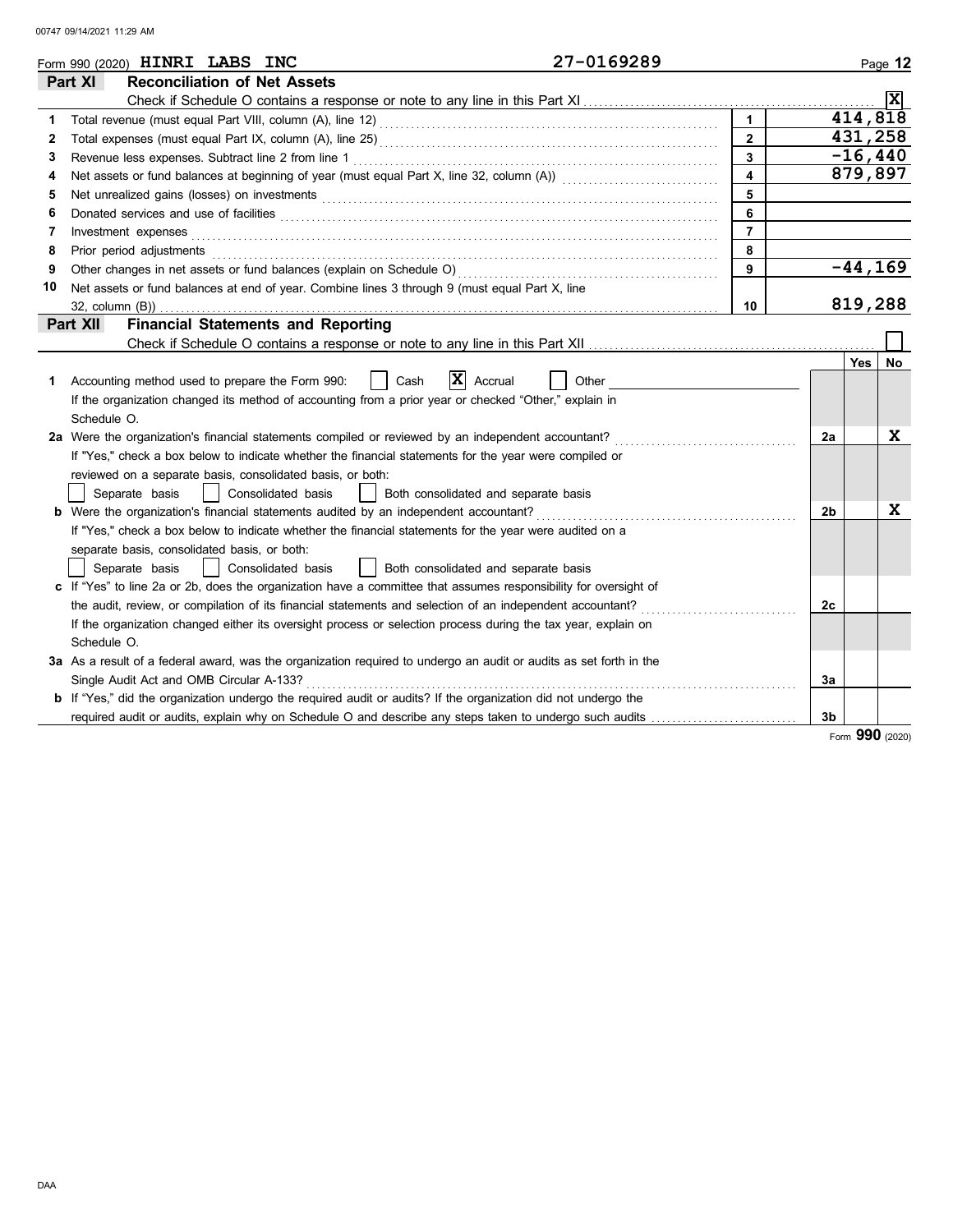Department of the Treasury

**(Form 990 or 990-EZ)**

## **SCHEDULE A Public Charity Status and Public Support**

**Complete if the organization is a section 501(c)(3) organization or a section 4947(a)(1) nonexempt charitable trust.**

## **Attach to Form 990 or Form 990-EZ.**

| <b>2020</b> |                       |
|-------------|-----------------------|
|             | <b>Open to Public</b> |
|             | nanaatian             |

OMB No. 1545-0047

|              | Internal Revenue Service<br>Inspection<br>Go to www.irs.gov/Form990 for instructions and the latest information. |                                                                                                                                                                                                                                  |  |                                                            |                                                                                                                                                                                                                                                                        |     |                          |                        |                                              |                    |
|--------------|------------------------------------------------------------------------------------------------------------------|----------------------------------------------------------------------------------------------------------------------------------------------------------------------------------------------------------------------------------|--|------------------------------------------------------------|------------------------------------------------------------------------------------------------------------------------------------------------------------------------------------------------------------------------------------------------------------------------|-----|--------------------------|------------------------|----------------------------------------------|--------------------|
|              |                                                                                                                  | Name of the organization                                                                                                                                                                                                         |  | HINRI LABS INC                                             |                                                                                                                                                                                                                                                                        |     |                          |                        | Employer identification number<br>27-0169289 |                    |
|              | Part I                                                                                                           |                                                                                                                                                                                                                                  |  |                                                            | Reason for Public Charity Status. (All organizations must complete this part.) See instructions.                                                                                                                                                                       |     |                          |                        |                                              |                    |
|              |                                                                                                                  |                                                                                                                                                                                                                                  |  |                                                            | The organization is not a private foundation because it is: (For lines 1 through 12, check only one box.)                                                                                                                                                              |     |                          |                        |                                              |                    |
| 1            |                                                                                                                  |                                                                                                                                                                                                                                  |  |                                                            | A church, convention of churches, or association of churches described in <b>section 170(b)(1)(A)(i).</b>                                                                                                                                                              |     |                          |                        |                                              |                    |
| 2            |                                                                                                                  |                                                                                                                                                                                                                                  |  |                                                            | A school described in section $170(b)(1)(A)(ii)$ . (Attach Schedule E (Form 990 or 990-EZ).)                                                                                                                                                                           |     |                          |                        |                                              |                    |
| 3            |                                                                                                                  |                                                                                                                                                                                                                                  |  |                                                            | A hospital or a cooperative hospital service organization described in section $170(b)(1)(A)(iii)$ .                                                                                                                                                                   |     |                          |                        |                                              |                    |
| 4            |                                                                                                                  |                                                                                                                                                                                                                                  |  |                                                            | A medical research organization operated in conjunction with a hospital described in section 170(b)(1)(A)(iii). Enter the hospital's name,                                                                                                                             |     |                          |                        |                                              |                    |
|              |                                                                                                                  | city, and state:                                                                                                                                                                                                                 |  |                                                            |                                                                                                                                                                                                                                                                        |     |                          |                        |                                              |                    |
| 5            |                                                                                                                  |                                                                                                                                                                                                                                  |  |                                                            | An organization operated for the benefit of a college or university owned or operated by a governmental unit described in                                                                                                                                              |     |                          |                        |                                              |                    |
|              |                                                                                                                  |                                                                                                                                                                                                                                  |  | section 170(b)(1)(A)(iv). (Complete Part II.)              |                                                                                                                                                                                                                                                                        |     |                          |                        |                                              |                    |
| 6            | X                                                                                                                | A federal, state, or local government or governmental unit described in section 170(b)(1)(A)(v).<br>An organization that normally receives a substantial part of its support from a governmental unit or from the general public |  |                                                            |                                                                                                                                                                                                                                                                        |     |                          |                        |                                              |                    |
| 7            |                                                                                                                  |                                                                                                                                                                                                                                  |  | described in section 170(b)(1)(A)(vi). (Complete Part II.) |                                                                                                                                                                                                                                                                        |     |                          |                        |                                              |                    |
| 8            |                                                                                                                  |                                                                                                                                                                                                                                  |  |                                                            | A community trust described in section 170(b)(1)(A)(vi). (Complete Part II.)                                                                                                                                                                                           |     |                          |                        |                                              |                    |
| 9            |                                                                                                                  |                                                                                                                                                                                                                                  |  |                                                            | An agricultural research organization described in section 170(b)(1)(A)(ix) operated in conjunction with a land-grant college                                                                                                                                          |     |                          |                        |                                              |                    |
|              |                                                                                                                  | university:                                                                                                                                                                                                                      |  |                                                            | or university or a non-land-grant college of agriculture (see instructions). Enter the name, city, and state of the college or                                                                                                                                         |     |                          |                        |                                              |                    |
| 10           |                                                                                                                  |                                                                                                                                                                                                                                  |  |                                                            | An organization that normally receives: (1) more than 33 1/3% of its support from contributions, membership fees, and gross                                                                                                                                            |     |                          |                        |                                              |                    |
|              |                                                                                                                  |                                                                                                                                                                                                                                  |  |                                                            | receipts from activities related to its exempt functions, subject to certain exceptions; and (2) no more than 331/3% of its                                                                                                                                            |     |                          |                        |                                              |                    |
|              |                                                                                                                  |                                                                                                                                                                                                                                  |  |                                                            | support from gross investment income and unrelated business taxable income (less section 511 tax) from businesses                                                                                                                                                      |     |                          |                        |                                              |                    |
| 11           |                                                                                                                  | acquired by the organization after June 30, 1975. See section 509(a)(2). (Complete Part III.)<br>An organization organized and operated exclusively to test for public safety. See section 509(a)(4).                            |  |                                                            |                                                                                                                                                                                                                                                                        |     |                          |                        |                                              |                    |
| 12           |                                                                                                                  |                                                                                                                                                                                                                                  |  |                                                            | An organization organized and operated exclusively for the benefit of, to perform the functions of, or to carry out the purposes                                                                                                                                       |     |                          |                        |                                              |                    |
|              |                                                                                                                  |                                                                                                                                                                                                                                  |  |                                                            | of one or more publicly supported organizations described in section $509(a)(1)$ or section $509(a)(2)$ . See section $509(a)(3)$ .<br>Check the box in lines 12a through 12d that describes the type of supporting organization and complete lines 12e, 12f, and 12g. |     |                          |                        |                                              |                    |
|              | а                                                                                                                |                                                                                                                                                                                                                                  |  |                                                            | <b>Type I.</b> A supporting organization operated, supervised, or controlled by its supported organization(s), typically by giving                                                                                                                                     |     |                          |                        |                                              |                    |
|              |                                                                                                                  |                                                                                                                                                                                                                                  |  |                                                            | the supported organization(s) the power to regularly appoint or elect a majority of the directors or trustees of the                                                                                                                                                   |     |                          |                        |                                              |                    |
|              |                                                                                                                  |                                                                                                                                                                                                                                  |  |                                                            | supporting organization. You must complete Part IV, Sections A and B.                                                                                                                                                                                                  |     |                          |                        |                                              |                    |
|              | b                                                                                                                |                                                                                                                                                                                                                                  |  |                                                            | Type II. A supporting organization supervised or controlled in connection with its supported organization(s), by having                                                                                                                                                |     |                          |                        |                                              |                    |
|              |                                                                                                                  |                                                                                                                                                                                                                                  |  |                                                            | control or management of the supporting organization vested in the same persons that control or manage the supported                                                                                                                                                   |     |                          |                        |                                              |                    |
|              | c                                                                                                                |                                                                                                                                                                                                                                  |  |                                                            | organization(s). You must complete Part IV, Sections A and C.<br>Type III functionally integrated. A supporting organization operated in connection with, and functionally integrated with,                                                                            |     |                          |                        |                                              |                    |
|              |                                                                                                                  |                                                                                                                                                                                                                                  |  |                                                            | its supported organization(s) (see instructions). You must complete Part IV, Sections A, D, and E.                                                                                                                                                                     |     |                          |                        |                                              |                    |
|              | d                                                                                                                |                                                                                                                                                                                                                                  |  |                                                            | Type III non-functionally integrated. A supporting organization operated in connection with its supported organization(s)                                                                                                                                              |     |                          |                        |                                              |                    |
|              |                                                                                                                  |                                                                                                                                                                                                                                  |  |                                                            | that is not functionally integrated. The organization generally must satisfy a distribution requirement and an attentiveness                                                                                                                                           |     |                          |                        |                                              |                    |
|              |                                                                                                                  |                                                                                                                                                                                                                                  |  |                                                            | requirement (see instructions). You must complete Part IV, Sections A and D, and Part V.                                                                                                                                                                               |     |                          |                        |                                              |                    |
|              | е                                                                                                                |                                                                                                                                                                                                                                  |  |                                                            | Check this box if the organization received a written determination from the IRS that it is a Type I, Type II, Type III<br>functionally integrated, or Type III non-functionally integrated supporting organization.                                                   |     |                          |                        |                                              |                    |
|              |                                                                                                                  |                                                                                                                                                                                                                                  |  | Enter the number of supported organizations                |                                                                                                                                                                                                                                                                        |     |                          |                        |                                              |                    |
|              | g                                                                                                                |                                                                                                                                                                                                                                  |  |                                                            | Provide the following information about the supported organization(s).                                                                                                                                                                                                 |     |                          |                        |                                              |                    |
|              |                                                                                                                  | (i) Name of supported                                                                                                                                                                                                            |  | (ii) EIN                                                   | (iii) Type of organization                                                                                                                                                                                                                                             |     | (iv) Is the organization | (v) Amount of monetary |                                              | (vi) Amount of     |
|              |                                                                                                                  | organization                                                                                                                                                                                                                     |  |                                                            | (described on lines 1-10                                                                                                                                                                                                                                               |     | listed in your governing | support (see           |                                              | other support (see |
|              |                                                                                                                  |                                                                                                                                                                                                                                  |  |                                                            | above (see instructions))                                                                                                                                                                                                                                              | Yes | document?<br>No          | instructions)          |                                              | instructions)      |
| (A)          |                                                                                                                  |                                                                                                                                                                                                                                  |  |                                                            |                                                                                                                                                                                                                                                                        |     |                          |                        |                                              |                    |
|              |                                                                                                                  |                                                                                                                                                                                                                                  |  |                                                            |                                                                                                                                                                                                                                                                        |     |                          |                        |                                              |                    |
| (B)          |                                                                                                                  |                                                                                                                                                                                                                                  |  |                                                            |                                                                                                                                                                                                                                                                        |     |                          |                        |                                              |                    |
|              |                                                                                                                  |                                                                                                                                                                                                                                  |  |                                                            |                                                                                                                                                                                                                                                                        |     |                          |                        |                                              |                    |
| (C)          |                                                                                                                  |                                                                                                                                                                                                                                  |  |                                                            |                                                                                                                                                                                                                                                                        |     |                          |                        |                                              |                    |
| (D)          |                                                                                                                  |                                                                                                                                                                                                                                  |  |                                                            |                                                                                                                                                                                                                                                                        |     |                          |                        |                                              |                    |
| (E)          |                                                                                                                  |                                                                                                                                                                                                                                  |  |                                                            |                                                                                                                                                                                                                                                                        |     |                          |                        |                                              |                    |
|              |                                                                                                                  |                                                                                                                                                                                                                                  |  |                                                            |                                                                                                                                                                                                                                                                        |     |                          |                        |                                              |                    |
| <b>Total</b> |                                                                                                                  |                                                                                                                                                                                                                                  |  |                                                            |                                                                                                                                                                                                                                                                        |     |                          |                        |                                              |                    |

**For Paperwork Reduction Act Notice, see the Instructions for Form 990 or 990-EZ.**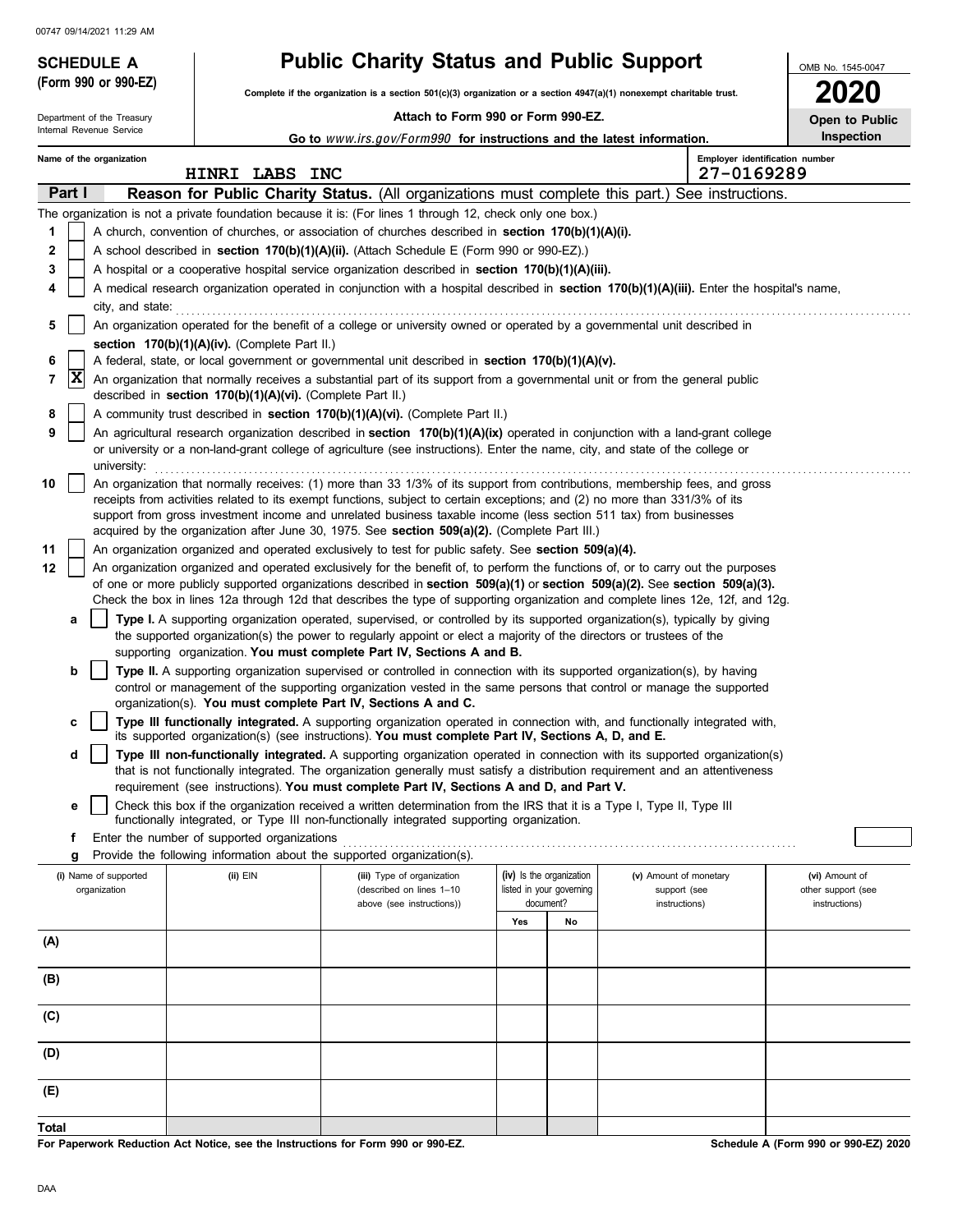|     | Schedule A (Form 990 or 990-EZ) 2020                                                                                                                                          | HINRI LABS INC |          |            |            | 27-0169289 | Page 2         |
|-----|-------------------------------------------------------------------------------------------------------------------------------------------------------------------------------|----------------|----------|------------|------------|------------|----------------|
|     | Support Schedule for Organizations Described in Sections 170(b)(1)(A)(iv) and 170(b)(1)(A)(vi)<br>Part II                                                                     |                |          |            |            |            |                |
|     | (Complete only if you checked the box on line 5, 7, or 8 of Part I or if the organization failed to qualify under                                                             |                |          |            |            |            |                |
|     | Part III. If the organization fails to qualify under the tests listed below, please complete Part III.)                                                                       |                |          |            |            |            |                |
|     | <b>Section A. Public Support</b>                                                                                                                                              |                |          |            |            |            |                |
|     | Calendar year (or fiscal year beginning in)                                                                                                                                   | (a) 2016       | (b) 2017 | $(c)$ 2018 | $(d)$ 2019 | (e) 2020   | (f) Total      |
| 1   | Gifts, grants, contributions, and                                                                                                                                             |                |          |            |            |            |                |
|     | membership fees received. (Do not                                                                                                                                             |                |          |            |            |            |                |
|     | include any "unusual grants.")                                                                                                                                                | 183,781        | 590,177  | 400,838    | 501,816    | 413,806    | 2,090,418      |
| 2   | Tax revenues levied for the                                                                                                                                                   |                |          |            |            |            |                |
|     | organization's benefit and either paid                                                                                                                                        |                |          |            |            |            |                |
|     | to or expended on its behalf<br>.                                                                                                                                             |                |          |            |            |            |                |
| 3   | The value of services or facilities                                                                                                                                           |                |          |            |            |            |                |
|     | furnished by a governmental unit to the                                                                                                                                       |                |          |            |            |            |                |
| 4   | organization without charge<br>Total. Add lines 1 through 3                                                                                                                   | 183,781        |          |            |            |            |                |
| 5   | The portion of total contributions by                                                                                                                                         |                | 590,177  | 400,838    | 501,816    | 413,806    | 2,090,418      |
|     | each person (other than a                                                                                                                                                     |                |          |            |            |            |                |
|     | governmental unit or publicly                                                                                                                                                 |                |          |            |            |            |                |
|     | supported organization) included on<br>line 1 that exceeds 2% of the amount                                                                                                   |                |          |            |            |            |                |
|     | shown on line 11, column (f) $\frac{1}{2}$                                                                                                                                    |                |          |            |            |            | 395,132        |
| 6   | Public support. Subtract line 5 from line 4                                                                                                                                   |                |          |            |            |            | 1,695,286      |
|     | <b>Section B. Total Support</b>                                                                                                                                               |                |          |            |            |            |                |
|     | Calendar year (or fiscal year beginning in)                                                                                                                                   | (a) 2016       | (b) 2017 | $(c)$ 2018 | $(d)$ 2019 | (e) 2020   | (f) Total      |
| 7   | Amounts from line 4                                                                                                                                                           | 183,781        | 590,177  | 400,838    | 501,816    | 413,806    | 2,090,418      |
| 8   | Gross income from interest, dividends,                                                                                                                                        |                |          |            |            |            |                |
|     | payments received on securities loans,<br>rents, royalties, and income from                                                                                                   |                |          |            |            |            |                |
|     |                                                                                                                                                                               |                |          |            |            |            |                |
| 9   | Net income from unrelated business                                                                                                                                            |                |          |            |            |            |                |
|     | activities, whether or not the business                                                                                                                                       |                |          |            |            |            |                |
|     | is regularly carried on                                                                                                                                                       |                |          |            |            |            |                |
| 10  | Other income. Do not include gain or                                                                                                                                          |                |          |            |            |            |                |
|     | loss from the sale of capital assets                                                                                                                                          |                |          |            |            |            |                |
|     | (Explain in Part VI.)                                                                                                                                                         |                |          |            |            |            |                |
| 11  | Total support. Add lines 7 through 10                                                                                                                                         |                |          |            |            |            | 2,090,418      |
| 12  | Gross receipts from related activities, etc. (see instructions)                                                                                                               |                |          |            |            | 12         | 887            |
| 13  | First 5 years. If the Form 990 is for the organization's first, second, third, fourth, or fifth tax year as a section 501(c)(3)<br>organization, check this box and stop here |                |          |            |            |            |                |
|     | Section C. Computation of Public Support Percentage                                                                                                                           |                |          |            |            |            |                |
| 14  | Public support percentage for 2020 (line 6, column (f) divided by line 11, column (f)) [[[[[[[[[[[[[[[[[[[[[[                                                                 |                |          |            |            | 14         | $81.10\,\%$    |
| 15  | Public support percentage from 2019 Schedule A, Part II, line 14                                                                                                              |                |          |            |            | 15         | 80.01%         |
| 16a | 33 1/3% support test-2020. If the organization did not check the box on line 13, and line 14 is 33 1/3% or more, check this                                                   |                |          |            |            |            |                |
|     | box and stop here. The organization qualifies as a publicly supported organization                                                                                            |                |          |            |            |            | $\mathbf{ x }$ |
| b   | 33 1/3% support test-2019. If the organization did not check a box on line 13 or 16a, and line 15 is 33 1/3% or more, check                                                   |                |          |            |            |            |                |
|     | this box and stop here. The organization qualifies as a publicly supported organization                                                                                       |                |          |            |            |            |                |
| 17a | 10%-facts-and-circumstances test-2020. If the organization did not check a box on line 13, 16a, or 16b, and line 14 is                                                        |                |          |            |            |            |                |
|     | 10% or more, and if the organization meets the "facts-and-circumstances" test, check this box and stop here. Explain in                                                       |                |          |            |            |            |                |
|     | Part VI how the organization meets the "facts-and-circumstances" test. The organization qualifies as a publicly supported                                                     |                |          |            |            |            |                |
|     | organization                                                                                                                                                                  |                |          |            |            |            |                |
| b   | 10%-facts-and-circumstances test-2019. If the organization did not check a box on line 13, 16a, 16b, or 17a, and line                                                         |                |          |            |            |            |                |
|     | 15 is 10% or more, and if the organization meets the "facts-and-circumstances" test, check this box and stop here. Explain                                                    |                |          |            |            |            |                |
|     | in Part VI how the organization meets the "facts-and-circumstances" test. The organization qualifies as a publicly supported                                                  |                |          |            |            |            |                |
|     | organization                                                                                                                                                                  |                |          |            |            |            |                |
| 18  | Private foundation. If the organization did not check a box on line 13, 16a, 16b, 17a, or 17b, check this box and see                                                         |                |          |            |            |            |                |
|     | instructions                                                                                                                                                                  |                |          |            |            |            |                |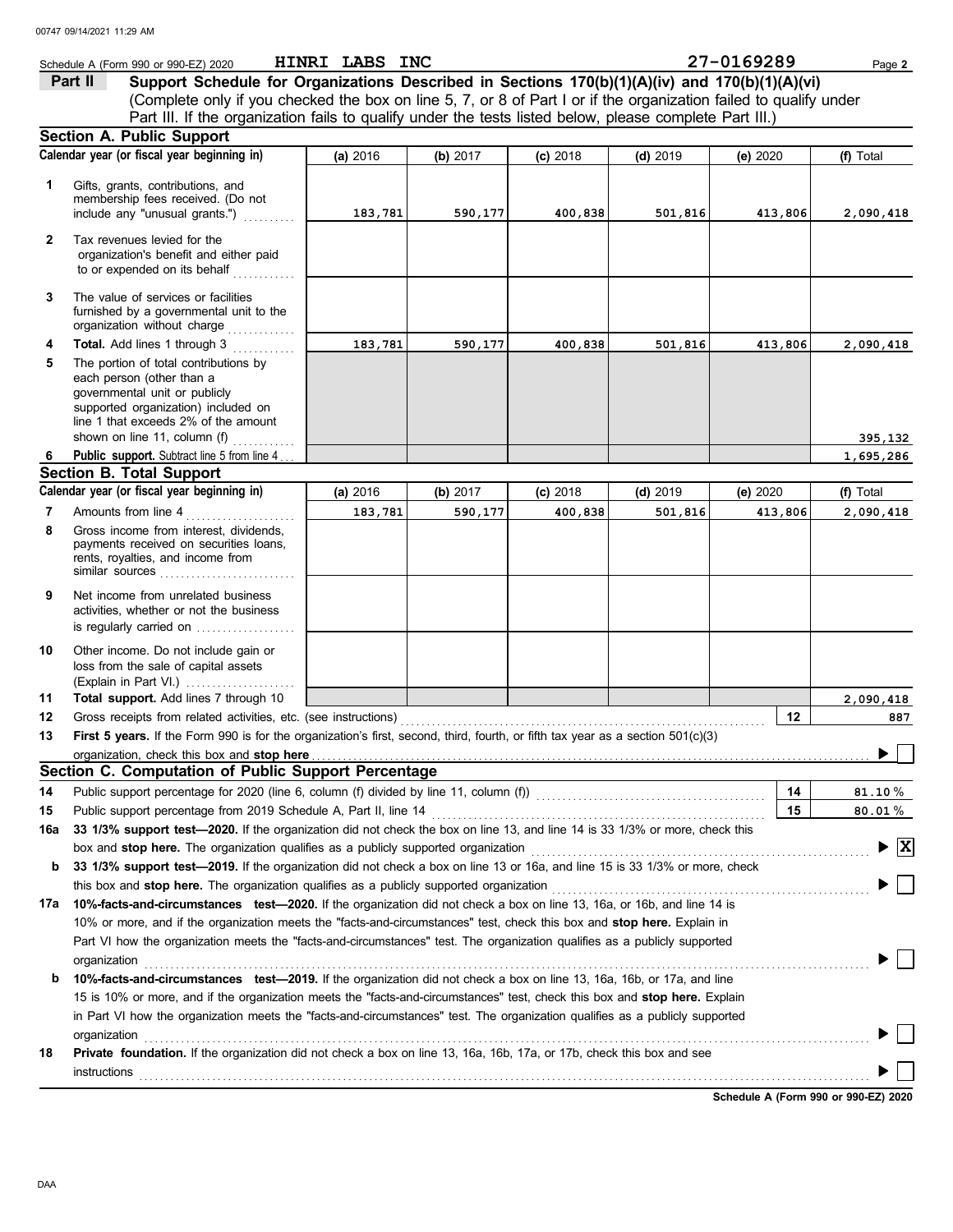|     | Schedule A (Form 990 or 990-EZ) 2020                                                                                                                                              | HINRI LABS INC |          |            |            | 27-0169289 | Page 3    |
|-----|-----------------------------------------------------------------------------------------------------------------------------------------------------------------------------------|----------------|----------|------------|------------|------------|-----------|
|     | Support Schedule for Organizations Described in Section 509(a)(2)<br>Part III                                                                                                     |                |          |            |            |            |           |
|     | (Complete only if you checked the box on line 10 of Part I or if the organization failed to qualify under Part II.                                                                |                |          |            |            |            |           |
|     | If the organization fails to qualify under the tests listed below, please complete Part II.)                                                                                      |                |          |            |            |            |           |
|     | <b>Section A. Public Support</b>                                                                                                                                                  |                |          |            |            |            |           |
|     | Calendar year (or fiscal year beginning in)                                                                                                                                       | (a) 2016       | (b) 2017 | $(c)$ 2018 | $(d)$ 2019 | (e) 2020   | (f) Total |
| 1   | Gifts, grants, contributions, and membership fees<br>received. (Do not include any "unusual grants.")                                                                             |                |          |            |            |            |           |
| 2   | Gross receipts from admissions, merchandise<br>sold or services performed, or facilities<br>furnished in any activity that is related to the<br>organization's tax-exempt purpose |                |          |            |            |            |           |
| 3   | Gross receipts from activities that are not an<br>unrelated trade or business under section 513                                                                                   |                |          |            |            |            |           |
| 4   | Tax revenues levied for the<br>organization's benefit and either paid<br>to or expended on its behalf<br>.                                                                        |                |          |            |            |            |           |
| 5   | The value of services or facilities<br>furnished by a governmental unit to the<br>organization without charge                                                                     |                |          |            |            |            |           |
| 6   | Total. Add lines 1 through 5                                                                                                                                                      |                |          |            |            |            |           |
|     | 7a Amounts included on lines 1, 2, and 3<br>received from disqualified persons<br>.                                                                                               |                |          |            |            |            |           |
| b   | Amounts included on lines 2 and 3<br>received from other than disqualified<br>persons that exceed the greater of \$5,000<br>or 1% of the amount on line 13 for the year           |                |          |            |            |            |           |
| C   | Add lines 7a and 7b                                                                                                                                                               |                |          |            |            |            |           |
| 8   | Public support. (Subtract line 7c from<br>line 6.) $\ldots$                                                                                                                       |                |          |            |            |            |           |
|     | <b>Section B. Total Support</b>                                                                                                                                                   |                |          |            |            |            |           |
|     | Calendar year (or fiscal year beginning in)                                                                                                                                       | (a) 2016       | (b) 2017 | $(c)$ 2018 | $(d)$ 2019 | (e) 2020   | (f) Total |
| 9   | Amounts from line 6<br><u> 1986 - Johann Barnett, martin a</u>                                                                                                                    |                |          |            |            |            |           |
| 10a | Gross income from interest, dividends,<br>payments received on securities loans, rents,<br>royalties, and income from similar sources                                             |                |          |            |            |            |           |
|     | <b>b</b> Unrelated business taxable income (less<br>section 511 taxes) from businesses<br>acquired after June 30, 1975                                                            |                |          |            |            |            |           |
|     | Add lines 10a and 10b                                                                                                                                                             |                |          |            |            |            |           |
| 11  | Net income from unrelated business<br>activities not included in line 10b, whether<br>or not the business is regularly carried on                                                 |                |          |            |            |            |           |
| 12  | Other income. Do not include gain or<br>loss from the sale of capital assets<br>(Explain in Part VI.)                                                                             |                |          |            |            |            |           |
| 13  | Total support. (Add lines 9, 10c, 11,<br>and 12.)                                                                                                                                 |                |          |            |            |            |           |
| 14  | First 5 years. If the Form 990 is for the organization's first, second, third, fourth, or fifth tax year as a section 501(c)(3)<br>organization, check this box and stop here     |                |          |            |            |            |           |
|     | Section C. Computation of Public Support Percentage                                                                                                                               |                |          |            |            |            |           |
| 15  | Public support percentage for 2020 (line 8, column (f), divided by line 13, column (f)) [[[[[[[[[[[[[[[[[[[[[                                                                     |                |          |            |            | 15         | %         |
| 16  |                                                                                                                                                                                   |                |          |            |            | 16         | $\%$      |
|     | Section D. Computation of Investment Income Percentage                                                                                                                            |                |          |            |            |            |           |
| 17  | Investment income percentage for 2020 (line 10c, column (f), divided by line 13, column (f)) [[[[[[[[[[[[[[[[                                                                     |                |          |            |            | 17         | %         |
| 18  | Investment income percentage from 2019 Schedule A, Part III, line 17                                                                                                              |                |          |            |            | 18         | $\%$      |
| 19a | 33 1/3% support tests-2020. If the organization did not check the box on line 14, and line 15 is more than 33 1/3%, and line                                                      |                |          |            |            |            |           |
|     |                                                                                                                                                                                   |                |          |            |            |            | $\Box$    |
| b   | 33 1/3% support tests—2019. If the organization did not check a box on line 14 or line 19a, and line 16 is more than 33 1/3%, and                                                 |                |          |            |            |            |           |
|     | line 18 is not more than 33 1/3%, check this box and stop here. The organization qualifies as a publicly supported organization <i>manument</i> of                                |                |          |            |            |            |           |
| 20  |                                                                                                                                                                                   |                |          |            |            |            |           |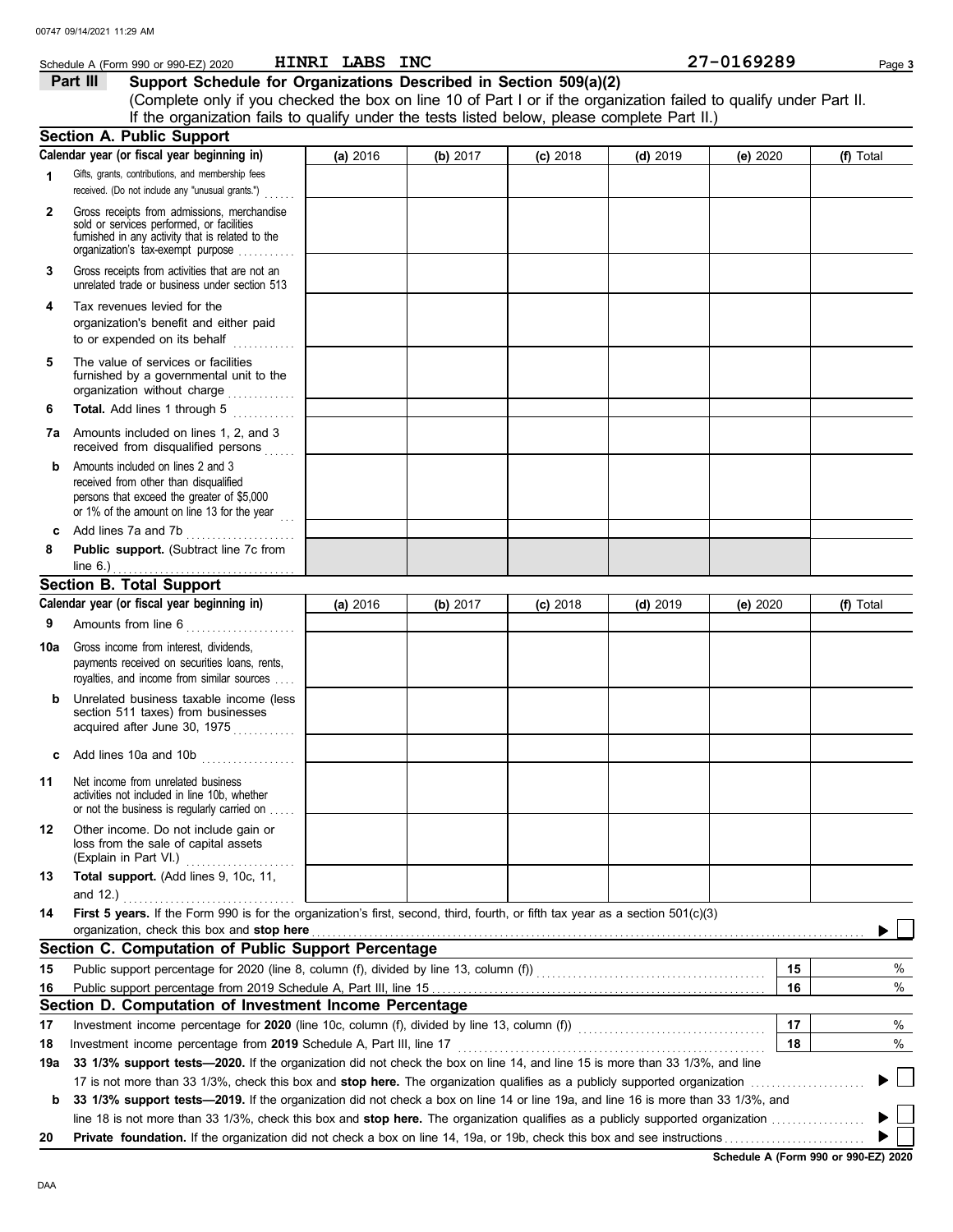|                | HINRI LABS INC<br>Schedule A (Form 990 or 990-EZ) 2020                                                                                                                                                             | 27-0169289      |     | Page 4 |
|----------------|--------------------------------------------------------------------------------------------------------------------------------------------------------------------------------------------------------------------|-----------------|-----|--------|
| <b>Part IV</b> | <b>Supporting Organizations</b>                                                                                                                                                                                    |                 |     |        |
|                | (Complete only if you checked a box in line 12 on Part I. If you checked box 12a, Part I, complete Sections A                                                                                                      |                 |     |        |
|                | and B. If you checked box 12b, Part I, complete Sections A and C. If you checked box 12c, Part I, complete                                                                                                         |                 |     |        |
|                | Sections A, D, and E. If you checked box 12d, Part I, complete Sections A and D, and complete Part V.)                                                                                                             |                 |     |        |
|                | Section A. All Supporting Organizations                                                                                                                                                                            |                 |     |        |
|                |                                                                                                                                                                                                                    |                 | Yes | No     |
| 1              | Are all of the organization's supported organizations listed by name in the organization's governing                                                                                                               |                 |     |        |
|                | documents? If "No," describe in Part VI how the supported organizations are designated. If designated by                                                                                                           |                 |     |        |
|                | class or purpose, describe the designation. If historic and continuing relationship, explain.                                                                                                                      | 1               |     |        |
| 2              | Did the organization have any supported organization that does not have an IRS determination of status                                                                                                             |                 |     |        |
|                | under section 509(a)(1) or (2)? If "Yes," explain in Part VI how the organization determined that the supported                                                                                                    |                 |     |        |
|                | organization was described in section 509(a)(1) or (2).                                                                                                                                                            | $\mathbf{2}$    |     |        |
| За             | Did the organization have a supported organization described in section $501(c)(4)$ , (5), or (6)? If "Yes," answer                                                                                                |                 |     |        |
|                | lines 3b and 3c below.                                                                                                                                                                                             | 3a              |     |        |
| b              | Did the organization confirm that each supported organization qualified under section $501(c)(4)$ , (5), or (6) and                                                                                                |                 |     |        |
|                | satisfied the public support tests under section $509(a)(2)?$ If "Yes," describe in Part VI when and how the                                                                                                       |                 |     |        |
|                | organization made the determination.                                                                                                                                                                               | 3b              |     |        |
|                | Did the organization ensure that all support to such organizations was used exclusively for section $170(c)(2)(B)$                                                                                                 |                 |     |        |
| c              |                                                                                                                                                                                                                    | 3 <sub>c</sub>  |     |        |
|                | purposes? If "Yes," explain in Part VI what controls the organization put in place to ensure such use.<br>Was any supported organization not organized in the United States ("foreign supported organization")? If |                 |     |        |
| 4a             | "Yes," and if you checked 12a or 12b in Part I, answer (b) and (c) below.                                                                                                                                          | 4a              |     |        |
|                |                                                                                                                                                                                                                    |                 |     |        |
| b              | Did the organization have ultimate control and discretion in deciding whether to make grants to the foreign                                                                                                        |                 |     |        |
|                | supported organization? If "Yes," describe in Part VI how the organization had such control and discretion                                                                                                         |                 |     |        |
|                | despite being controlled or supervised by or in connection with its supported organizations.                                                                                                                       | 4b              |     |        |
| c              | Did the organization support any foreign supported organization that does not have an IRS determination                                                                                                            |                 |     |        |
|                | under sections $501(c)(3)$ and $509(a)(1)$ or (2)? If "Yes," explain in Part VI what controls the organization used                                                                                                |                 |     |        |
|                | to ensure that all support to the foreign supported organization was used exclusively for section 170(c)(2)(B)                                                                                                     |                 |     |        |
|                | purposes.                                                                                                                                                                                                          | 4c              |     |        |
| 5а             | Did the organization add, substitute, or remove any supported organizations during the tax year? If "Yes,"                                                                                                         |                 |     |        |
|                | answer lines 5b and 5c below (if applicable). Also, provide detail in Part VI, including (i) the names and EIN                                                                                                     |                 |     |        |
|                | numbers of the supported organizations added, substituted, or removed; (ii) the reasons for each such action;                                                                                                      |                 |     |        |
|                | (iii) the authority under the organization's organizing document authorizing such action; and (iv) how the action                                                                                                  |                 |     |        |
|                | was accomplished (such as by amendment to the organizing document).                                                                                                                                                | 5а              |     |        |
| b              | Type I or Type II only. Was any added or substituted supported organization part of a class already                                                                                                                |                 |     |        |
|                | designated in the organization's organizing document?                                                                                                                                                              | 5b              |     |        |
| c              | Substitutions only. Was the substitution the result of an event beyond the organization's control?                                                                                                                 | 5c              |     |        |
|                | Did the organization provide support (whether in the form of grants or the provision of services or facilities) to                                                                                                 |                 |     |        |
|                | anyone other than (i) its supported organizations, (ii) individuals that are part of the charitable class benefited                                                                                                |                 |     |        |
|                | by one or more of its supported organizations, or (iii) other supporting organizations that also support or                                                                                                        |                 |     |        |
|                | benefit one or more of the filing organization's supported organizations? If "Yes," provide detail in Part VI.                                                                                                     | 6               |     |        |
| 7              | Did the organization provide a grant, loan, compensation, or other similar payment to a substantial contributor                                                                                                    |                 |     |        |
|                | (as defined in section $4958(c)(3)(C)$ ), a family member of a substantial contributor, or a 35% controlled entity                                                                                                 |                 |     |        |
|                | with regard to a substantial contributor? If "Yes," complete Part I of Schedule L (Form 990 or 990-EZ).                                                                                                            | 7               |     |        |
| 8              | Did the organization make a loan to a disqualified person (as defined in section 4958) not described in line 7?                                                                                                    |                 |     |        |
|                | If "Yes," complete Part I of Schedule L (Form 990 or 990-EZ).                                                                                                                                                      | 8               |     |        |
| 9а             | Was the organization controlled directly or indirectly at any time during the tax year by one or more                                                                                                              |                 |     |        |
|                | disqualified persons, as defined in section 4946 (other than foundation managers and organizations                                                                                                                 |                 |     |        |
|                | described in section 509(a)(1) or (2))? If "Yes," provide detail in Part VI.                                                                                                                                       | 9а              |     |        |
| b              | Did one or more disqualified persons (as defined in line 9a) hold a controlling interest in any entity in which                                                                                                    |                 |     |        |
|                | the supporting organization had an interest? If "Yes," provide detail in Part VI.                                                                                                                                  | 9b              |     |        |
| c              | Did a disqualified person (as defined in line 9a) have an ownership interest in, or derive any personal benefit                                                                                                    |                 |     |        |
|                | from, assets in which the supporting organization also had an interest? If "Yes," provide detail in Part VI.                                                                                                       | 9с              |     |        |
| 10a            | Was the organization subject to the excess business holdings rules of section 4943 because of section                                                                                                              |                 |     |        |
|                | 4943(f) (regarding certain Type II supporting organizations, and all Type III non-functionally integrated                                                                                                          |                 |     |        |
|                | supporting organizations)? If "Yes," answer line 10b below.                                                                                                                                                        | 10a             |     |        |
| b              | Did the organization have any excess business holdings in the tax year? (Use Schedule C, Form 4720, to                                                                                                             |                 |     |        |
|                | determine whether the organization had excess business holdings.)                                                                                                                                                  | 10 <sub>b</sub> |     |        |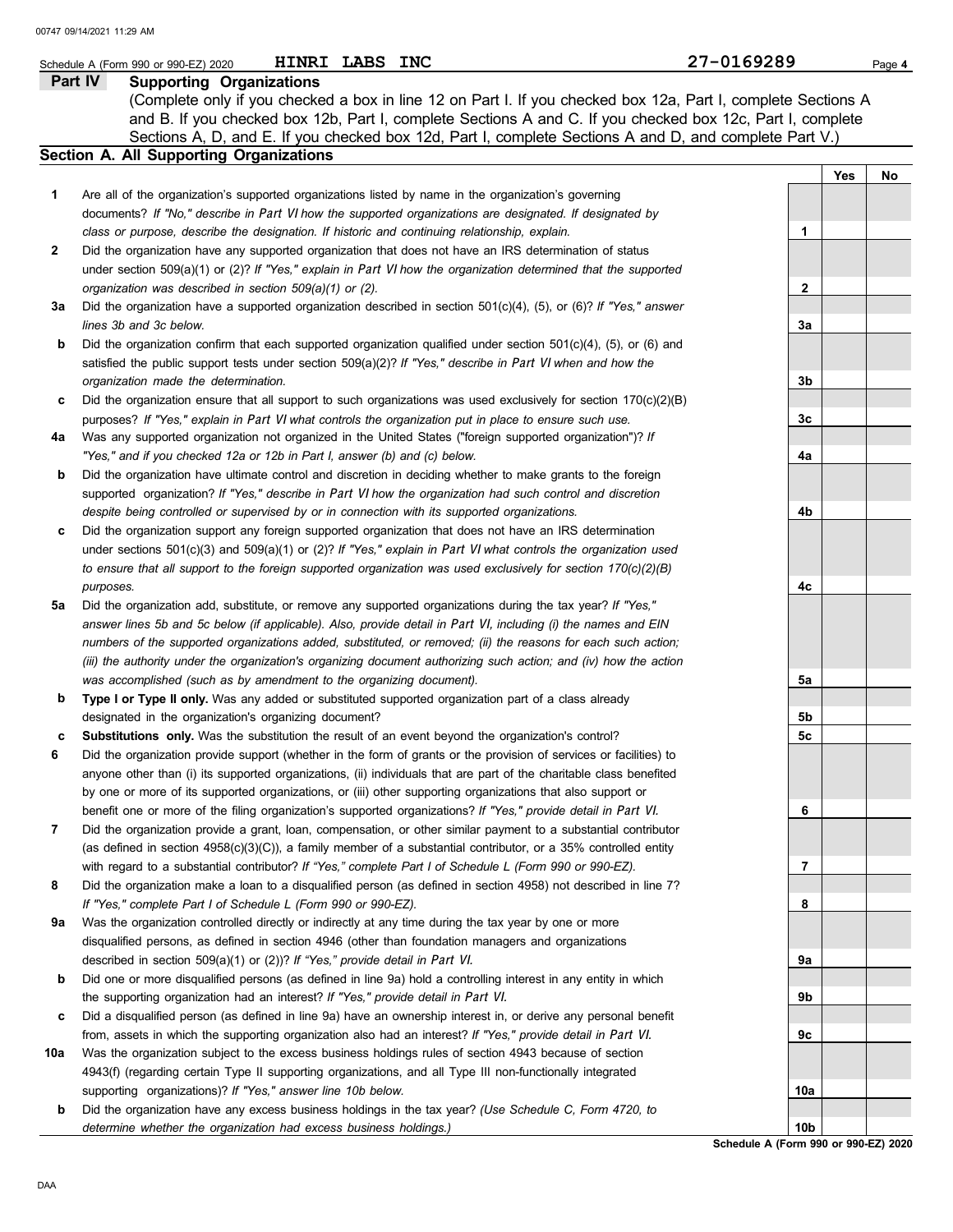|                | HINRI LABS INC<br>Schedule A (Form 990 or 990-EZ) 2020                                                                         | 27-0169289      |     | Page 5 |
|----------------|--------------------------------------------------------------------------------------------------------------------------------|-----------------|-----|--------|
| <b>Part IV</b> | <b>Supporting Organizations (continued)</b>                                                                                    |                 |     |        |
|                |                                                                                                                                |                 | Yes | No     |
| 11             | Has the organization accepted a gift or contribution from any of the following persons?                                        |                 |     |        |
| a              | A person who directly or indirectly controls, either alone or together with persons described in lines 11b and                 |                 |     |        |
|                | 11c below, the governing body of a supported organization?                                                                     | 11a             |     |        |
|                | <b>b</b> A family member of a person described in line 11a above?                                                              | 11 <sub>b</sub> |     |        |
|                | c A 35% controlled entity of a person described in line 11a or 11b above? If "Yes" to line 11a, 11b, or 11c, provide           |                 |     |        |
|                | detail in Part VI.                                                                                                             | 11c             |     |        |
|                | Section B. Type I Supporting Organizations                                                                                     |                 |     |        |
|                |                                                                                                                                |                 | Yes | No     |
| 1              | Did the governing body, members of the governing body, officers acting in their official capacity, or membership of one or     |                 |     |        |
|                | more supported organizations have the power to regularly appoint or elect at least a majority of the organization's officers,  |                 |     |        |
|                | directors, or trustees at all times during the tax year? If "No," describe in Part VI how the supported organization(s)        |                 |     |        |
|                | effectively operated, supervised, or controlled the organization's activities. If the organization had more than one supported |                 |     |        |
|                | organization, describe how the powers to appoint and/or remove officers, directors, or trustees were allocated among the       |                 |     |        |
|                | supported organizations and what conditions or restrictions, if any, applied to such powers during the tax year.               | 1               |     |        |
| $\mathbf{2}$   | Did the organization operate for the benefit of any supported organization other than the supported                            |                 |     |        |
|                | organization(s) that operated, supervised, or controlled the supporting organization? If "Yes," explain in Part                |                 |     |        |
|                | VI how providing such benefit carried out the purposes of the supported organization(s) that operated,                         |                 |     |        |
|                | supervised, or controlled the supporting organization.                                                                         | $\mathbf{2}$    |     |        |
|                | <b>Section C. Type II Supporting Organizations</b>                                                                             |                 |     |        |
|                |                                                                                                                                |                 | Yes | No     |
| 1              | Were a majority of the organization's directors or trustees during the tax year also a majority of the directors               |                 |     |        |
|                | or trustees of each of the organization's supported organization(s)? If "No," describe in Part VI how control                  |                 |     |        |
|                | or management of the supporting organization was vested in the same persons that controlled or managed                         |                 |     |        |
|                | the supported organization(s).                                                                                                 | 1               |     |        |
|                | Section D. All Type III Supporting Organizations                                                                               |                 |     |        |
|                |                                                                                                                                |                 | Yes | No     |
| 1              | Did the organization provide to each of its supported organizations, by the last day of the fifth month of the                 |                 |     |        |
|                | organization's tax year, (i) a written notice describing the type and amount of support provided during the prior tax          |                 |     |        |
|                | year, (ii) a copy of the Form 990 that was most recently filed as of the date of notification, and (iii) copies of the         |                 |     |        |

organization's governing documents in effect on the date of notification, to the extent not previously provided? **2** Were any of the organization's officers, directors, or trustees either (i) appointed or elected by the supported *the organization maintained a close and continuous working relationship with the supported organization(s).* organization(s) or (ii) serving on the governing body of a supported organization? *If "No," explain in* Part VI *how* **3**

*supported organizations played in this regard.* income or assets at all times during the tax year? *If "Yes," describe in* Part VI *the role the organization's* a significant voice in the organization's investment policies and in directing the use of the organization's By reason of the relationship described in line 2, above, did the organization's supported organizations have **3**

## **Section E. Type III Functionally-Integrated Supporting Organizations**

- **1** *Check the box next to the method that the organization used to satisfy the Integral Part Test during the year (*see instructions*).*
	- The organization satisfied the Activities Test. *Complete* line 2 *below.* **a**
	- The organization is the parent of each of its supported organizations. *Complete* line 3 *below.* **b**

The organization supported a governmental entity. *Describe in* Part VI *how you supported a governmental entity (see instructions).* **c**

- **2** Activities Test. Answer lines 2a and 2b below.
- **a** Did substantially all of the organization's activities during the tax year directly further the exempt purposes of the supported organization(s) to which the organization was responsive? *If "Yes," then in* Part VI identify those supported organizations and explain *how these activities directly furthered their exempt purposes, how the organization was responsive to those supported organizations, and how the organization determined that these activities constituted substantially all of its activities.*
- **b** Did the activities described in line 2a, above, constitute activities that, but for the organization's involvement, one or more of the organization's supported organization(s) would have been engaged in? If "Yes," explain in Part VI *the reasons for the organization's position that its supported organization(s) would have engaged in these activities but for the organization's involvement.*
- **3** Parent of Supported Organizations. Answer lines 3a and 3b below.
- **a** Did the organization have the power to regularly appoint or elect a majority of the officers, directors, or trustees of each of the supported organizations? *If "Yes" or "No," provide details in* Part VI.
- DAA **Schedule A (Form 990 or 990-EZ) 2020 b** Did the organization exercise a substantial degree of direction over the policies, programs, and activities of each of its supported organizations? *If "Yes," describe in* Part VI *the role played by the organization in this regard.*

**2b 3a 3b**

**Yes No**

**2a**

**1**

**2**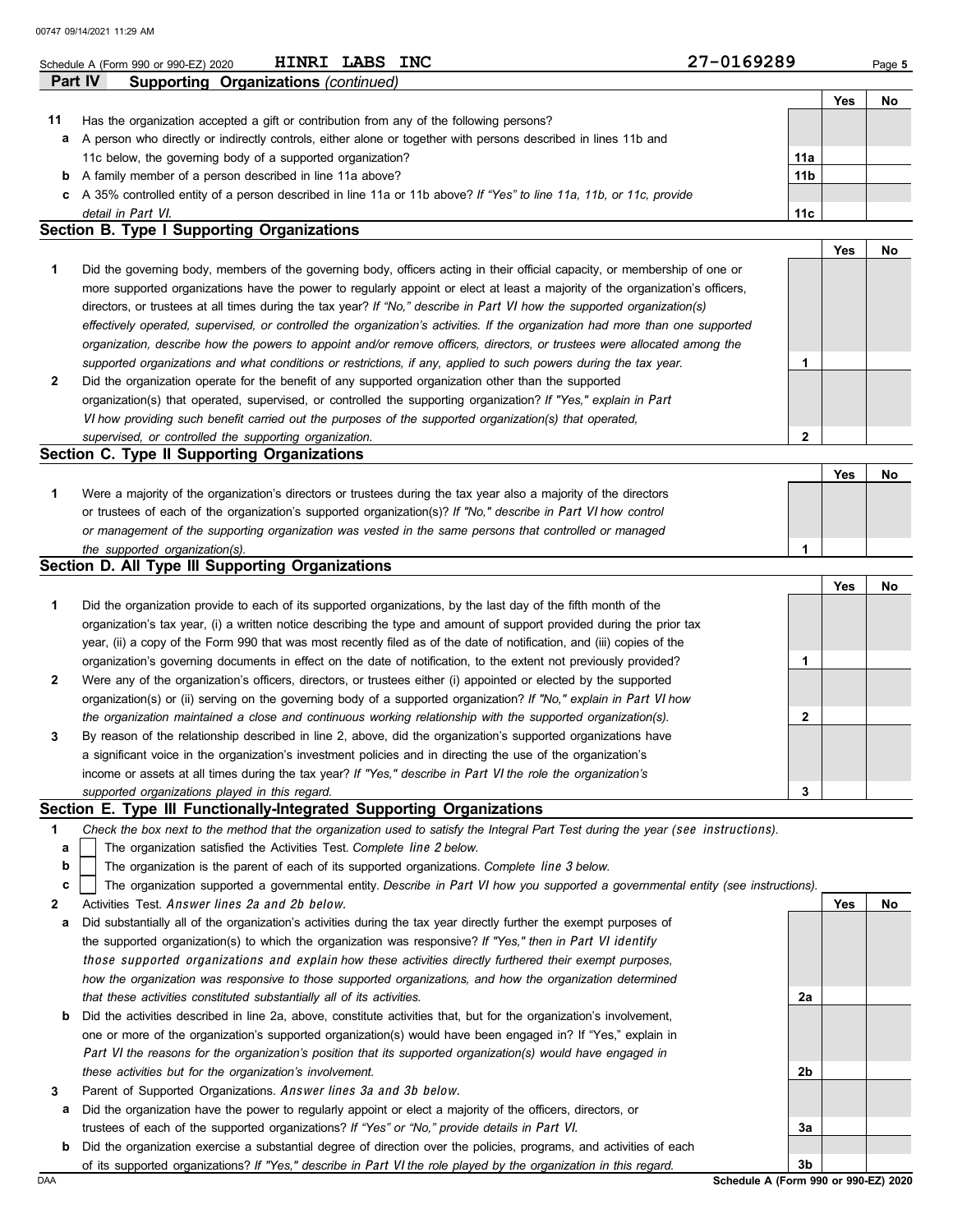|                | HINRI LABS INC<br>Schedule A (Form 990 or 990-EZ) 2020                                                                           |                | 27-0169289     | Page 6                         |
|----------------|----------------------------------------------------------------------------------------------------------------------------------|----------------|----------------|--------------------------------|
| <b>Part V</b>  | Type III Non-Functionally Integrated 509(a)(3) Supporting Organizations                                                          |                |                |                                |
| $\mathbf 1$    | Check here if the organization satisfied the Integral Part Test as a qualifying trust on Nov. 20, 1970 (explain in Part VI). See |                |                |                                |
|                | instructions. All other Type III non-functionally integrated supporting organizations must complete Sections A through E.        |                |                |                                |
|                | Section A - Adjusted Net Income                                                                                                  |                | (A) Prior Year | (B) Current Year               |
|                |                                                                                                                                  |                |                | (optional)                     |
| 1              | Net short-term capital gain                                                                                                      | 1              |                |                                |
| $\mathbf{2}$   | Recoveries of prior-year distributions                                                                                           | $\mathbf{2}$   |                |                                |
| 3              | Other gross income (see instructions)                                                                                            | 3              |                |                                |
| 4              | Add lines 1 through 3.                                                                                                           | 4              |                |                                |
| 5              | Depreciation and depletion                                                                                                       | 5              |                |                                |
| 6              | Portion of operating expenses paid or incurred for production or collection of                                                   |                |                |                                |
|                | gross income or for management, conservation, or maintenance of property                                                         |                |                |                                |
|                | held for production of income (see instructions)                                                                                 | 6              |                |                                |
| 7              | Other expenses (see instructions)                                                                                                | $\overline{7}$ |                |                                |
| 8              | Adjusted Net Income (subtract lines 5, 6, and 7 from line 4)                                                                     | 8              |                |                                |
|                | Section B - Minimum Asset Amount                                                                                                 |                | (A) Prior Year | (B) Current Year<br>(optional) |
| 1              | Aggregate fair market value of all non-exempt-use assets (see                                                                    |                |                |                                |
|                | instructions for short tax year or assets held for part of year):                                                                |                |                |                                |
|                | a Average monthly value of securities                                                                                            | 1a             |                |                                |
|                | <b>b</b> Average monthly cash balances                                                                                           | 1 <sub>b</sub> |                |                                |
|                | c Fair market value of other non-exempt-use assets                                                                               | 1 <sub>c</sub> |                |                                |
|                | <b>d Total</b> (add lines 1a, 1b, and 1c)                                                                                        | 1d             |                |                                |
|                | e Discount claimed for blockage or other factors                                                                                 |                |                |                                |
|                | (explain in detail in Part VI):                                                                                                  |                |                |                                |
| $\mathbf{2}$   | Acquisition indebtedness applicable to non-exempt-use assets                                                                     | $\mathbf{2}$   |                |                                |
| 3              | Subtract line 2 from line 1d.                                                                                                    | 3              |                |                                |
| 4              | Cash deemed held for exempt use. Enter 0.015 of line 3 (for greater amount,                                                      |                |                |                                |
|                | see instructions).                                                                                                               | 4              |                |                                |
| 5              | Net value of non-exempt-use assets (subtract line 4 from line 3)                                                                 | 5              |                |                                |
| 6              | Multiply line 5 by 0.035.                                                                                                        | 6              |                |                                |
| $\overline{7}$ | Recoveries of prior-year distributions                                                                                           | $\overline{7}$ |                |                                |
| 8              | Minimum Asset Amount (add line 7 to line 6)                                                                                      | 8              |                |                                |
|                | Section C - Distributable Amount                                                                                                 |                |                | <b>Current Year</b>            |
| 1              | Adjusted net income for prior year (from Section A, line 8, column A)                                                            | 1              |                |                                |
| $\mathbf{2}$   | Enter 0.85 of line 1.                                                                                                            | $\mathbf{2}$   |                |                                |
| 3              | Minimum asset amount for prior year (from Section B, line 8, column A)                                                           | 3              |                |                                |
| 4              | Enter greater of line 2 or line 3.                                                                                               | 4              |                |                                |
| 5              | Income tax imposed in prior year                                                                                                 | 5              |                |                                |
| 6              | <b>Distributable Amount.</b> Subtract line 5 from line 4, unless subject to                                                      |                |                |                                |
|                | emergency temporary reduction (see instructions).                                                                                | 6              |                |                                |

**7** | Check here if the current year is the organization's first as a non-functionally integrated Type III supporting organization (see instructions).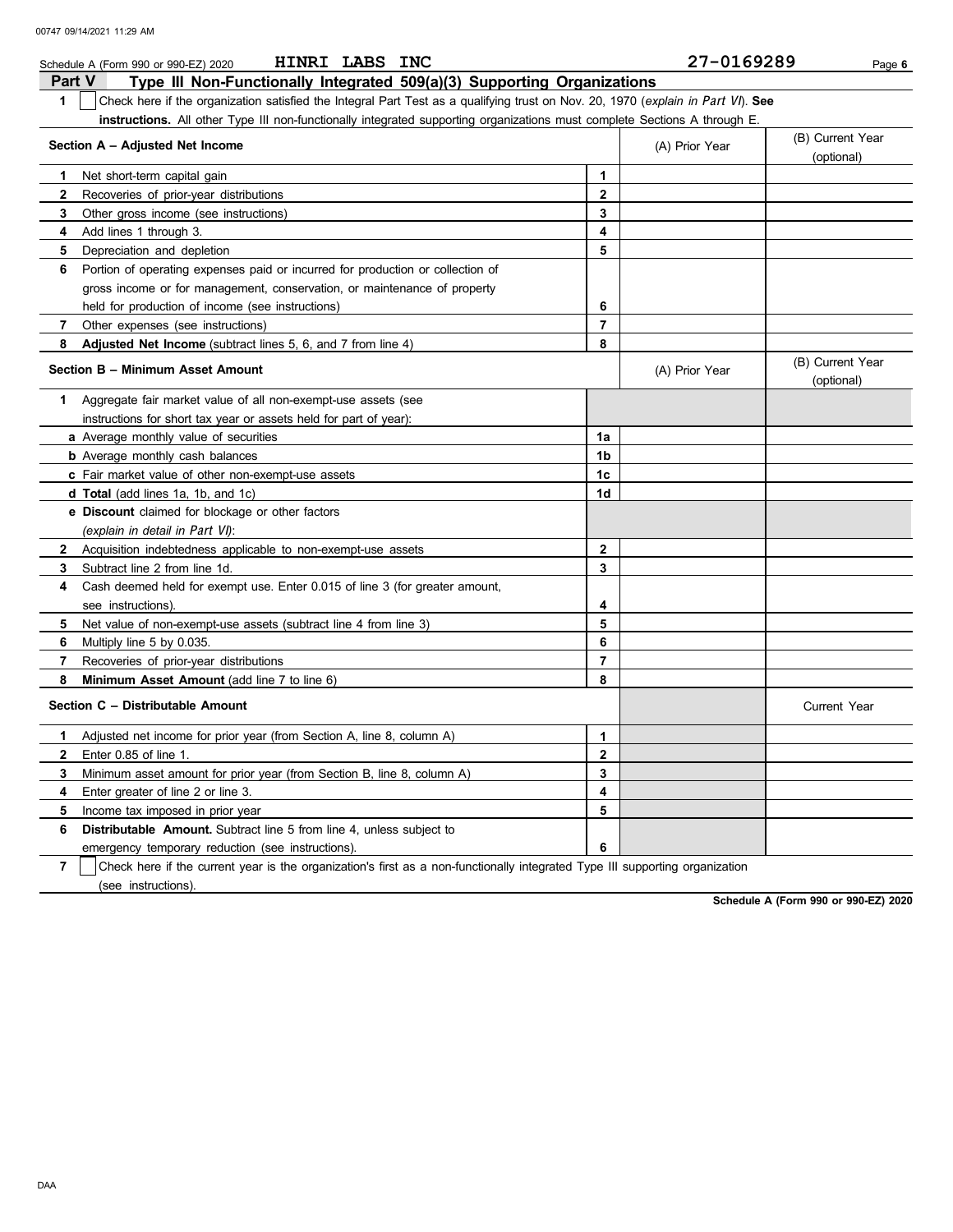|               | HINRI LABS INC<br>Schedule A (Form 990 or 990-EZ) 2020                                     |                             | 27-0169289                | Page 7               |  |  |  |  |  |  |  |
|---------------|--------------------------------------------------------------------------------------------|-----------------------------|---------------------------|----------------------|--|--|--|--|--|--|--|
| <b>Part V</b> | Type III Non-Functionally Integrated 509(a)(3) Supporting Organizations (continued)        |                             |                           |                      |  |  |  |  |  |  |  |
|               | Section D - Distributions                                                                  |                             |                           | <b>Current Year</b>  |  |  |  |  |  |  |  |
| 1             | Amounts paid to supported organizations to accomplish exempt purposes                      |                             |                           |                      |  |  |  |  |  |  |  |
| $\mathbf{2}$  | Amounts paid to perform activity that directly furthers exempt purposes of supported       |                             |                           |                      |  |  |  |  |  |  |  |
|               | organizations, in excess of income from activity                                           |                             |                           |                      |  |  |  |  |  |  |  |
| 3             | Administrative expenses paid to accomplish exempt purposes of supported organizations      |                             |                           |                      |  |  |  |  |  |  |  |
| 4             | Amounts paid to acquire exempt-use assets                                                  |                             |                           |                      |  |  |  |  |  |  |  |
| 5             | Qualified set-aside amounts (prior IRS approval required—provide details in Part VI)       |                             |                           |                      |  |  |  |  |  |  |  |
| 6             | Other distributions (describe in Part VI). See instructions.                               |                             |                           |                      |  |  |  |  |  |  |  |
| 7             | Total annual distributions. Add lines 1 through 6.                                         |                             |                           |                      |  |  |  |  |  |  |  |
| 8             | Distributions to attentive supported organizations to which the organization is responsive |                             |                           |                      |  |  |  |  |  |  |  |
|               | (provide details in Part VI). See instructions.                                            |                             |                           |                      |  |  |  |  |  |  |  |
| 9             | Distributable amount for 2020 from Section C, line 6                                       |                             |                           |                      |  |  |  |  |  |  |  |
| 10            | Line 8 amount divided by line 9 amount                                                     |                             |                           |                      |  |  |  |  |  |  |  |
|               |                                                                                            | (i)                         | (ii)                      | (iii)                |  |  |  |  |  |  |  |
|               | <b>Section E - Distribution Allocations (see instructions)</b>                             | <b>Excess Distributions</b> | <b>Underdistributions</b> | <b>Distributable</b> |  |  |  |  |  |  |  |
|               |                                                                                            |                             | Pre-2020                  | Amount for 2020      |  |  |  |  |  |  |  |
| 1             | Distributable amount for 2020 from Section C. line 6                                       |                             |                           |                      |  |  |  |  |  |  |  |
| $\mathbf{2}$  | Underdistributions, if any, for years prior to 2020                                        |                             |                           |                      |  |  |  |  |  |  |  |
|               | (reasonable cause required-explain in Part VI). See                                        |                             |                           |                      |  |  |  |  |  |  |  |
|               | instructions.                                                                              |                             |                           |                      |  |  |  |  |  |  |  |
| 3             | Excess distributions carryover, if any, to 2020                                            |                             |                           |                      |  |  |  |  |  |  |  |
|               |                                                                                            |                             |                           |                      |  |  |  |  |  |  |  |
|               |                                                                                            |                             |                           |                      |  |  |  |  |  |  |  |
|               |                                                                                            |                             |                           |                      |  |  |  |  |  |  |  |
|               |                                                                                            |                             |                           |                      |  |  |  |  |  |  |  |
|               |                                                                                            |                             |                           |                      |  |  |  |  |  |  |  |
|               | f Total of lines 3a through 3e                                                             |                             |                           |                      |  |  |  |  |  |  |  |
|               | g Applied to underdistributions of prior years                                             |                             |                           |                      |  |  |  |  |  |  |  |
|               | <b>h</b> Applied to 2020 distributable amount                                              |                             |                           |                      |  |  |  |  |  |  |  |
|               | Carryover from 2015 not applied (see instructions)                                         |                             |                           |                      |  |  |  |  |  |  |  |
|               | Remainder. Subtract lines 3g, 3h, and 3i from line 3f.                                     |                             |                           |                      |  |  |  |  |  |  |  |
| 4             | Distributions for 2020 from                                                                |                             |                           |                      |  |  |  |  |  |  |  |
|               | \$<br>Section D, line 7:                                                                   |                             |                           |                      |  |  |  |  |  |  |  |
|               | a Applied to underdistributions of prior years                                             |                             |                           |                      |  |  |  |  |  |  |  |
|               | <b>b</b> Applied to 2020 distributable amount                                              |                             |                           |                      |  |  |  |  |  |  |  |
|               | <b>c</b> Remainder. Subtract lines 4a and 4b from line 4.                                  |                             |                           |                      |  |  |  |  |  |  |  |
| 5             | Remaining underdistributions for years prior to 2020, if                                   |                             |                           |                      |  |  |  |  |  |  |  |
|               | any. Subtract lines 3g and 4a from line 2. For result                                      |                             |                           |                      |  |  |  |  |  |  |  |
|               | greater than zero, explain in Part VI. See instructions.                                   |                             |                           |                      |  |  |  |  |  |  |  |
| 6             | Remaining underdistributions for 2020 Subtract lines 3h                                    |                             |                           |                      |  |  |  |  |  |  |  |
|               | and 4b from line 1. For result greater than zero, explain in                               |                             |                           |                      |  |  |  |  |  |  |  |
|               | Part VI. See instructions.                                                                 |                             |                           |                      |  |  |  |  |  |  |  |
| 7             | Excess distributions carryover to 2021. Add lines 3j                                       |                             |                           |                      |  |  |  |  |  |  |  |
|               | and 4c.                                                                                    |                             |                           |                      |  |  |  |  |  |  |  |
| 8             | Breakdown of line 7:                                                                       |                             |                           |                      |  |  |  |  |  |  |  |
|               | a Excess from 2016<br>.                                                                    |                             |                           |                      |  |  |  |  |  |  |  |
|               | <b>b</b> Excess from 2017                                                                  |                             |                           |                      |  |  |  |  |  |  |  |
|               | c Excess from 2018                                                                         |                             |                           |                      |  |  |  |  |  |  |  |
|               | d Excess from 2019                                                                         |                             |                           |                      |  |  |  |  |  |  |  |
|               | e Excess from 2020                                                                         |                             |                           |                      |  |  |  |  |  |  |  |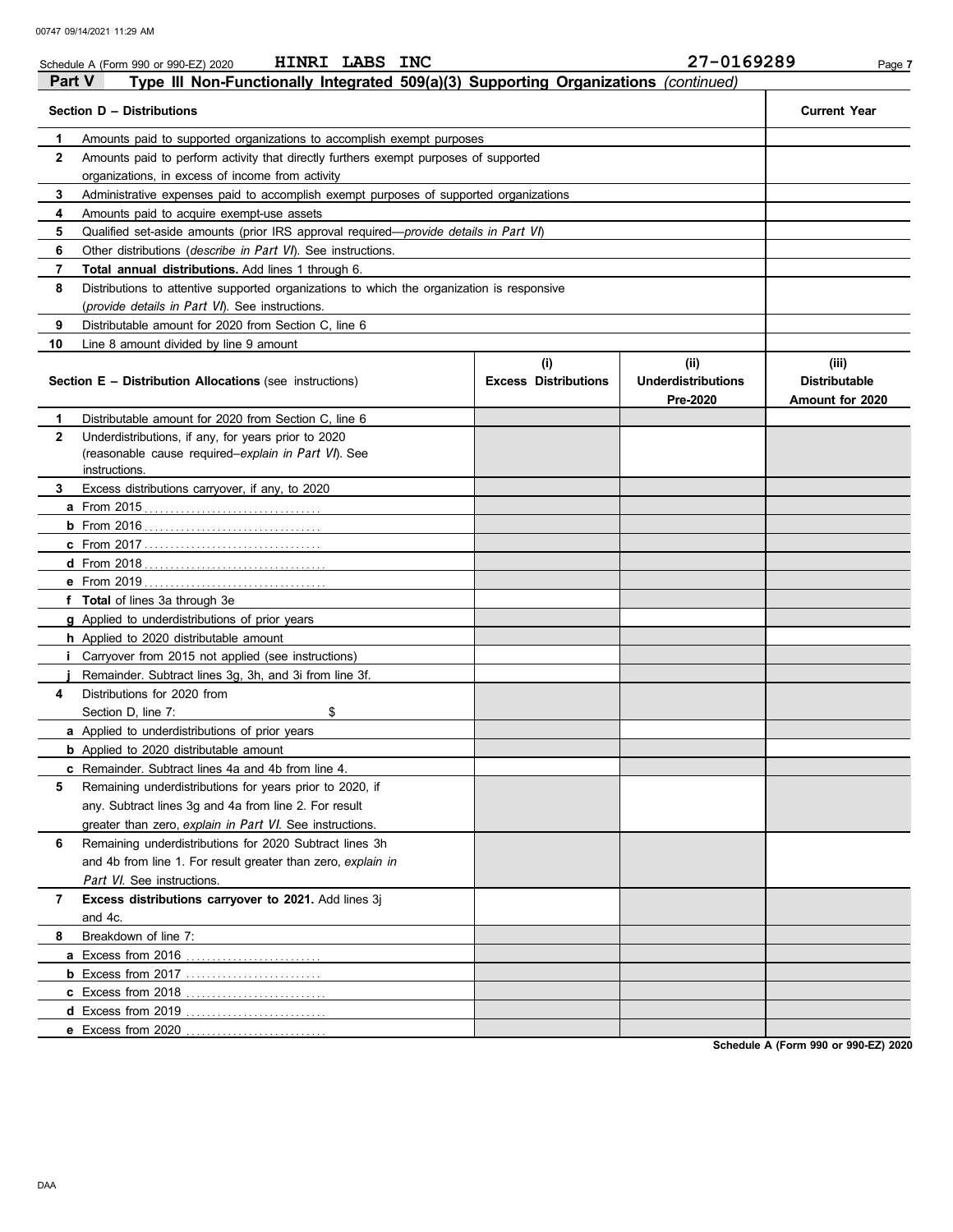|         | Schedule A (Form 990 or 990-EZ) 2020                                                           | HINRI LABS INC |  |  | 27-0169289                                                                                                                                                                                                                                                                                                                                                                                                                                                                                | Page 8 |
|---------|------------------------------------------------------------------------------------------------|----------------|--|--|-------------------------------------------------------------------------------------------------------------------------------------------------------------------------------------------------------------------------------------------------------------------------------------------------------------------------------------------------------------------------------------------------------------------------------------------------------------------------------------------|--------|
| Part VI | lines 2, 5, and 6. Also complete this part for any additional information. (See instructions.) |                |  |  | Supplemental Information. Provide the explanations required by Part II, line 10; Part II, line 17a or 17b; Part<br>III, line 12; Part IV, Section A, lines 1, 2, 3b, 3c, 4b, 4c, 5a, 6, 9a, 9b, 9c, 11a, 11b, and 11c; Part IV, Section<br>B, lines 1 and 2; Part IV, Section C, line 1; Part IV, Section D, lines 2 and 3; Part IV, Section E, lines 1c, 2a, 2b,<br>3a, and 3b; Part V, line 1; Part V, Section B, line 1e; Part V, Section D, lines 5, 6, and 8; and Part V, Section E, |        |
|         |                                                                                                |                |  |  |                                                                                                                                                                                                                                                                                                                                                                                                                                                                                           |        |
|         |                                                                                                |                |  |  |                                                                                                                                                                                                                                                                                                                                                                                                                                                                                           |        |
|         |                                                                                                |                |  |  |                                                                                                                                                                                                                                                                                                                                                                                                                                                                                           |        |
|         |                                                                                                |                |  |  |                                                                                                                                                                                                                                                                                                                                                                                                                                                                                           |        |
|         |                                                                                                |                |  |  |                                                                                                                                                                                                                                                                                                                                                                                                                                                                                           |        |
|         |                                                                                                |                |  |  |                                                                                                                                                                                                                                                                                                                                                                                                                                                                                           |        |
|         |                                                                                                |                |  |  |                                                                                                                                                                                                                                                                                                                                                                                                                                                                                           |        |
|         |                                                                                                |                |  |  |                                                                                                                                                                                                                                                                                                                                                                                                                                                                                           |        |
|         |                                                                                                |                |  |  |                                                                                                                                                                                                                                                                                                                                                                                                                                                                                           |        |
|         |                                                                                                |                |  |  |                                                                                                                                                                                                                                                                                                                                                                                                                                                                                           |        |
|         |                                                                                                |                |  |  |                                                                                                                                                                                                                                                                                                                                                                                                                                                                                           |        |
|         |                                                                                                |                |  |  |                                                                                                                                                                                                                                                                                                                                                                                                                                                                                           |        |
|         |                                                                                                |                |  |  |                                                                                                                                                                                                                                                                                                                                                                                                                                                                                           |        |
|         |                                                                                                |                |  |  |                                                                                                                                                                                                                                                                                                                                                                                                                                                                                           |        |
|         |                                                                                                |                |  |  |                                                                                                                                                                                                                                                                                                                                                                                                                                                                                           |        |
|         |                                                                                                |                |  |  |                                                                                                                                                                                                                                                                                                                                                                                                                                                                                           |        |
|         |                                                                                                |                |  |  |                                                                                                                                                                                                                                                                                                                                                                                                                                                                                           |        |
|         |                                                                                                |                |  |  |                                                                                                                                                                                                                                                                                                                                                                                                                                                                                           |        |
|         |                                                                                                |                |  |  |                                                                                                                                                                                                                                                                                                                                                                                                                                                                                           |        |
|         |                                                                                                |                |  |  |                                                                                                                                                                                                                                                                                                                                                                                                                                                                                           |        |
|         |                                                                                                |                |  |  |                                                                                                                                                                                                                                                                                                                                                                                                                                                                                           |        |
|         |                                                                                                |                |  |  |                                                                                                                                                                                                                                                                                                                                                                                                                                                                                           |        |
|         |                                                                                                |                |  |  |                                                                                                                                                                                                                                                                                                                                                                                                                                                                                           |        |
|         |                                                                                                |                |  |  |                                                                                                                                                                                                                                                                                                                                                                                                                                                                                           |        |
|         |                                                                                                |                |  |  |                                                                                                                                                                                                                                                                                                                                                                                                                                                                                           |        |
|         |                                                                                                |                |  |  |                                                                                                                                                                                                                                                                                                                                                                                                                                                                                           |        |
|         |                                                                                                |                |  |  |                                                                                                                                                                                                                                                                                                                                                                                                                                                                                           |        |
|         |                                                                                                |                |  |  |                                                                                                                                                                                                                                                                                                                                                                                                                                                                                           |        |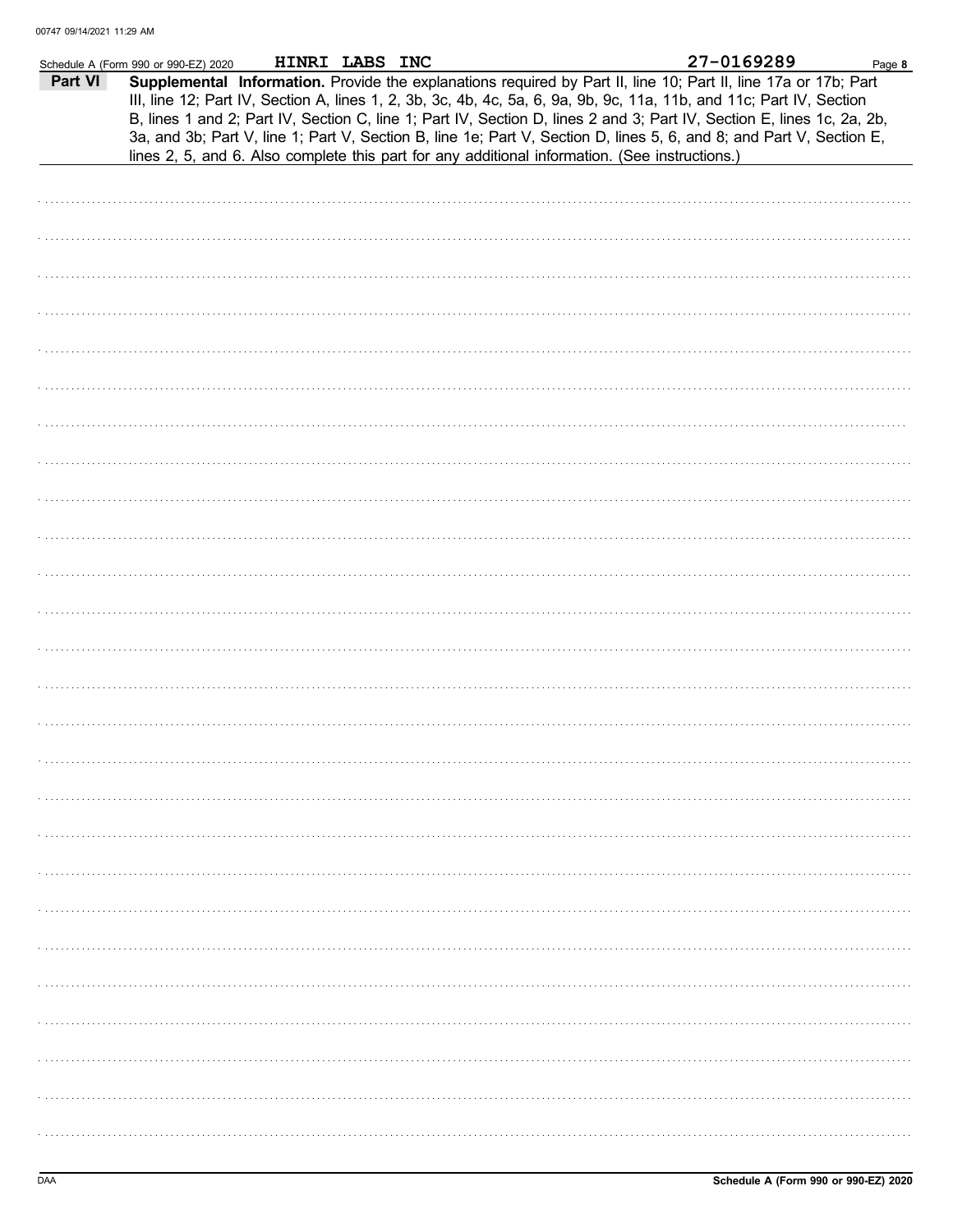Department of the Treasury Internal Revenue Service

# SCHEDULE D **Supplemental Financial Statements**<br>
(Form 990) Complete if the organization answered "Yes" on Form 990,

**(Form 990) Part IV, line 6, 7, 8, 9, 10, 11a, 11b, 11c, 11d, 11e, 11f, 12a, or 12b.**

 **Attach to Form 990.** 

**2020 Open to Public Inspection**

OMB No. 1545-0047

 **Go to** www.irs.gov/Form990 **for instructions and the latest information.**

**Conservation Easements.**  Does each conservation easement reported on line 2(d) above satisfy the requirements of section 170(h)(4)(B)(i) Number of states where property subject to conservation easement is located ......... If the organization received or held works of art, historical treasures, or other similar assets for financial gain, provide the **2 Part I Organizations Maintaining Donor Advised Funds or Other Similar Funds or Accounts. Employer identification number Name of the organization (a)** Donor advised funds **(b)** Funds and other accounts **a** Total number of conservation easements **with the conservation of the conservation** of the conservation easements **b** Total acreage restricted by conservation easements . . . . . . . . . . . . . . . . . . . . . . . . . . . . . . . . . . . . . . . . . . . . . . . . . . . . . . . . . . . . . . . . . **c** Number of conservation easements on a certified historic structure included in (a) . . . . . . . . . . . . . . . . . . . . . . . . . . . . . . . . . . **d** Number of conservation easements included in (c) acquired after 7/25/06, and not on a Assets included in Form 990, Part X . . . . . . . . . . . . . . . . . . . . . . . . . . . . . . . . . . . . . . . . . . . . . . . . . . . . . . . . . . . . . . . . . . . . . . . . . . . . . . . . . **(ii)** Revenue included on Form 990, Part VIII, line 1 . . . . . . . . . . . . . . . . . . . . . . . . . . . . . . . . . . . . . . . . . . . . . . . . . . . . . . . . . . . . . . . . . . . . . . . . . **a** Assets included in Form 990, Part X **Held at the End of the Tax Year** Complete if the organization answered "Yes" on Form 990, Part IV, line 6. of art, historical treasures, or other similar assets held for public exhibition, education, or research in furtherance of public service, provide in Part XIII the text of the footnote to its financial statements that describes these items. **b** If the organization elected, as permitted under FASB ASC 958, to report in its revenue statement and balance sheet works of art, historical treasures, or other similar assets held for public exhibition, education, or research in furtherance of public service, provide the following amounts relating to these items: **(i)** Revenue included on Form 990, Part VIII, line 1 . . . . . . . . . . . . . . . . . . . . . . . . . . . . . . . . . . . . . . . . . . . . . . . . . . . . . . . . . . . . . . . . . . . . . **1 2 3 4 5 6** Total number at end of year . . . . . . . . . . . . . . . . . . . . . . . . . . . . . . . . . . . . . . . . . . . Aggregate value of contributions to (during year) . . . . . . . . . . . . . . . . . . . . . . Aggregate value of grants from (during year) ................................... Aggregate value at end of year . . . . . . . . . . . . . . . . . . . . . . . . . . . . . . . . . . . . . . . . Did the organization inform all donors and donor advisors in writing that the assets held in donor advised funds are the organization's property, subject to the organization's exclusive legal control? . . . . . . . . . . . . . . . . . . . . . . . . . . . . . . . . . . . . . . . . . . . . Did the organization inform all grantees, donors, and donor advisors in writing that grant funds can be used only for charitable purposes and not for the benefit of the donor or donor advisor, or for any other purpose **Yes Yes No No Part II** Complete lines 2a through 2d if the organization held a qualified conservation contribution in the form of a conservation Purpose(s) of conservation easements held by the organization (check all that apply). **2 1** easement on the last day of the tax year. Preservation of land for public use (for example, recreation or education) Protection of natural habitat Preservation of open space Preservation of a certified historic structure Preservation of a historically important land area tax vear **3** Number of conservation easements modified, transferred, released, extinguished, or terminated by the organization during the **4 5** Does the organization have a written policy regarding the periodic monitoring, inspection, handling of violations, and enforcement of the conservation easements it holds? . . . . . . . . . . . . . . . . . . . . . . . . . . . . . . . . . . . . . . . . . . . . . . . . . . . . . . . . . . . . . . . . . . . **6** Staff and volunteer hours devoted to monitoring, inspecting, handling of violations, and enforcing conservation easements during the year **7** Amount of expenses incurred in monitoring, inspecting, handling of violations, and enforcing conservation easements during the year **8** and section  $170(h)(4)(B)(ii)$ ? balance sheet, and include, if applicable, the text of the footnote to the organization's financial statements that describes the **9** In Part XIII, describe how the organization reports conservation easements in its revenue and expense statement and organization's accounting for conservation easements. **Yes No Yes No** Complete if the organization answered "Yes" on Form 990, Part IV, line 8. **Part III Organizations Maintaining Collections of Art, Historical Treasures, or Other Similar Assets. 1a** If the organization elected, as permitted under FASB ASC 958, not to report in its revenue statement and balance sheet works following amounts required to be reported under FASB ASC 958 relating to these items: **b**  $\frac{1}{2}$ \$ . . . . . . . . . . . . . . . . . . . . . . . . . . . . \$ . . . . . . . . . . . . . . . . . . . . . . . . . . . . \$ **For Paperwork Reduction Act Notice, see the Instructions for Form 990.** conferring impermissible private benefit? . . . . . . . . . . . . . . . . . . . . . . . . . . . . . . . . . . . . . . . . . . . . . . . . . . . . . . . . . . . . . . . . . . . . . . . . . . . . . . . . . . . . . . . . . . . . . . . . **2a 2b 2c 2d** . . . . . . . . . . . . . . . . \$ . . . . . . . . . . . . . . . . . . . . . . . . . . . historic structure listed in the National Register . . . . . . . . . . . . . . . . . . . . . . . . . . . . . . . . . . . . . . . . . . . . . . . . . . . . . . . . . . . . . . . . . . . . . . Complete if the organization answered "Yes" on Form 990, Part IV, line 7. **HINRI LABS INC 27-0169289**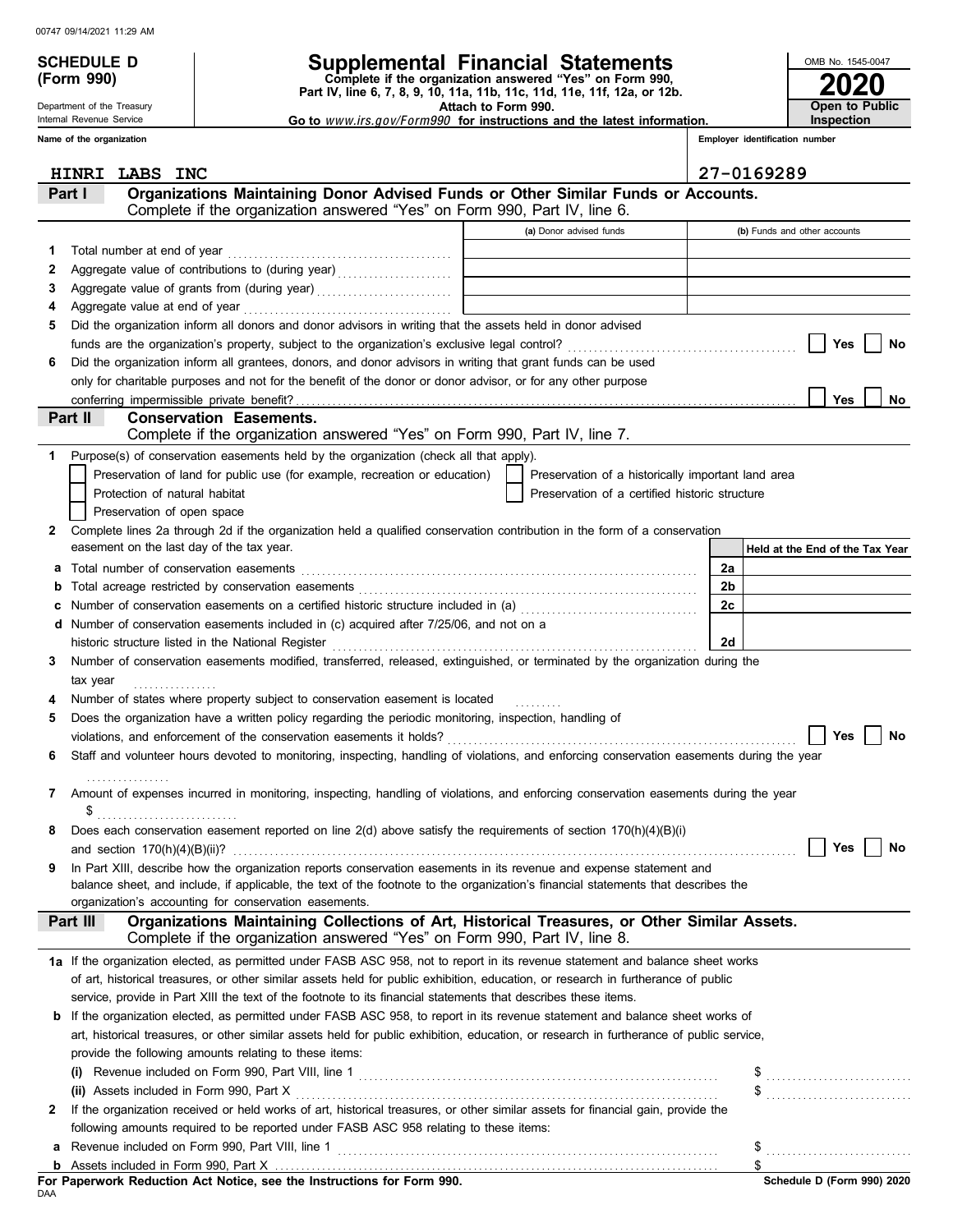|    | Schedule D (Form 990) 2020 <b>HINRI LABS INC</b>                                                                                                                                                                                     |                         |                          |                    | 27-0169289      |                      |                     |        | Page 2 |
|----|--------------------------------------------------------------------------------------------------------------------------------------------------------------------------------------------------------------------------------------|-------------------------|--------------------------|--------------------|-----------------|----------------------|---------------------|--------|--------|
|    | Organizations Maintaining Collections of Art, Historical Treasures, or Other Similar Assets (continued)<br>Part III                                                                                                                  |                         |                          |                    |                 |                      |                     |        |        |
| 3. | Using the organization's acquisition, accession, and other records, check any of the following that make significant use of its<br>collection items (check all that apply):                                                          |                         |                          |                    |                 |                      |                     |        |        |
| a  | Public exhibition                                                                                                                                                                                                                    | d                       | Loan or exchange program |                    |                 |                      |                     |        |        |
| b  | Scholarly research                                                                                                                                                                                                                   | е                       |                          |                    |                 |                      |                     |        |        |
| c  | Preservation for future generations                                                                                                                                                                                                  |                         |                          |                    |                 |                      |                     |        |        |
|    | Provide a description of the organization's collections and explain how they further the organization's exempt purpose in Part                                                                                                       |                         |                          |                    |                 |                      |                     |        |        |
|    | XIII.                                                                                                                                                                                                                                |                         |                          |                    |                 |                      |                     |        |        |
| 5  | During the year, did the organization solicit or receive donations of art, historical treasures, or other similar                                                                                                                    |                         |                          |                    |                 |                      |                     |        |        |
|    |                                                                                                                                                                                                                                      |                         |                          |                    |                 |                      | <b>Yes</b>          |        | No     |
|    | Part IV<br><b>Escrow and Custodial Arrangements.</b>                                                                                                                                                                                 |                         |                          |                    |                 |                      |                     |        |        |
|    | Complete if the organization answered "Yes" on Form 990, Part IV, line 9, or reported an amount on Form                                                                                                                              |                         |                          |                    |                 |                      |                     |        |        |
|    | 990, Part X, line 21.                                                                                                                                                                                                                |                         |                          |                    |                 |                      |                     |        |        |
|    | 1a Is the organization an agent, trustee, custodian or other intermediary for contributions or other assets not                                                                                                                      |                         |                          |                    |                 |                      |                     |        |        |
|    |                                                                                                                                                                                                                                      |                         |                          |                    |                 |                      | Yes                 |        | No     |
|    | <b>b</b> If "Yes," explain the arrangement in Part XIII and complete the following table:                                                                                                                                            |                         |                          |                    |                 |                      |                     |        |        |
|    |                                                                                                                                                                                                                                      |                         |                          |                    |                 |                      | Amount              |        |        |
|    |                                                                                                                                                                                                                                      |                         |                          |                    |                 | 1c                   |                     |        |        |
|    | c Beginning balance <b>contract the contract of the contract of the contract of the contract of the contract of the contract of the contract of the contract of the contract of the contract of the contract of the contract of </b> |                         |                          |                    |                 | 1d                   |                     |        |        |
|    |                                                                                                                                                                                                                                      |                         |                          |                    |                 | 1e                   |                     |        |        |
|    |                                                                                                                                                                                                                                      |                         |                          |                    |                 | 1f                   |                     |        |        |
|    |                                                                                                                                                                                                                                      |                         |                          |                    |                 |                      | <b>Yes</b>          |        | No     |
|    |                                                                                                                                                                                                                                      |                         |                          |                    |                 |                      |                     |        |        |
|    | <b>Endowment Funds.</b><br><b>Part V</b>                                                                                                                                                                                             |                         |                          |                    |                 |                      |                     |        |        |
|    | Complete if the organization answered "Yes" on Form 990, Part IV, line 10.                                                                                                                                                           |                         |                          |                    |                 |                      |                     |        |        |
|    |                                                                                                                                                                                                                                      | (a) Current year        | (b) Prior year           | (c) Two years back |                 | (d) Three years back | (e) Four years back |        |        |
|    | 1a Beginning of year balance                                                                                                                                                                                                         |                         |                          |                    |                 |                      |                     |        |        |
|    | <b>b</b> Contributions <b>contributions</b>                                                                                                                                                                                          |                         |                          |                    |                 |                      |                     |        |        |
|    | c Net investment earnings, gains, and                                                                                                                                                                                                |                         |                          |                    |                 |                      |                     |        |        |
|    |                                                                                                                                                                                                                                      |                         |                          |                    |                 |                      |                     |        |        |
|    | d Grants or scholarships                                                                                                                                                                                                             |                         |                          |                    |                 |                      |                     |        |        |
|    | e Other expenditures for facilities and                                                                                                                                                                                              |                         |                          |                    |                 |                      |                     |        |        |
|    |                                                                                                                                                                                                                                      |                         |                          |                    |                 |                      |                     |        |        |
|    | f Administrative expenses                                                                                                                                                                                                            |                         |                          |                    |                 |                      |                     |        |        |
|    | g End of year balance                                                                                                                                                                                                                |                         |                          |                    |                 |                      |                     |        |        |
|    | 2 Provide the estimated percentage of the current year end balance (line 1g, column (a)) held as:                                                                                                                                    |                         |                          |                    |                 |                      |                     |        |        |
|    | a Board designated or quasi-endowment                                                                                                                                                                                                |                         |                          |                    |                 |                      |                     |        |        |
|    | <b>b</b> Permanent endowment                                                                                                                                                                                                         |                         |                          |                    |                 |                      |                     |        |        |
|    | . %<br>Term endowment<br>$\%$                                                                                                                                                                                                        |                         |                          |                    |                 |                      |                     |        |        |
|    | The percentages on lines 2a, 2b, and 2c should equal 100%.                                                                                                                                                                           |                         |                          |                    |                 |                      |                     |        |        |
|    | 3a Are there endowment funds not in the possession of the organization that are held and administered for the                                                                                                                        |                         |                          |                    |                 |                      |                     |        |        |
|    | organization by:                                                                                                                                                                                                                     |                         |                          |                    |                 |                      |                     | Yes    | No.    |
|    |                                                                                                                                                                                                                                      |                         |                          |                    |                 |                      | 3a(i)               |        |        |
|    |                                                                                                                                                                                                                                      |                         |                          |                    |                 |                      | 3a(ii)              |        |        |
|    |                                                                                                                                                                                                                                      |                         |                          |                    |                 |                      | 3b                  |        |        |
|    | Describe in Part XIII the intended uses of the organization's endowment funds.                                                                                                                                                       |                         |                          |                    |                 |                      |                     |        |        |
|    | Land, Buildings, and Equipment.<br><b>Part VI</b>                                                                                                                                                                                    |                         |                          |                    |                 |                      |                     |        |        |
|    | Complete if the organization answered "Yes" on Form 990, Part IV, line 11a. See Form 990, Part X, line 10.                                                                                                                           |                         |                          |                    |                 |                      |                     |        |        |
|    | Description of property                                                                                                                                                                                                              | (a) Cost or other basis | (b) Cost or other basis  |                    | (c) Accumulated |                      | (d) Book value      |        |        |
|    |                                                                                                                                                                                                                                      | (investment)            | (other)                  |                    | depreciation    |                      |                     |        |        |
|    |                                                                                                                                                                                                                                      |                         |                          |                    |                 |                      |                     |        |        |
|    |                                                                                                                                                                                                                                      |                         |                          |                    |                 |                      |                     |        |        |
|    |                                                                                                                                                                                                                                      |                         |                          |                    |                 |                      |                     |        |        |
|    | c Leasehold improvements                                                                                                                                                                                                             |                         |                          | 241,237            |                 | 185,680              |                     | 55,557 |        |
|    |                                                                                                                                                                                                                                      |                         |                          | 0                  |                 | 0                    |                     |        |        |
|    | Total. Add lines 1a through 1e. (Column (d) must equal Form 990, Part X, column (B), line 10c.)                                                                                                                                      |                         |                          |                    |                 |                      |                     | 55,557 |        |
|    |                                                                                                                                                                                                                                      |                         |                          |                    |                 |                      |                     |        |        |

**Schedule D (Form 990) 2020**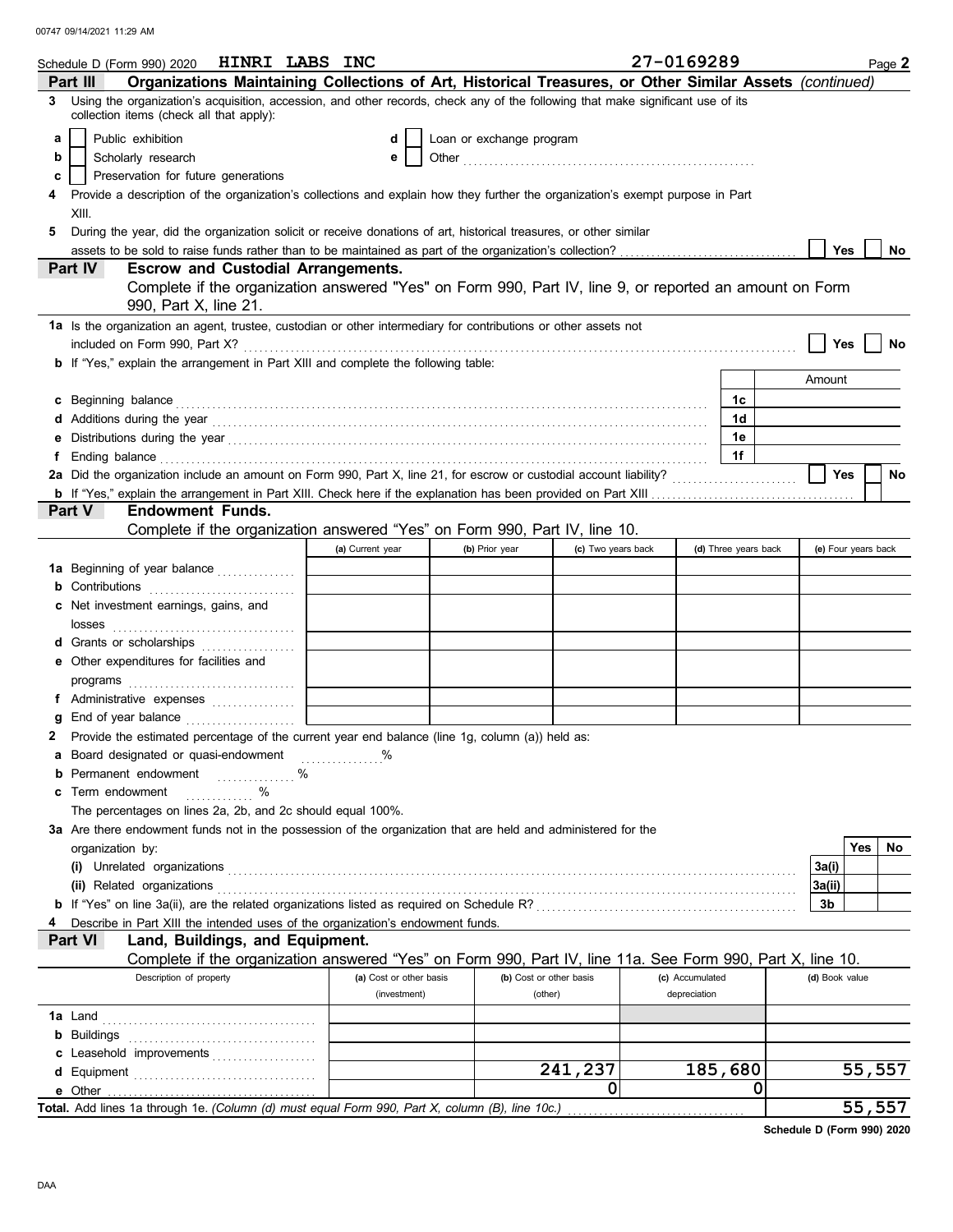DAA

| Schedule D (Form 990) 2020                                |                                         |                               | HINRI LABS INC                                                                                                 |                | 27-0169289                                                                                                 | Page 3         |
|-----------------------------------------------------------|-----------------------------------------|-------------------------------|----------------------------------------------------------------------------------------------------------------|----------------|------------------------------------------------------------------------------------------------------------|----------------|
| Part VII                                                  | <b>Investments - Other Securities.</b>  |                               |                                                                                                                |                |                                                                                                            |                |
|                                                           |                                         |                               |                                                                                                                |                | Complete if the organization answered "Yes" on Form 990, Part IV, line 11b. See Form 990, Part X, line 12. |                |
|                                                           | (a) Description of security or category |                               |                                                                                                                | (b) Book value | (c) Method of valuation:                                                                                   |                |
|                                                           |                                         | (including name of security)  |                                                                                                                |                | Cost or end-of-year market value                                                                           |                |
| (1) Financial derivatives                                 |                                         |                               |                                                                                                                |                |                                                                                                            |                |
|                                                           | (2) Closely held equity interests       |                               | and a complete the contract of the complete the complete the complete the complete the complete the complete t |                |                                                                                                            |                |
| $(3)$ Other                                               |                                         |                               |                                                                                                                |                |                                                                                                            |                |
| $\ldots$ (A) $\ldots$ $\ldots$ $\ldots$ $\ldots$ $\ldots$ |                                         |                               |                                                                                                                |                |                                                                                                            |                |
|                                                           |                                         |                               |                                                                                                                |                |                                                                                                            |                |
| (C)                                                       |                                         |                               |                                                                                                                |                |                                                                                                            |                |
| (D)                                                       |                                         |                               |                                                                                                                |                |                                                                                                            |                |
| (E)                                                       |                                         |                               |                                                                                                                |                |                                                                                                            |                |
| (F)                                                       |                                         |                               |                                                                                                                |                |                                                                                                            |                |
| (G)                                                       |                                         |                               |                                                                                                                |                |                                                                                                            |                |
| (H)                                                       |                                         |                               |                                                                                                                |                |                                                                                                            |                |
|                                                           |                                         |                               | Total. (Column (b) must equal Form 990, Part X, col. (B) line 12.)                                             |                |                                                                                                            |                |
| Part VIII                                                 | Investments - Program Related.          |                               |                                                                                                                |                |                                                                                                            |                |
|                                                           |                                         |                               |                                                                                                                |                | Complete if the organization answered "Yes" on Form 990, Part IV, line 11c. See Form 990, Part X, line 13. |                |
|                                                           |                                         | (a) Description of investment |                                                                                                                | (b) Book value | (c) Method of valuation:                                                                                   |                |
|                                                           |                                         |                               |                                                                                                                |                | Cost or end-of-year market value                                                                           |                |
| (1)                                                       |                                         |                               |                                                                                                                |                |                                                                                                            |                |
| (2)                                                       |                                         |                               |                                                                                                                |                |                                                                                                            |                |
| (3)                                                       |                                         |                               |                                                                                                                |                |                                                                                                            |                |
| (4)                                                       |                                         |                               |                                                                                                                |                |                                                                                                            |                |
| (5)                                                       |                                         |                               |                                                                                                                |                |                                                                                                            |                |
| (6)                                                       |                                         |                               |                                                                                                                |                |                                                                                                            |                |
| (7)                                                       |                                         |                               |                                                                                                                |                |                                                                                                            |                |
| (8)                                                       |                                         |                               |                                                                                                                |                |                                                                                                            |                |
| (9)                                                       |                                         |                               |                                                                                                                |                |                                                                                                            |                |
|                                                           |                                         |                               | Total. (Column (b) must equal Form 990, Part X, col. (B) line 13.)                                             |                |                                                                                                            |                |
| Part IX                                                   | <b>Other Assets.</b>                    |                               |                                                                                                                |                |                                                                                                            |                |
|                                                           |                                         |                               |                                                                                                                |                | Complete if the organization answered "Yes" on Form 990, Part IV, line 11d. See Form 990, Part X, line 15. |                |
|                                                           |                                         |                               | (a) Description                                                                                                |                |                                                                                                            | (b) Book value |
| (1)                                                       |                                         |                               |                                                                                                                |                |                                                                                                            |                |
| (2)                                                       |                                         |                               |                                                                                                                |                |                                                                                                            |                |
| (3)                                                       |                                         |                               |                                                                                                                |                |                                                                                                            |                |
| (4)                                                       |                                         |                               |                                                                                                                |                |                                                                                                            |                |
| (5)                                                       |                                         |                               |                                                                                                                |                |                                                                                                            |                |
| (6)                                                       |                                         |                               |                                                                                                                |                |                                                                                                            |                |
| (7)                                                       |                                         |                               |                                                                                                                |                |                                                                                                            |                |
| (8)                                                       |                                         |                               |                                                                                                                |                |                                                                                                            |                |
| (9)                                                       |                                         |                               | Total. (Column (b) must equal Form 990, Part X, col. (B) line 15.)                                             |                |                                                                                                            |                |
| Part X                                                    | <b>Other Liabilities.</b>               |                               |                                                                                                                |                |                                                                                                            |                |
|                                                           |                                         |                               |                                                                                                                |                | Complete if the organization answered "Yes" on Form 990, Part IV, line 11e or 11f. See Form 990, Part X,   |                |
|                                                           | line 25.                                |                               |                                                                                                                |                |                                                                                                            |                |
| 1.                                                        |                                         | (a) Description of liability  |                                                                                                                |                |                                                                                                            | (b) Book value |
| (1)                                                       | Federal income taxes                    |                               |                                                                                                                |                |                                                                                                            |                |
| (2)                                                       |                                         |                               |                                                                                                                |                |                                                                                                            |                |
| (3)                                                       |                                         |                               |                                                                                                                |                |                                                                                                            |                |
| (4)                                                       |                                         |                               |                                                                                                                |                |                                                                                                            |                |
| (5)                                                       |                                         |                               |                                                                                                                |                |                                                                                                            |                |
| (6)                                                       |                                         |                               |                                                                                                                |                |                                                                                                            |                |
| (7)                                                       |                                         |                               |                                                                                                                |                |                                                                                                            |                |
| (8)                                                       |                                         |                               |                                                                                                                |                |                                                                                                            |                |
| (9)                                                       |                                         |                               |                                                                                                                |                |                                                                                                            |                |
|                                                           |                                         |                               | <b>Total.</b> (Column (b) must equal Form 990, Part X, col. (B) line 25.)                                      |                |                                                                                                            |                |
|                                                           |                                         |                               |                                                                                                                |                |                                                                                                            |                |

Liability for uncertain tax positions. In Part XIII, provide the text of the footnote to the organization's financial statements that reports the **2.** organization's liability for uncertain tax positions under FASB ASC 740. Check here if the text of the footnote has been provided in Part XIII .

٦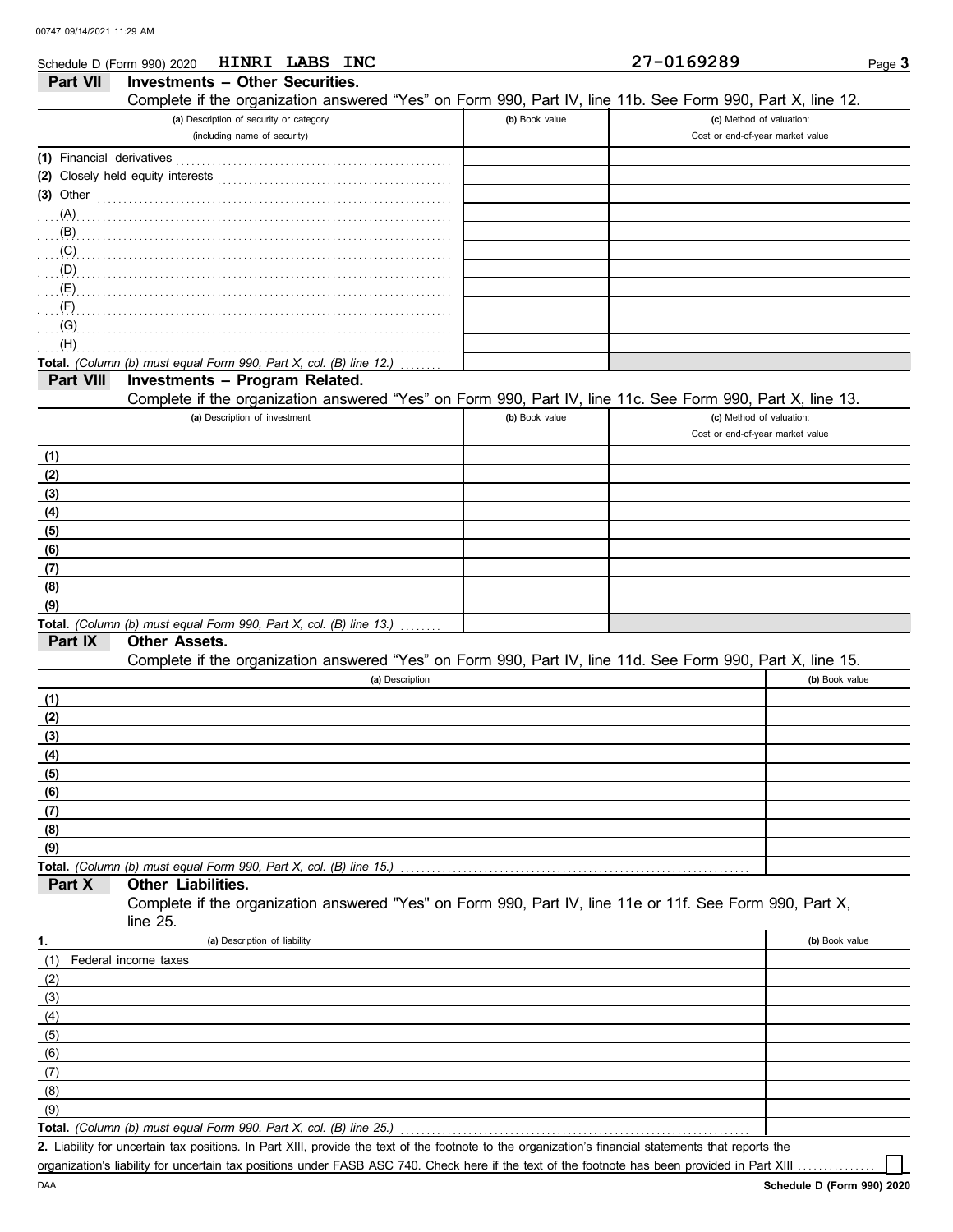| Schedule D (Form 990) 2020 HINRI LABS INC                                                                                                                                                                                                 |                | 27-0169289   | Page 4 |
|-------------------------------------------------------------------------------------------------------------------------------------------------------------------------------------------------------------------------------------------|----------------|--------------|--------|
| Reconciliation of Revenue per Audited Financial Statements With Revenue per Return.<br>Part XI                                                                                                                                            |                |              |        |
| Complete if the organization answered "Yes" on Form 990, Part IV, line 12a.                                                                                                                                                               |                |              |        |
| 1                                                                                                                                                                                                                                         |                | $\mathbf{1}$ |        |
| Amounts included on line 1 but not on Form 990, Part VIII, line 12:<br>2                                                                                                                                                                  |                |              |        |
|                                                                                                                                                                                                                                           | 2a             |              |        |
| Donated services and use of facilities [[11, 11] contracts are not in the service of facilities [[11, 11] contracts and use of facilities [[11, 11] contracts are not in the service of the service of the service of the serv<br>b       | 2 <sub>b</sub> |              |        |
| c                                                                                                                                                                                                                                         | 2c             |              |        |
| d                                                                                                                                                                                                                                         | 2d             |              |        |
| е                                                                                                                                                                                                                                         |                | 2e           |        |
| Add lines 2a through 2d [11] Additional Property and Property and Property and Property and Property and Property and Property and Property and Property and Property and Property and Property and Property and Property and<br>3        |                | 3            |        |
| Amounts included on Form 990, Part VIII, line 12, but not on line 1:<br>4                                                                                                                                                                 |                |              |        |
| Investment expenses not included on Form 990, Part VIII, line 7b<br>a                                                                                                                                                                     | 4а             |              |        |
| b                                                                                                                                                                                                                                         | 4b             |              |        |
| Add lines 4a and 4b<br>c                                                                                                                                                                                                                  |                | 4c           |        |
| 5                                                                                                                                                                                                                                         |                | 5            |        |
| Reconciliation of Expenses per Audited Financial Statements With Expenses per Return.<br>Part XII                                                                                                                                         |                |              |        |
| Complete if the organization answered "Yes" on Form 990, Part IV, line 12a.                                                                                                                                                               |                |              |        |
| 1                                                                                                                                                                                                                                         |                | 1            |        |
| Amounts included on line 1 but not on Form 990, Part IX, line 25:<br>2                                                                                                                                                                    |                |              |        |
| a                                                                                                                                                                                                                                         | 2a             |              |        |
| b                                                                                                                                                                                                                                         | 2b             |              |        |
|                                                                                                                                                                                                                                           | 2c             |              |        |
| Other losses <b>contract the contract of the contract of the contract of the contract of the contract of the contract of the contract of the contract of the contract of the contract of the contract of the contract of the con</b><br>c | 2d             |              |        |
| d                                                                                                                                                                                                                                         |                |              |        |
| Add lines 2a through 2d [11] All and the contract of the contract of the contract of the contract of the contract of the contract of the contract of the contract of the contract of the contract of the contract of the contr<br>е       |                | 2e<br>3      |        |
| 3                                                                                                                                                                                                                                         |                |              |        |
| Amounts included on Form 990, Part IX, line 25, but not on line 1:<br>4                                                                                                                                                                   |                |              |        |
|                                                                                                                                                                                                                                           | 4a             |              |        |
| b                                                                                                                                                                                                                                         | 4 <sub>b</sub> |              |        |
| c Add lines 4a and 4b                                                                                                                                                                                                                     |                | 4c<br>5      |        |
|                                                                                                                                                                                                                                           |                |              |        |
| Part XIII Supplemental Information.                                                                                                                                                                                                       |                |              |        |
| Provide the descriptions required for Part II, lines 3, 5, and 9; Part III, lines 1a and 4; Part IV, lines 1b and 2b; Part V, line 4; Part X, line                                                                                        |                |              |        |
| 2; Part XI, lines 2d and 4b; and Part XII, lines 2d and 4b. Also complete this part to provide any additional information.                                                                                                                |                |              |        |
|                                                                                                                                                                                                                                           |                |              |        |
|                                                                                                                                                                                                                                           |                |              |        |
|                                                                                                                                                                                                                                           |                |              |        |
|                                                                                                                                                                                                                                           |                |              |        |
|                                                                                                                                                                                                                                           |                |              |        |
|                                                                                                                                                                                                                                           |                |              |        |
|                                                                                                                                                                                                                                           |                |              |        |
|                                                                                                                                                                                                                                           |                |              |        |
|                                                                                                                                                                                                                                           |                |              |        |
|                                                                                                                                                                                                                                           |                |              |        |
|                                                                                                                                                                                                                                           |                |              |        |
|                                                                                                                                                                                                                                           |                |              |        |
|                                                                                                                                                                                                                                           |                |              |        |
|                                                                                                                                                                                                                                           |                |              |        |
|                                                                                                                                                                                                                                           |                |              |        |
|                                                                                                                                                                                                                                           |                |              |        |
|                                                                                                                                                                                                                                           |                |              |        |
|                                                                                                                                                                                                                                           |                |              |        |
|                                                                                                                                                                                                                                           |                |              |        |
|                                                                                                                                                                                                                                           |                |              |        |
|                                                                                                                                                                                                                                           |                |              |        |
|                                                                                                                                                                                                                                           |                |              |        |
|                                                                                                                                                                                                                                           |                |              |        |
|                                                                                                                                                                                                                                           |                |              |        |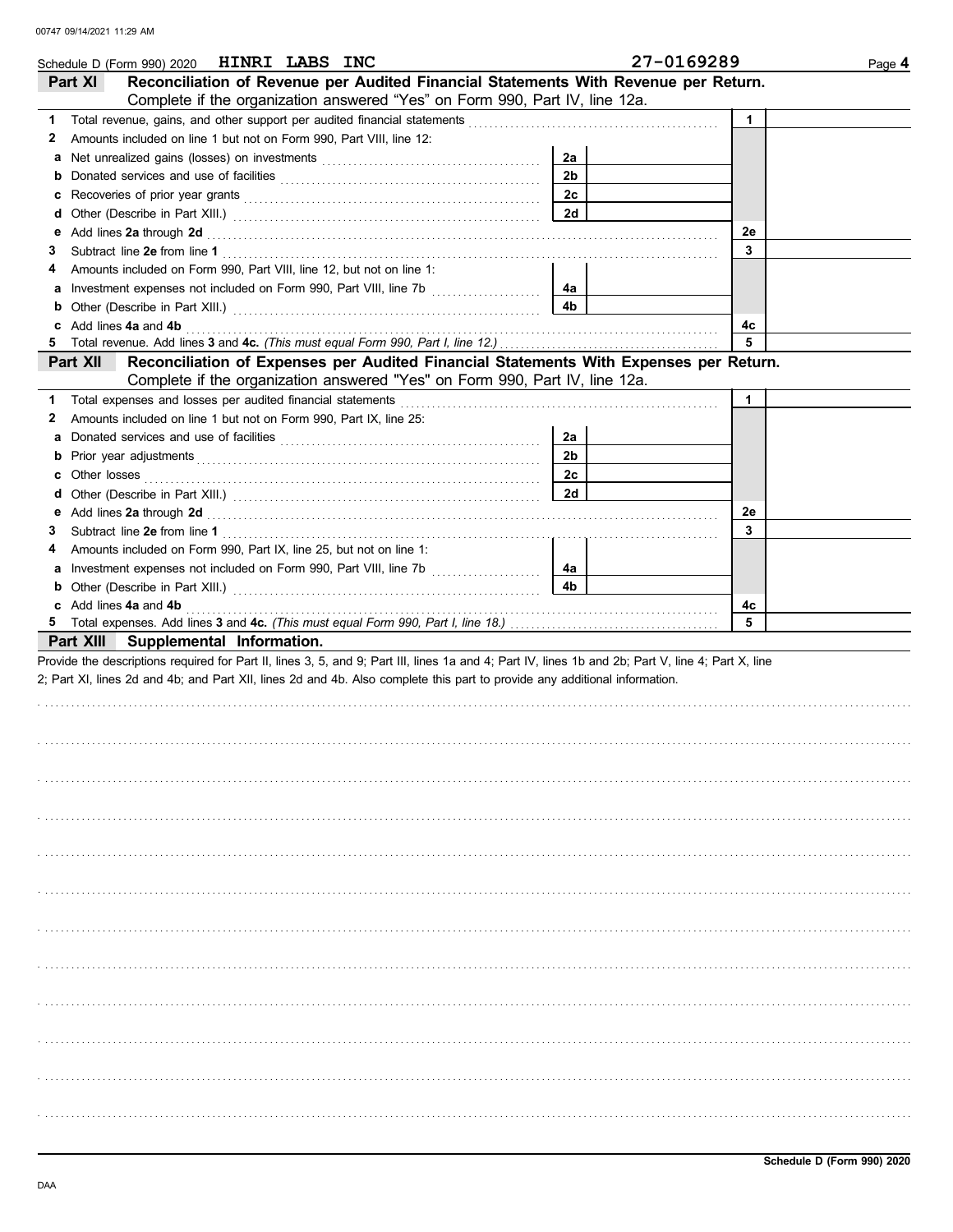| HINRI LABS INC<br>Schedule D (Form 990) 2020      | 27-0169289 | Page 5 |
|---------------------------------------------------|------------|--------|
| Supplemental Information (continued)<br>Part XIII |            |        |
|                                                   |            |        |
|                                                   |            |        |
|                                                   |            |        |
|                                                   |            |        |
|                                                   |            |        |
|                                                   |            |        |
|                                                   |            |        |
|                                                   |            |        |
|                                                   |            |        |
|                                                   |            |        |
|                                                   |            |        |
|                                                   |            |        |
|                                                   |            |        |
|                                                   |            |        |
|                                                   |            |        |
|                                                   |            |        |
|                                                   |            |        |
|                                                   |            |        |
|                                                   |            |        |
|                                                   |            |        |
|                                                   |            |        |
|                                                   |            |        |
|                                                   |            |        |
|                                                   |            |        |
|                                                   |            |        |
|                                                   |            |        |
|                                                   |            |        |
|                                                   |            |        |
|                                                   |            |        |
|                                                   |            |        |
|                                                   |            |        |
|                                                   |            |        |
|                                                   |            |        |
|                                                   |            |        |
|                                                   |            |        |
|                                                   |            |        |
|                                                   |            |        |
|                                                   |            |        |
|                                                   |            |        |
|                                                   |            |        |
|                                                   |            |        |
|                                                   |            |        |
|                                                   |            |        |
|                                                   |            |        |
|                                                   |            |        |
|                                                   |            |        |
|                                                   |            |        |
|                                                   |            |        |
|                                                   |            |        |
|                                                   |            |        |
|                                                   |            |        |
|                                                   |            |        |
|                                                   |            |        |
|                                                   |            |        |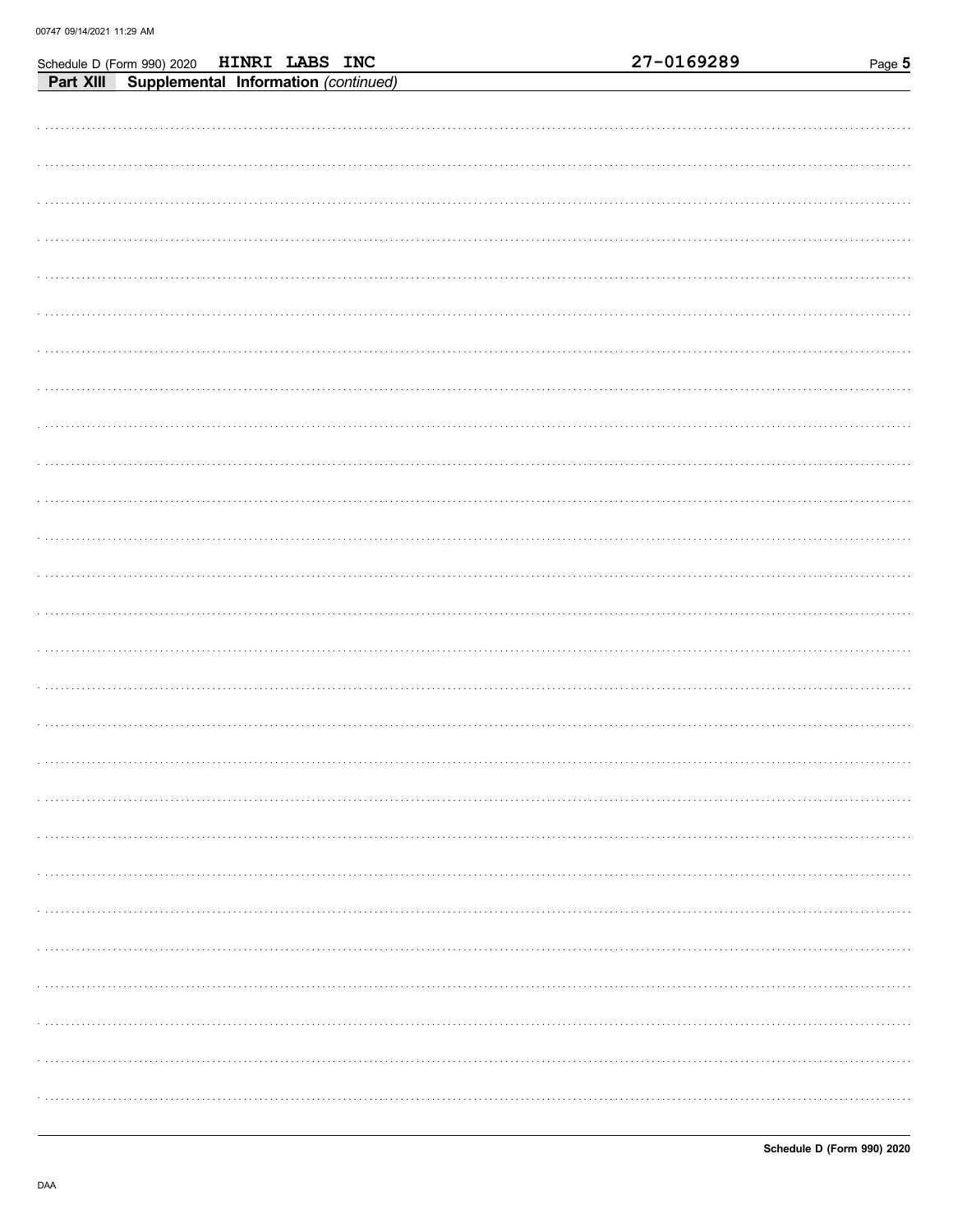| ŗ<br>í |
|--------|
| ï      |
| í      |
|        |

| <b>Paperwork Reduction Act Notice, see t</b> |  |
|----------------------------------------------|--|
|                                              |  |
|                                              |  |
| $\frac{1}{2}$                                |  |
|                                              |  |
|                                              |  |
| e lhstructions for Form 990.                 |  |
|                                              |  |
| π                                            |  |
|                                              |  |

| <b>SCHEDULE I</b><br>(Form 990)                        |                                                                                                                                                                                                |         |                                               | Grants and Other Assistance to Organizations,                                                                           |                                       |                                                                    |                                          |                                | OMB No. 1545-0047                     |
|--------------------------------------------------------|------------------------------------------------------------------------------------------------------------------------------------------------------------------------------------------------|---------|-----------------------------------------------|-------------------------------------------------------------------------------------------------------------------------|---------------------------------------|--------------------------------------------------------------------|------------------------------------------|--------------------------------|---------------------------------------|
|                                                        |                                                                                                                                                                                                |         |                                               | Complete if the organization answered "Yes" on Form 990, Part IV, line 21 or 22.<br>Governments, and Individuals in the |                                       | <b>United States</b>                                               |                                          |                                | 2020                                  |
| Department of the Treasury<br>Internal Revenue Service |                                                                                                                                                                                                |         |                                               | Go to www.irs.gov/Form990 for the latest<br>Attach to Form 990.                                                         | information.                          |                                                                    |                                          |                                | Open to Public<br>Inspection          |
| Name of the organization                               |                                                                                                                                                                                                |         |                                               |                                                                                                                         |                                       |                                                                    |                                          | Employer identification number |                                       |
|                                                        | <b>HINRI</b><br><b>LABS</b><br><b>TNC</b>                                                                                                                                                      |         |                                               |                                                                                                                         |                                       |                                                                    |                                          | 27-0169289                     |                                       |
| Part <sub>1</sub>                                      | General Information on Grants and Assistance                                                                                                                                                   |         |                                               |                                                                                                                         |                                       |                                                                    |                                          |                                |                                       |
| ∸                                                      |                                                                                                                                                                                                |         |                                               |                                                                                                                         |                                       | the grants or assistance, and                                      |                                          |                                |                                       |
| N                                                      | Does the organization maintain records to substantiate the amount of the grants or assistance, the grantees' eligibility for<br>the selection criteria used to award the grants or assistance? |         |                                               |                                                                                                                         |                                       |                                                                    |                                          |                                | $ $ Yes                               |
| Part II                                                | Grants and Other Assistance to Domestic Organizations and Domestic Governments. Complete if the organization answered "Yes" on Form 990,                                                       |         |                                               |                                                                                                                         |                                       |                                                                    |                                          |                                |                                       |
|                                                        | Part IV, line 21, for any recipient that received more than \$5,000. Part II can be duplicated if additional space is needed.                                                                  |         |                                               |                                                                                                                         |                                       |                                                                    |                                          |                                |                                       |
| ∸                                                      | (a) Name and address of organization<br>or government                                                                                                                                          | (b) EIN | (d) IRC<br>(ff applicable)<br>(if applicable) | (d) Amount of cash<br>grant                                                                                             | (e) Amount of non-<br>cash assistance | <b>(f)</b> Method of valuation<br>(book, FMV, appraisal,<br>other) | noncash assistance<br>(g) Description of |                                | (h) Purpose of grant<br>or assistance |
| (1) THE UCLA<br>FOUNDATION                             |                                                                                                                                                                                                |         |                                               |                                                                                                                         |                                       |                                                                    |                                          |                                |                                       |
| <b>EOS</b><br>10889 NILSHIRE BLVD<br><b>ANGELES</b>    | 11100<br><b>S</b><br>90024                                                                                                                                                                     |         |                                               | 35,000                                                                                                                  |                                       |                                                                    |                                          | HEALTH IMPOVATION              |                                       |
| Q                                                      |                                                                                                                                                                                                |         |                                               |                                                                                                                         |                                       |                                                                    |                                          |                                |                                       |
|                                                        |                                                                                                                                                                                                |         |                                               |                                                                                                                         |                                       |                                                                    |                                          |                                |                                       |
| $\widehat{\boldsymbol{\omega}}$                        |                                                                                                                                                                                                |         |                                               |                                                                                                                         |                                       |                                                                    |                                          |                                |                                       |
|                                                        |                                                                                                                                                                                                |         |                                               |                                                                                                                         |                                       |                                                                    |                                          |                                |                                       |
| £                                                      |                                                                                                                                                                                                |         |                                               |                                                                                                                         |                                       |                                                                    |                                          |                                |                                       |
|                                                        |                                                                                                                                                                                                |         |                                               |                                                                                                                         |                                       |                                                                    |                                          |                                |                                       |
| ⊙                                                      |                                                                                                                                                                                                |         |                                               |                                                                                                                         |                                       |                                                                    |                                          |                                |                                       |
|                                                        |                                                                                                                                                                                                |         |                                               |                                                                                                                         |                                       |                                                                    |                                          |                                |                                       |
| ම                                                      |                                                                                                                                                                                                |         |                                               |                                                                                                                         |                                       |                                                                    |                                          |                                |                                       |
|                                                        |                                                                                                                                                                                                |         |                                               |                                                                                                                         |                                       |                                                                    |                                          |                                |                                       |
| Э                                                      |                                                                                                                                                                                                |         |                                               |                                                                                                                         |                                       |                                                                    |                                          |                                |                                       |
|                                                        |                                                                                                                                                                                                |         |                                               |                                                                                                                         |                                       |                                                                    |                                          |                                |                                       |
| ⊛                                                      |                                                                                                                                                                                                |         |                                               |                                                                                                                         |                                       |                                                                    |                                          |                                |                                       |
|                                                        |                                                                                                                                                                                                |         |                                               |                                                                                                                         |                                       |                                                                    |                                          |                                |                                       |
| $\widehat{\mathbf{e}}$                                 |                                                                                                                                                                                                |         |                                               |                                                                                                                         |                                       |                                                                    |                                          |                                |                                       |
|                                                        |                                                                                                                                                                                                |         |                                               |                                                                                                                         |                                       |                                                                    |                                          |                                |                                       |
| Z                                                      | Enter total number of section 501(c)(3) and government organizations listed in the line 1 table                                                                                                |         |                                               |                                                                                                                         |                                       |                                                                    |                                          |                                |                                       |
| ω                                                      | Enter total number of other organizations listed in the line 1 table                                                                                                                           |         |                                               |                                                                                                                         |                                       |                                                                    |                                          |                                |                                       |
| <b>DAA</b>                                             | For Paperwork Reduction Act Notice, see the Instructions for Form 990.                                                                                                                         |         |                                               |                                                                                                                         |                                       |                                                                    |                                          | Schedule I (Form 990) (2020)   |                                       |
|                                                        |                                                                                                                                                                                                |         |                                               |                                                                                                                         |                                       |                                                                    |                                          |                                |                                       |

MA 82:11 120214/2021 00 00747 09/14/2021 11:29 AM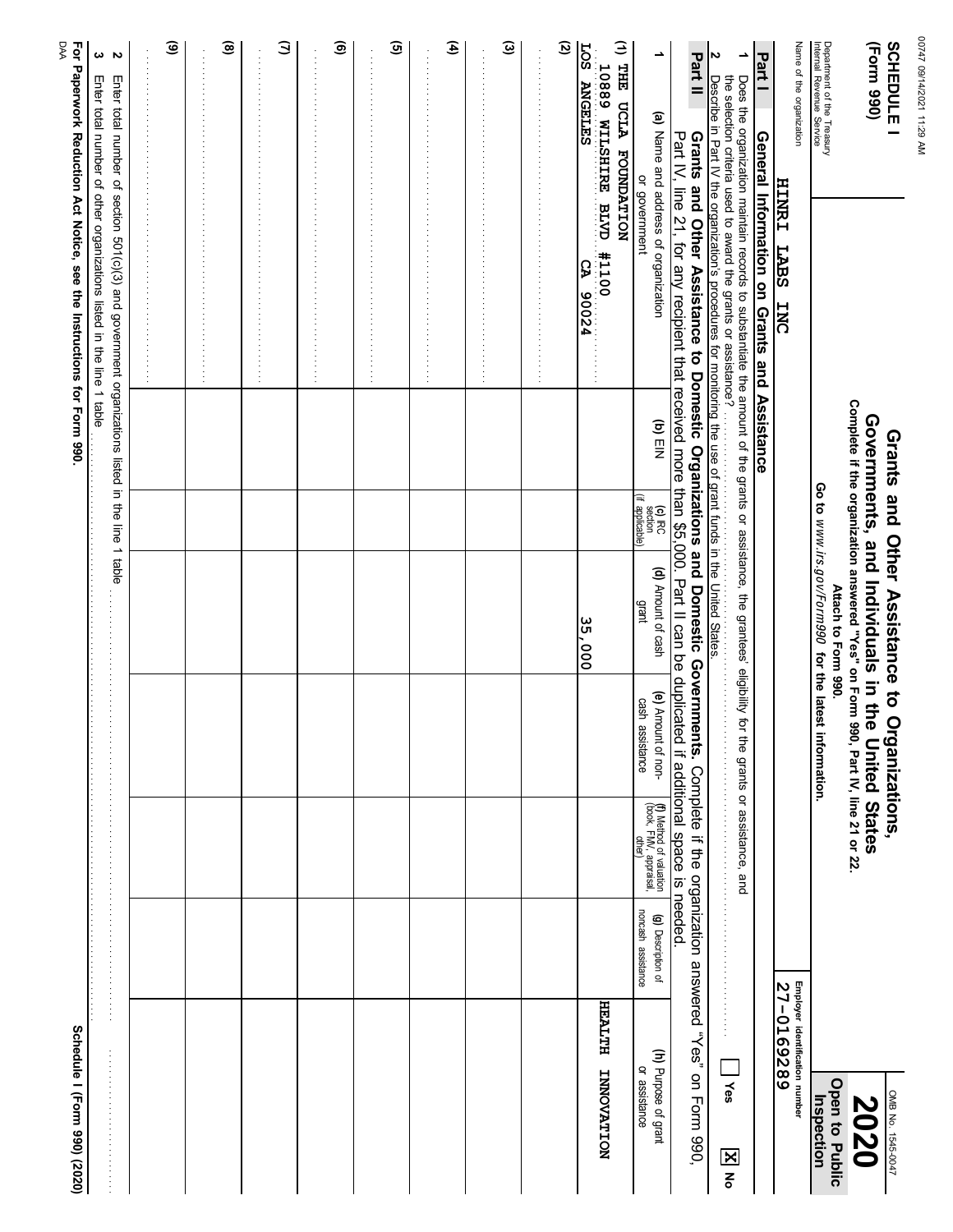| ŧ |  |
|---|--|
|   |  |
| i |  |
|   |  |

| Schedule I (Form 990) (2020)<br><u>HINRI LABS INC</u>                                                                                                                                                  |                             |                             | <u>27-0169289</u>                   |                                                          | Page 2                                |
|--------------------------------------------------------------------------------------------------------------------------------------------------------------------------------------------------------|-----------------------------|-----------------------------|-------------------------------------|----------------------------------------------------------|---------------------------------------|
| Part III<br>Grants and Other Assistance to Domestic Individuals. Complete if the organization answered "Yes" on Form 990, Part IV, line 22<br>Part III can be duplicated if additional space is needed |                             |                             |                                     |                                                          |                                       |
| (a) Type of grant or assistance                                                                                                                                                                        | (b) Number of<br>recipients | (c) Amount of<br>cash grant | noncash assistance<br>(d) Amount of | (e) Method of valuation (book,<br>FMV, appraisal, other) | (f) Description of noncash assistance |
| ∸                                                                                                                                                                                                      |                             |                             |                                     |                                                          |                                       |
| N                                                                                                                                                                                                      |                             |                             |                                     |                                                          |                                       |
| $\boldsymbol{\omega}$                                                                                                                                                                                  |                             |                             |                                     |                                                          |                                       |
| 4                                                                                                                                                                                                      |                             |                             |                                     |                                                          |                                       |
| lсп                                                                                                                                                                                                    |                             |                             |                                     |                                                          |                                       |
| თ                                                                                                                                                                                                      |                             |                             |                                     |                                                          |                                       |
| ┙                                                                                                                                                                                                      |                             |                             |                                     |                                                          |                                       |
| Part IV<br>Supplemental Information. Provide the information required in Part I, line 2; Part III, column (b); and any other additional information.                                                   |                             |                             |                                     |                                                          |                                       |
|                                                                                                                                                                                                        |                             |                             |                                     |                                                          |                                       |
|                                                                                                                                                                                                        |                             |                             |                                     |                                                          |                                       |
|                                                                                                                                                                                                        |                             |                             |                                     |                                                          |                                       |
|                                                                                                                                                                                                        |                             |                             |                                     |                                                          |                                       |
|                                                                                                                                                                                                        |                             |                             |                                     |                                                          |                                       |
|                                                                                                                                                                                                        |                             |                             |                                     |                                                          |                                       |
|                                                                                                                                                                                                        |                             |                             |                                     |                                                          |                                       |
|                                                                                                                                                                                                        |                             |                             |                                     |                                                          |                                       |
|                                                                                                                                                                                                        |                             |                             |                                     |                                                          |                                       |
|                                                                                                                                                                                                        |                             |                             |                                     |                                                          |                                       |
|                                                                                                                                                                                                        |                             |                             |                                     |                                                          |                                       |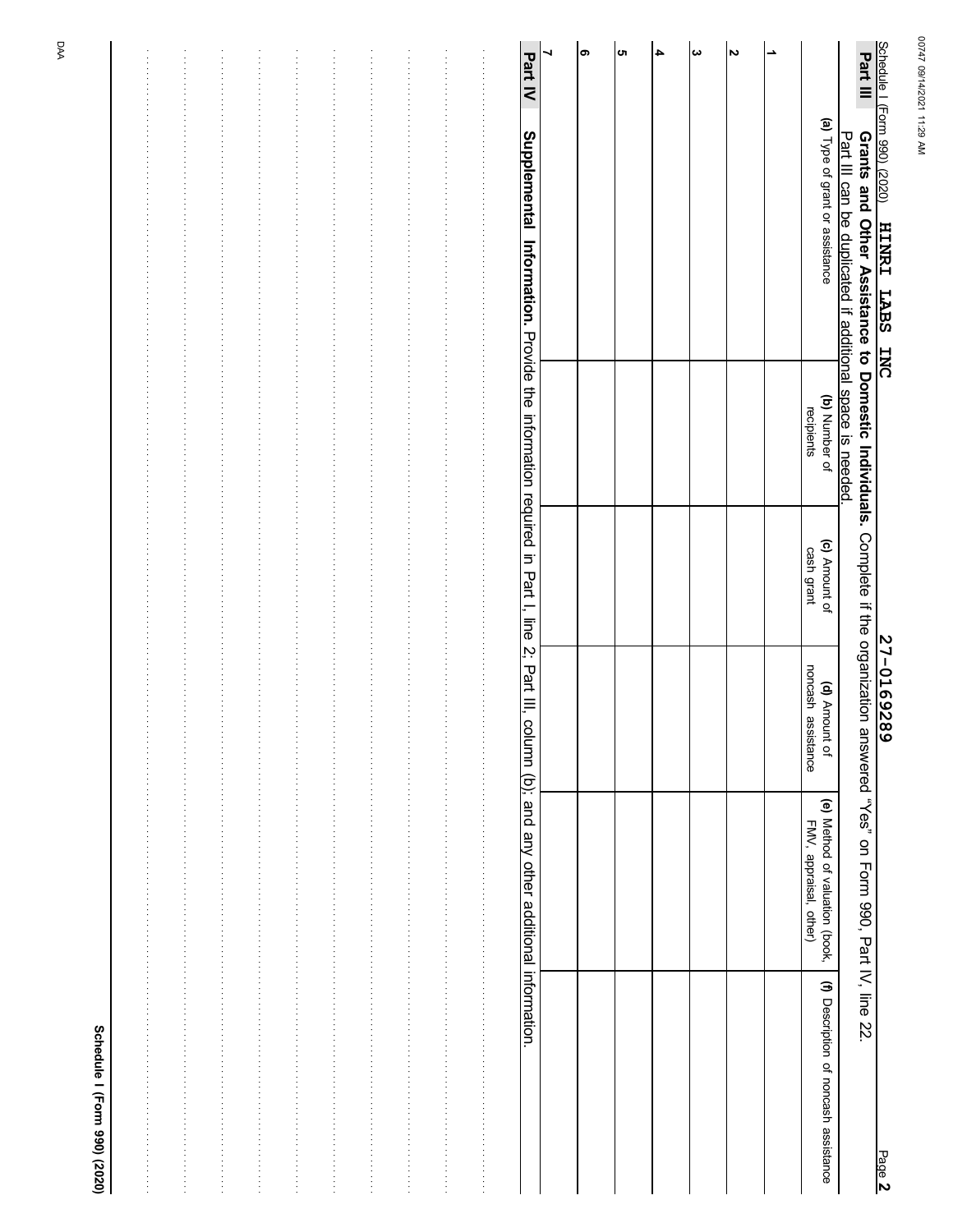**SCHEDULE O** (Form 990 or 990-EZ)

Department of the Treasury

Internal Revenue Service Name of the organization

### Supplemental Information to Form 990 or 990-EZ

Complete to provide information for responses to specific questions on Form 990 or 990-EZ or to provide any additional information.

> Attach to Form 990 or 990-EZ. Go to www.irs.gov/Form990 for the latest information.

Open to Public Inspection

OMB No. 1545-0047

2020

Employer identification number

HINRI LABS INC

27-0169289

FORM 990 - ORGANIZATION'S MISSION

HINRI IS A VENTURE PHILANTHROPY WITH A MISSION OF BRINGING SERVANT LEADERSHIP, COMPASSION AND INNOVATION TO BEAR IN SOLVING THE WORLD'S MOST DIFFICULT HEALTH CHALLENGES. HINRI IS AN ACCELERATOR FOR NONPROFITS WITH BIG IDEAS. WE IDENTIFY SOCIAL ENTREPRENEURS AND INNOVATIVE ORGANIZATIONS AND CONNECT THEM TO SOURCES OF CAPITAL, STRATEGIC PARTNERS, ADVISORY AND BOARD MEMBERS, AND TECHNOLOGY SOLUTIONS SO THEY ARE MORE EFFECTIVE AT SAVING LIVES, SAVING MONEY, AND HAVING A SUSTAINABLE IMPACT. IN THE U.S. HINRI PARTNERS WITH LEADING HEALTHCARE INNOVATORS TO SERVE THE INDIGENT AND UNINSURED, TO SUPPORT WOUNDED WARRIORS AND THEIR FAMILIES, TO ACCELERATE BREAKTHROUGHS IN SPINAL CORD INJURY RESEARCH AND TREATMENT, ADDRESS FOOD INSECURITY, CREATE EDUCATIONAL PROGRAMS FOR AUTISTIC CHILDREN, AND HELP VICTIMS OF HUMAN TRAFFICKING. OUTSIDE THE U.S., HINRI IS WORKING ON HUMAN RIGHTS, PROVIDING CLEAN WATER, FOOD FOR MALNOURISHED CHILDREN, THE DISTRIBUTION OF PHARMACEUTICALS AND THE CREATION OF SCHOOLS, HOUSING, AND HEALTH CLINICS IN COMMUNITIES WITH EXTREME POVERTY.

FORM 990, PART VI, LINE 2 - RELATED PARTY INFORMATION AMONG OFFICERS KELLY MCCUTCHEN MARY KAY MCCUTCHEN **SPOUSE** 

|                    | MICHALL LUMLAULS |                   | EDMEADES                                               |
|--------------------|------------------|-------------------|--------------------------------------------------------|
| <b>SPOUSE</b>      |                  |                   |                                                        |
|                    |                  |                   |                                                        |
|                    |                  |                   |                                                        |
| <b>LARRY ELLIS</b> |                  | <b>JEAN ELLIS</b> | <u> 1714) - France Barbott, march et al. (f. 1715)</u> |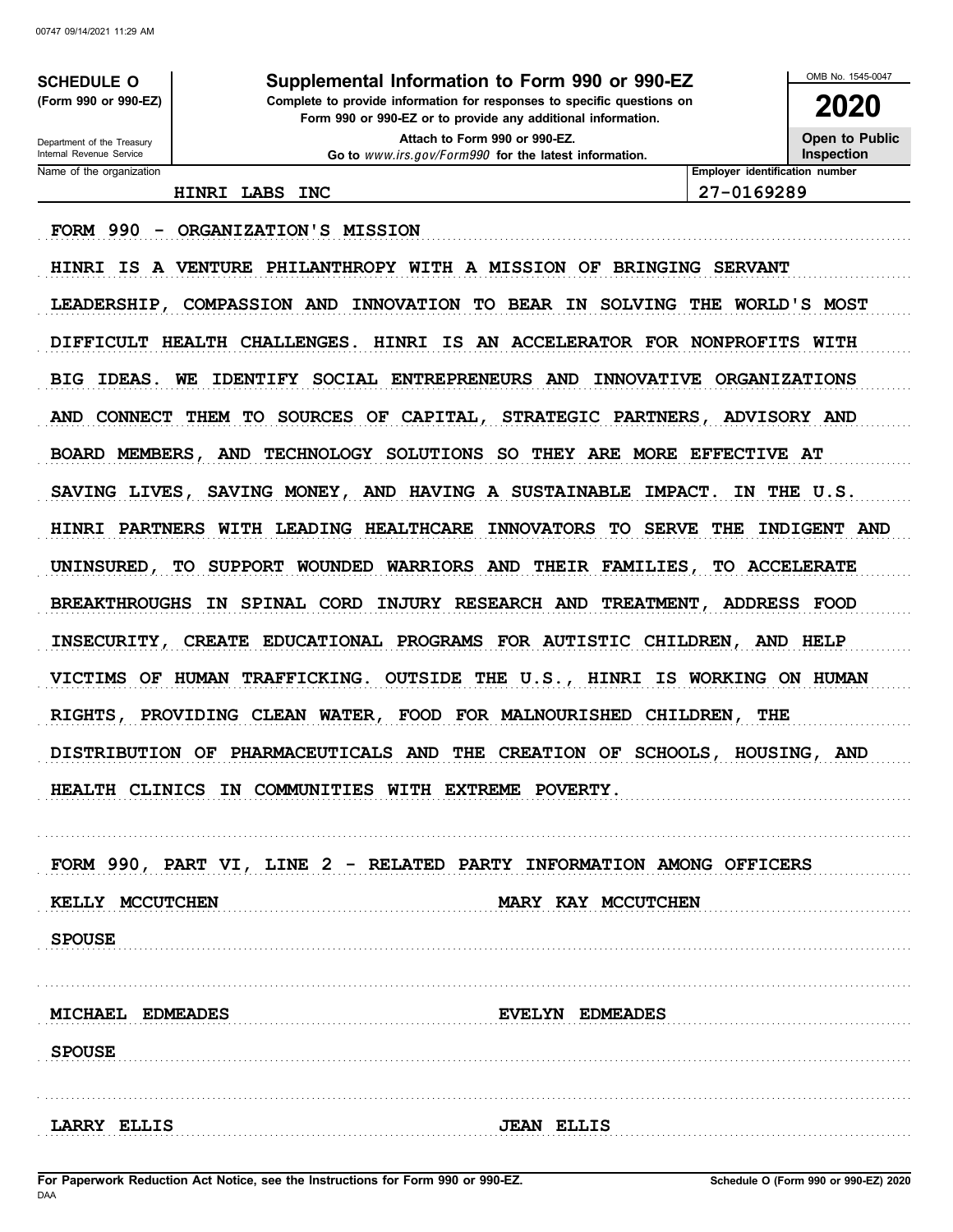| Schedule O (Form 990 or 990-EZ) 2020 | Page 2                                                                     |
|--------------------------------------|----------------------------------------------------------------------------|
| Name of the organization             | Employer identification number                                             |
| HINRI LABS INC                       | 27-0169289                                                                 |
| <b>SPOUSE</b>                        |                                                                            |
|                                      |                                                                            |
|                                      |                                                                            |
| BILL IDE                             | <b>GAYLE IDE</b>                                                           |
|                                      |                                                                            |
| <b>SPOUSE</b>                        |                                                                            |
|                                      |                                                                            |
|                                      |                                                                            |
| PETE PETIT                           | <b>JANE PETIT</b>                                                          |
| <b>SPOUSE</b>                        |                                                                            |
|                                      |                                                                            |
|                                      |                                                                            |
|                                      |                                                                            |
| KIRK SARKISIAN                       | MICHELE SARKISIAN                                                          |
| <b>SPOUSE</b>                        |                                                                            |
|                                      |                                                                            |
|                                      |                                                                            |
|                                      | FORM 990, PART VI, LINE 11B - ORGANIZATION'S PROCESS TO REVIEW FORM 990    |
|                                      |                                                                            |
|                                      | A DRAFT OF THE FORM 990 WAS SENT ELECTRONICALLY TO THE GOVERNING BOARD WHO |
|                                      | WERE ASKED TO SUBMIT ANY COMMENTS OR QUESTIONS REGARDING THE FILING.       |
|                                      |                                                                            |
|                                      |                                                                            |
|                                      | FORM 990, PART VI, LINE 19 - GOVERNING DOCUMENTS DISCLOSURE EXPLANATION    |
|                                      |                                                                            |
|                                      | HINRI'S GOVERNING DOCUMENTS, CONLICT OF INTEREST AND FINANCIAL STATEMENTS  |
|                                      | ARE AVAILABLE UPON REQUEST TO KELLY MCCUTHEN, EXECUTIVE DIRECTOR.          |
|                                      |                                                                            |
|                                      |                                                                            |
|                                      | FORM 990, PART XI, LINE 9 - OTHER CHANGES IN NET ASSETS EXPLANATION        |
|                                      |                                                                            |
| BOOK / TAX DEPRECIATION DIFFERENCE   | $$ -44,169$                                                                |
|                                      |                                                                            |
|                                      |                                                                            |
|                                      |                                                                            |
|                                      |                                                                            |
|                                      |                                                                            |
|                                      |                                                                            |
|                                      |                                                                            |
|                                      |                                                                            |
|                                      |                                                                            |
|                                      |                                                                            |
|                                      | PAGE 1 OF 1                                                                |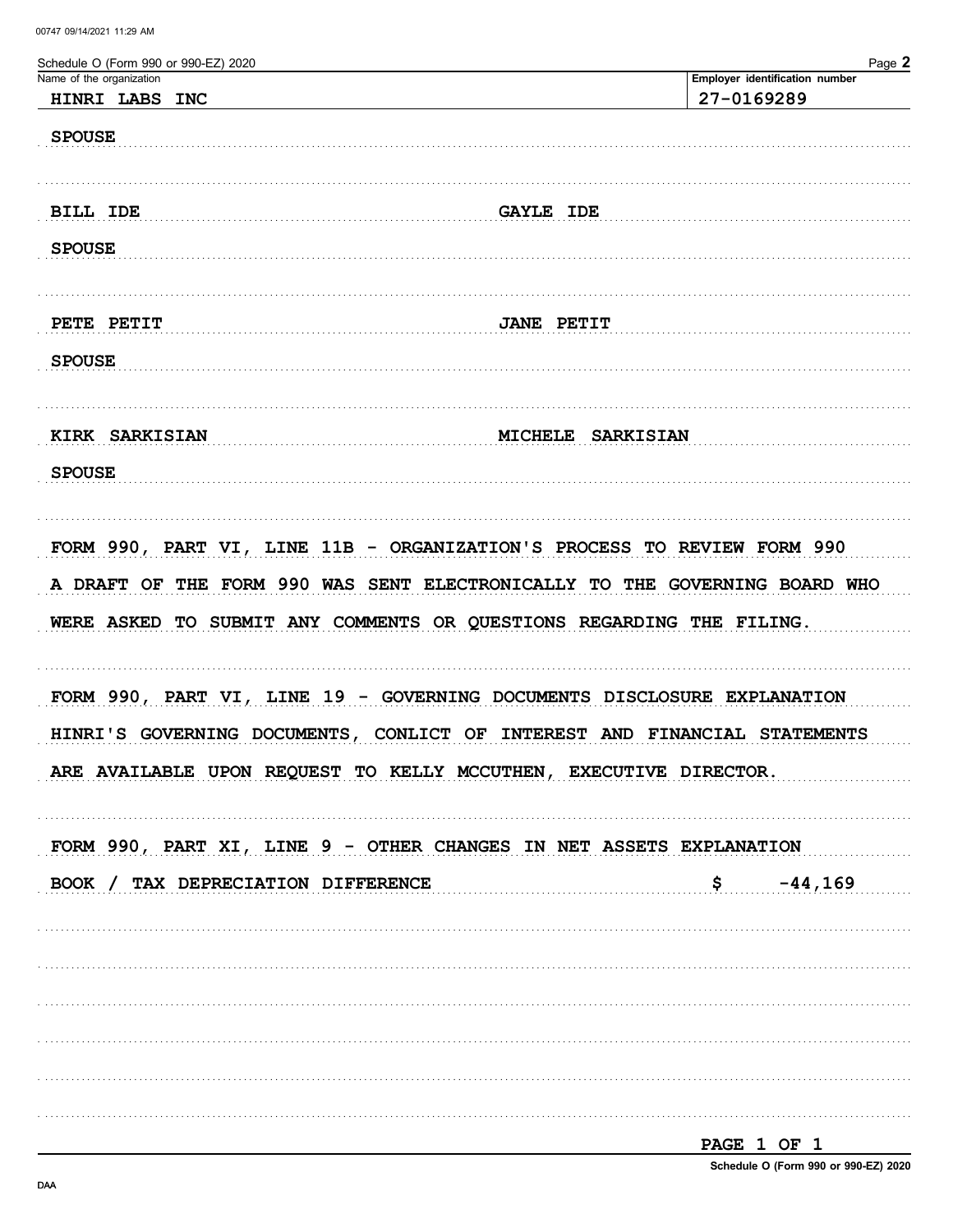|          | 00747 09/14/2021 11:29 AM                                                                                                                                                                                                        |                             |                                            |                                                                                                          |                              |                |                    |              |                                   |
|----------|----------------------------------------------------------------------------------------------------------------------------------------------------------------------------------------------------------------------------------|-----------------------------|--------------------------------------------|----------------------------------------------------------------------------------------------------------|------------------------------|----------------|--------------------|--------------|-----------------------------------|
|          | Form 4562                                                                                                                                                                                                                        |                             |                                            | Depreciation and Amortization                                                                            |                              |                |                    |              | OMB No. 1545-0172                 |
|          |                                                                                                                                                                                                                                  |                             |                                            | (Including Information on Listed Property)                                                               | Attach to your tax return.   |                |                    |              |                                   |
|          | Department of the Treasury<br>(99)<br>Internal Revenue Service                                                                                                                                                                   |                             |                                            | Go to www.irs.gov/Form4562 for instructions and the latest information.                                  |                              |                |                    |              | Attachment<br>179<br>Sequence No. |
|          | Name(s) shown on return                                                                                                                                                                                                          |                             |                                            |                                                                                                          |                              |                | Identifying number |              |                                   |
|          |                                                                                                                                                                                                                                  |                             | HINRI LABS INC                             |                                                                                                          |                              |                | 27-0169289         |              |                                   |
|          | Business or activity to which this form relates                                                                                                                                                                                  |                             |                                            |                                                                                                          |                              |                |                    |              |                                   |
|          | INDIRECT DEPRECIATION                                                                                                                                                                                                            |                             |                                            |                                                                                                          |                              |                |                    |              |                                   |
|          | Part I                                                                                                                                                                                                                           |                             |                                            | Election To Expense Certain Property Under Section 179                                                   |                              |                |                    |              |                                   |
|          |                                                                                                                                                                                                                                  |                             |                                            | Note: If you have any listed property, complete Part V before you complete Part I.                       |                              |                |                    |              |                                   |
| 1        | Maximum amount (see instructions)                                                                                                                                                                                                |                             |                                            |                                                                                                          |                              |                |                    | 1            | 1,040,000                         |
| 2        | Total cost of section 179 property placed in service (see instructions)<br>[[[[CRECT] [[CRECT] [[CRECT] [[CRECT] [[CRECT] [[CRECT] [[CRECT] [[CRECT] [[CRECT] [[CRECT] [[CRECT] [[CRECT] [[CRECT] [[CRECT] [[CRECT] [[CRECT] [[C |                             |                                            |                                                                                                          |                              |                |                    | $\mathbf{2}$ | 2,590,000                         |
| 3<br>4   | Reduction in limitation. Subtract line 3 from line 2. If zero or less, enter -0-                                                                                                                                                 |                             |                                            |                                                                                                          |                              |                |                    | 3<br>4       |                                   |
| 5        | Dollar limitation for tax year. Subtract line 4 from line 1. If zero or less, enter -0-. If married filing separately, see instructions                                                                                          |                             |                                            |                                                                                                          |                              |                |                    | 5            |                                   |
| 6        |                                                                                                                                                                                                                                  | (a) Description of property |                                            |                                                                                                          | (b) Cost (business use only) |                | (c) Elected cost   |              |                                   |
|          |                                                                                                                                                                                                                                  |                             |                                            |                                                                                                          |                              |                |                    |              |                                   |
|          |                                                                                                                                                                                                                                  |                             |                                            |                                                                                                          |                              |                |                    |              |                                   |
| 7        | Listed property. Enter the amount from line 29                                                                                                                                                                                   |                             |                                            |                                                                                                          |                              | $\overline{7}$ |                    |              |                                   |
| 8        | Total elected cost of section 179 property. Add amounts in column (c), lines 6 and 7 [[[[[[[[[[[[[[[[[[[[[[[[[                                                                                                                   |                             |                                            |                                                                                                          |                              |                |                    | 8            |                                   |
| 9        | Tentative deduction. Enter the smaller of line 5 or line 8                                                                                                                                                                       |                             |                                            |                                                                                                          |                              |                |                    | 9            |                                   |
| 10       | Carryover of disallowed deduction from line 13 of your 2019 Form 4562                                                                                                                                                            |                             |                                            |                                                                                                          |                              |                |                    | 10           |                                   |
| 11       | Business income limitation. Enter the smaller of business income (not less than zero) or line 5. See instructions                                                                                                                |                             |                                            |                                                                                                          |                              |                |                    | 11           |                                   |
| 12       | Section 179 expense deduction. Add lines 9 and 10, but don't enter more than line 11 [[[[[[[[[[[[[[[[[[[[[[[[                                                                                                                    |                             |                                            |                                                                                                          |                              |                |                    | 12           |                                   |
| 13       | Carryover of disallowed deduction to 2021. Add lines 9 and 10, less line 12<br>Note: Don't use Part II or Part III below for listed property. Instead, use Part V.                                                               |                             |                                            |                                                                                                          | ▶                            | 13             |                    |              |                                   |
|          | Part II                                                                                                                                                                                                                          |                             |                                            | Special Depreciation Allowance and Other Depreciation (Don't include listed property. See instructions.) |                              |                |                    |              |                                   |
| 14       | Special depreciation allowance for qualified property (other than listed property) placed in service                                                                                                                             |                             |                                            |                                                                                                          |                              |                |                    |              |                                   |
|          | during the tax year. See instructions                                                                                                                                                                                            |                             |                                            |                                                                                                          |                              |                |                    | 14           |                                   |
| 15       |                                                                                                                                                                                                                                  |                             |                                            |                                                                                                          |                              |                |                    | 15           |                                   |
| 16       |                                                                                                                                                                                                                                  |                             |                                            |                                                                                                          |                              |                |                    | 16           |                                   |
|          | Part III                                                                                                                                                                                                                         |                             |                                            | MACRS Depreciation (Don't include listed property. See instructions.)                                    |                              |                |                    |              |                                   |
|          |                                                                                                                                                                                                                                  |                             |                                            | <b>Section A</b>                                                                                         |                              |                |                    |              |                                   |
| 17       |                                                                                                                                                                                                                                  |                             |                                            |                                                                                                          |                              |                |                    | 17           | 0                                 |
| 18       | If you are electing to group any assets placed in service during the tax year into one or more general asset accounts, check here                                                                                                |                             |                                            |                                                                                                          |                              |                |                    |              |                                   |
|          |                                                                                                                                                                                                                                  |                             |                                            | Section B-Assets Placed in Service During 2020 Tax Year Using the General Depreciation System            |                              |                |                    |              |                                   |
|          | (a) Classification of property                                                                                                                                                                                                   |                             | (b) Month and year<br>placed in<br>service | (c) Basis for depreciation<br>(business/investment use<br>only-see instructions)                         | (d) Recovery<br>period       | (e) Convention | (f) Method         |              | (g) Depreciation deduction        |
| 19a      | 3-year property                                                                                                                                                                                                                  |                             |                                            |                                                                                                          |                              |                |                    |              |                                   |
| b        | 5-year property                                                                                                                                                                                                                  |                             |                                            |                                                                                                          |                              |                |                    |              |                                   |
| c        | 7-year property                                                                                                                                                                                                                  |                             |                                            |                                                                                                          |                              |                |                    |              |                                   |
| d<br>е   | 10-year property<br>15-year property                                                                                                                                                                                             |                             |                                            |                                                                                                          |                              |                |                    |              |                                   |
|          | f 20-year property                                                                                                                                                                                                               |                             |                                            |                                                                                                          |                              |                |                    |              |                                   |
| g        | 25-year property                                                                                                                                                                                                                 |                             |                                            |                                                                                                          | 25 yrs.                      |                | S/L                |              |                                   |
|          | <b>h</b> Residential rental                                                                                                                                                                                                      |                             |                                            |                                                                                                          | 27.5 yrs.                    | ΜМ             | S/L                |              |                                   |
|          | property                                                                                                                                                                                                                         |                             |                                            |                                                                                                          | 27.5 yrs.                    | MM             | S/L                |              |                                   |
|          | <i>i</i> Nonresidential real                                                                                                                                                                                                     |                             |                                            |                                                                                                          | 39 yrs.                      | MM             | S/L                |              |                                   |
|          | property                                                                                                                                                                                                                         |                             |                                            |                                                                                                          |                              | MМ             | S/L                |              |                                   |
|          |                                                                                                                                                                                                                                  |                             |                                            | Section C-Assets Placed in Service During 2020 Tax Year Using the Alternative Depreciation System        |                              |                |                    |              |                                   |
| 20a      | Class life                                                                                                                                                                                                                       |                             |                                            |                                                                                                          |                              |                | S/L                |              |                                   |
| b        | 12-year                                                                                                                                                                                                                          |                             |                                            |                                                                                                          | 12 yrs.                      |                | S/L                |              |                                   |
|          | $c30-year$                                                                                                                                                                                                                       |                             |                                            |                                                                                                          | 30 yrs.                      | <b>MM</b>      | S/L                |              |                                   |
| d        | 40-year                                                                                                                                                                                                                          |                             |                                            |                                                                                                          | 40 yrs.                      | MM             | S/L                |              |                                   |
|          | Part IV<br><b>Summary</b> (See instructions.)                                                                                                                                                                                    |                             |                                            |                                                                                                          |                              |                |                    |              | 513                               |
| 21<br>22 | Listed property. Enter amount from line 28<br>Total. Add amounts from line 12, lines 14 through 17, lines 19 and 20 in column (g), and line 21. Enter                                                                            |                             |                                            |                                                                                                          |                              |                |                    | 21           |                                   |
|          |                                                                                                                                                                                                                                  |                             |                                            |                                                                                                          |                              |                |                    | 22           | 513                               |
| 23       | For assets shown above and placed in service during the current year, enter the                                                                                                                                                  |                             |                                            |                                                                                                          |                              |                |                    |              |                                   |
|          |                                                                                                                                                                                                                                  |                             |                                            |                                                                                                          |                              | 23             |                    |              |                                   |
|          | For Paperwork Reduction Act Notice, see separate instructions.                                                                                                                                                                   |                             |                                            |                                                                                                          |                              |                |                    |              | Form 4562 (2020)                  |